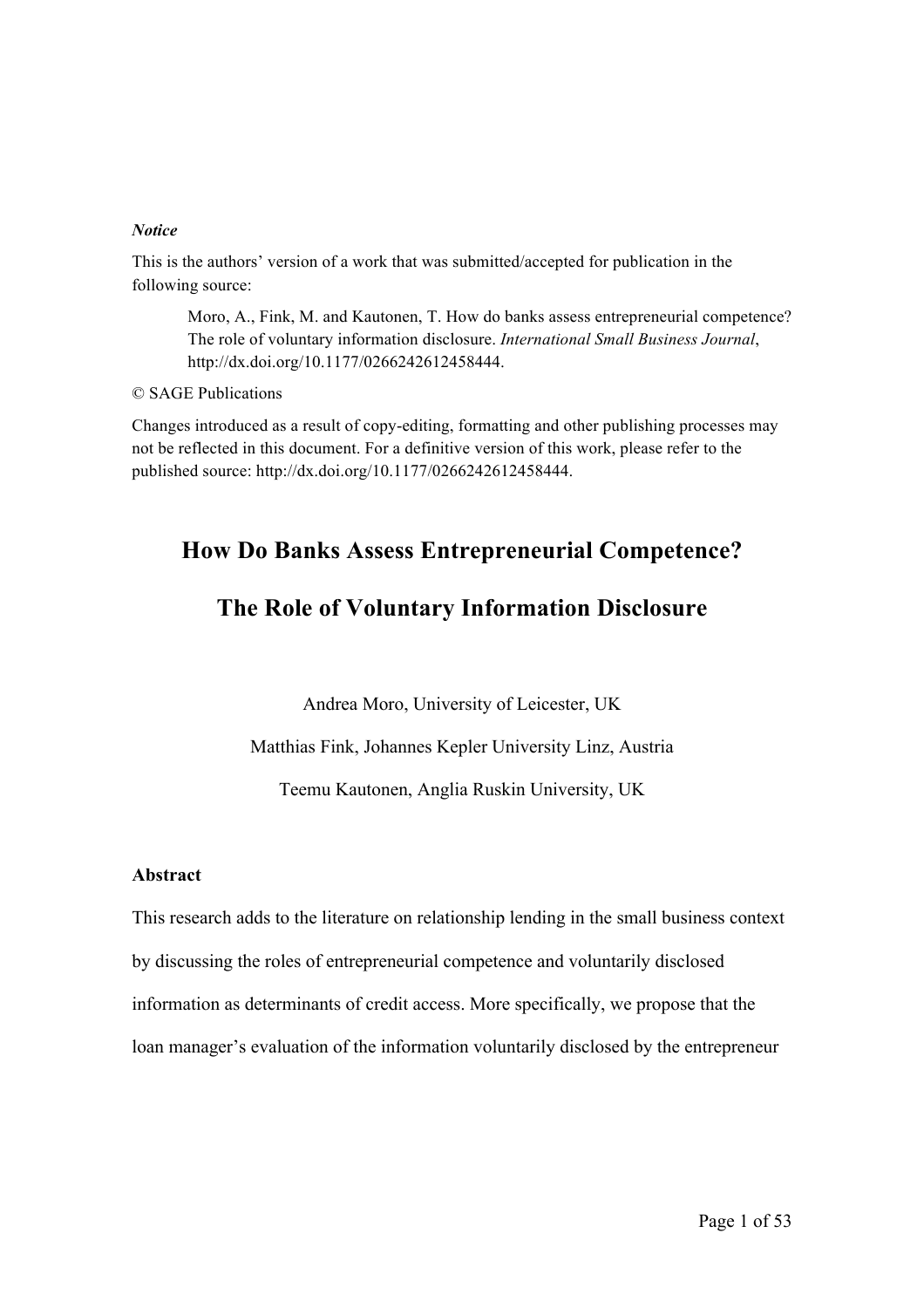is an important complement to publicly available financial data and soft information collected through observation and third parties in framing the loan manager's perception of the entrepreneur's competence. Further, we argue that banks charge lower interest rates if the loan manager perceives the entrepreneur to be competent. Econometric analysis based on 433 bank-firm relationships supports these hypothesised relationships. The results imply that entrepreneurs need to communicate their competence effectively to loan managers, and that banks should utilise their loan managers' personal evaluations as inputs to lending decisions.

Keywords: Small and Medium Enterprises, Competence, Interest rate, Lending Relationship

## **1. Introduction**

The finance gap experienced by small entrepreneurial firms attracts considerable scholarly attention (Ang, 1992; Cassar, 2004; Howorth, 2001; Wingborg and Landström, 2000). Prior research argues that the gap emerges because of asymmetry of information: lenders struggle to discriminate 'good' entrepreneurs (those who will repay the loan) from 'bad' entrepreneurs (those who will not), due to the limited quantity and accuracy of information available (Diamond, 1984). Research suggests that lenders use various strategies, such as collateral and covenants, to ensure that the borrower's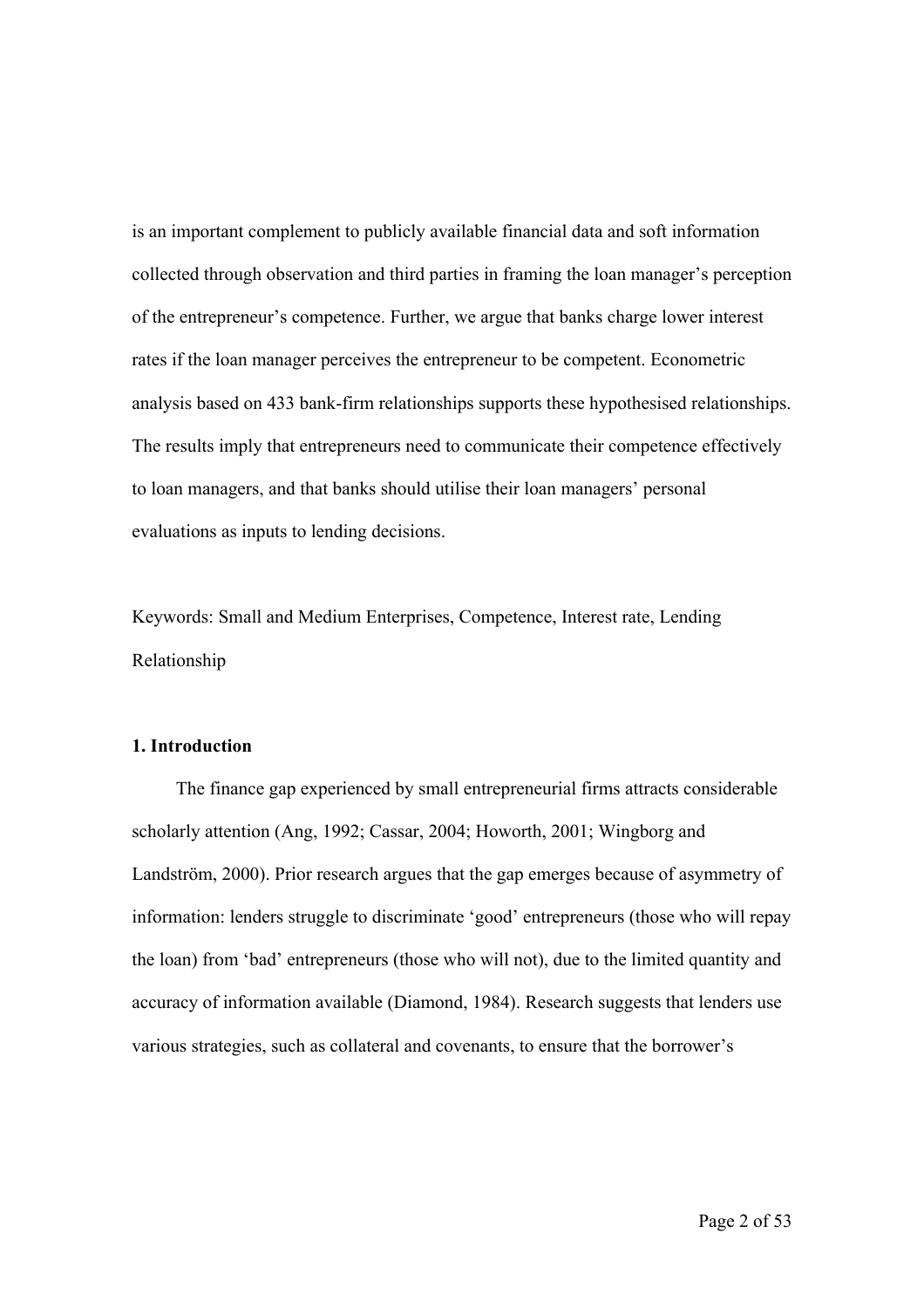behaviour meets their expectations (Stiglitz and Weiss, 1981). However, these strategies carry substantial transaction costs, which can be harmful, especially in the small business context. An alternative strategy is to find means of gathering more information. Indeed, strategies that provide lenders with usable information have important implications because any reduction in the information asymmetry benefits everyone except the 'bad' entrepreneurs: (1) the 'good' entrepreneurs gain easier access to finance; (2) the society benefits from firms that stay in business and grow; and (3) banks face lower defaults on the credit provided.

In fact, the major problem lenders face in dealing with small entrepreneurial firms is that the financial information that is publicly available on small businesses is opaque (Berger et al., 2001; Berger and Frame, 2007; McMahon and Holmes, 1991; Mason and Stark, 2004), for several reasons. First, ownership concentration and the desire to maintain control over the enterprise affects the way these firms disclose information (Ang, 1992; Binks et al., 2006; Moskowitz and Vissing-Jørgensen, 2002). Second, there are differences in information disclosure requirements for different forms of finance (Beck and Demirguc-Kunt, 2006; Wingborg and Landström, 2000). Third, accounting standards and taxation strategies affect the way in which firms disclose financial figures (Griffith, 1995). Finally, the public information that is available is typically retrospective and thus its usefulness in terms of forecasting the firm's future potential is limited, especially in the case of new growth-oriented ventures.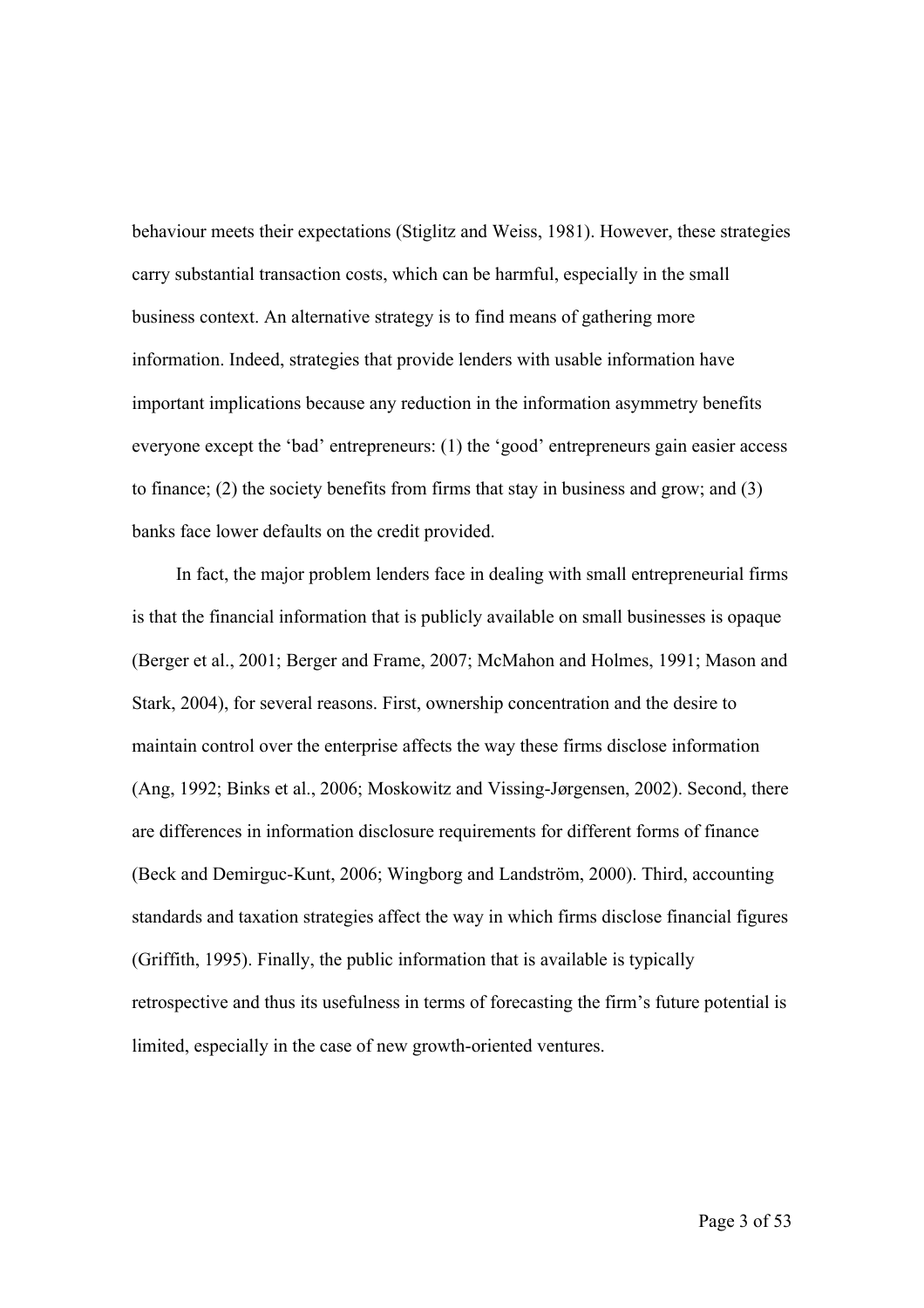Prior studies suggest that transaction lending (lending based on publicly available financial data) does not properly satisfy the financial needs of SMEs and that, in order to deal with the information asymmetry lenders face, relationship lending can be an effective alternative or addition to it (Berger and Udell, 2006). Relationship lending relies on 'soft' information, which the literature defines as information that the loan manager accesses over and above the official financial figures (Berger and Udell, 2006). It is found to be an important complement to the 'hard' information derived from official financial figures, especially when assessing a firm's future potential. Such soft information accumulates over time and is often measured using the length and strength of the relationship between the bank and the client. Interestingly enough, the relationship lending literature so far neglects another factor that can reduce the information asymmetry: voluntarily disclosed information. In fact, the accumulation of soft information is usually conceptualised as occurring over the course of the relationship, but it is not assumed that the client actively discloses information. The present study argues that, not only hard information and relationship length and strength, but also the client's voluntary disclosure of information, all play a role in the lending relationships between banks and SMEs.

The present research further argues that an important conduit for conveying the effects of the different sources of information onto the actual lending decisions is the loan manager's perception of the entrepreneur's competence. Perceived competence is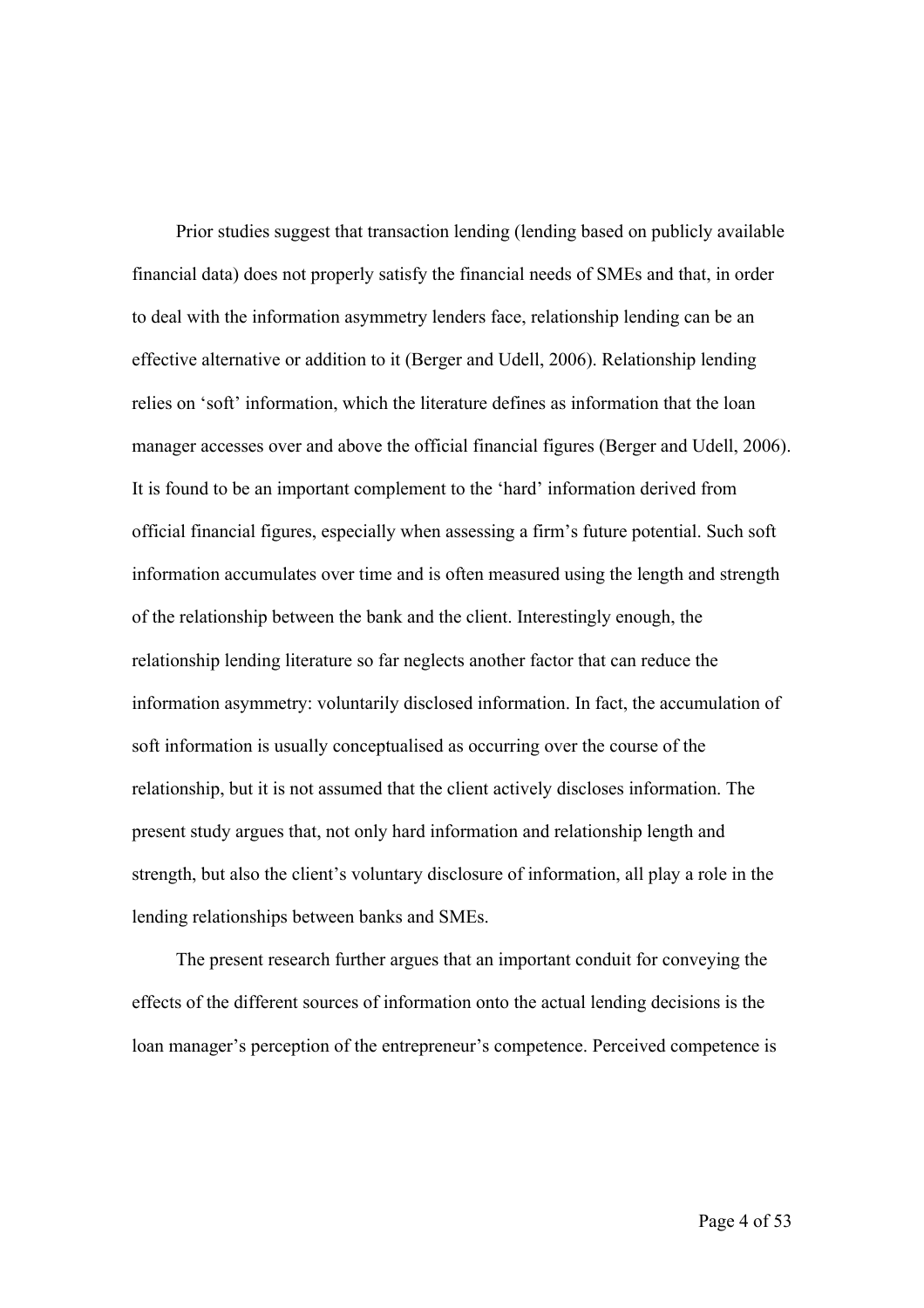relevant for lenders since it is an indicator of the venture's future potential (Baron and Markman, 2003; Brown and Zehnder, 2007), or how successful entrepreneurs and their firms are likely to be in creating and exploiting business opportunities (Chandler and Hanks, 1994). The effects of soft and voluntarily disclosed information in particular are likely to be mediated by perceived competence, while hard information affects lending decisions more directly due to the official financial figures being direct inputs into banks' computer systems.

The empirical analysis of a dataset comprising publicly available financial data and primary survey data on 433 bank-SME relationships in Northern Italy shows that the information voluntarily disclosed by the entrepreneur influences the loan manager's perception of the entrepreneur's competence over and above the effects of hard financial figures and soft information accessed by the loan manager independently of the entrepreneur' willingness to disclose it. In addition, the analysis finds that perceived competence affects the interest rate charged by the bank and mediates the impact of voluntarily disclosed information on the interest rate.

This article makes the following contributions. For the entrepreneurship literature, this study raises the importance of the loan manager's personal perception and evaluation of the information that the entrepreneur voluntarily discloses – as a complement to soft information and hard financial information – in determining the former's perception of the competence of the latter and, consequently, the firm's access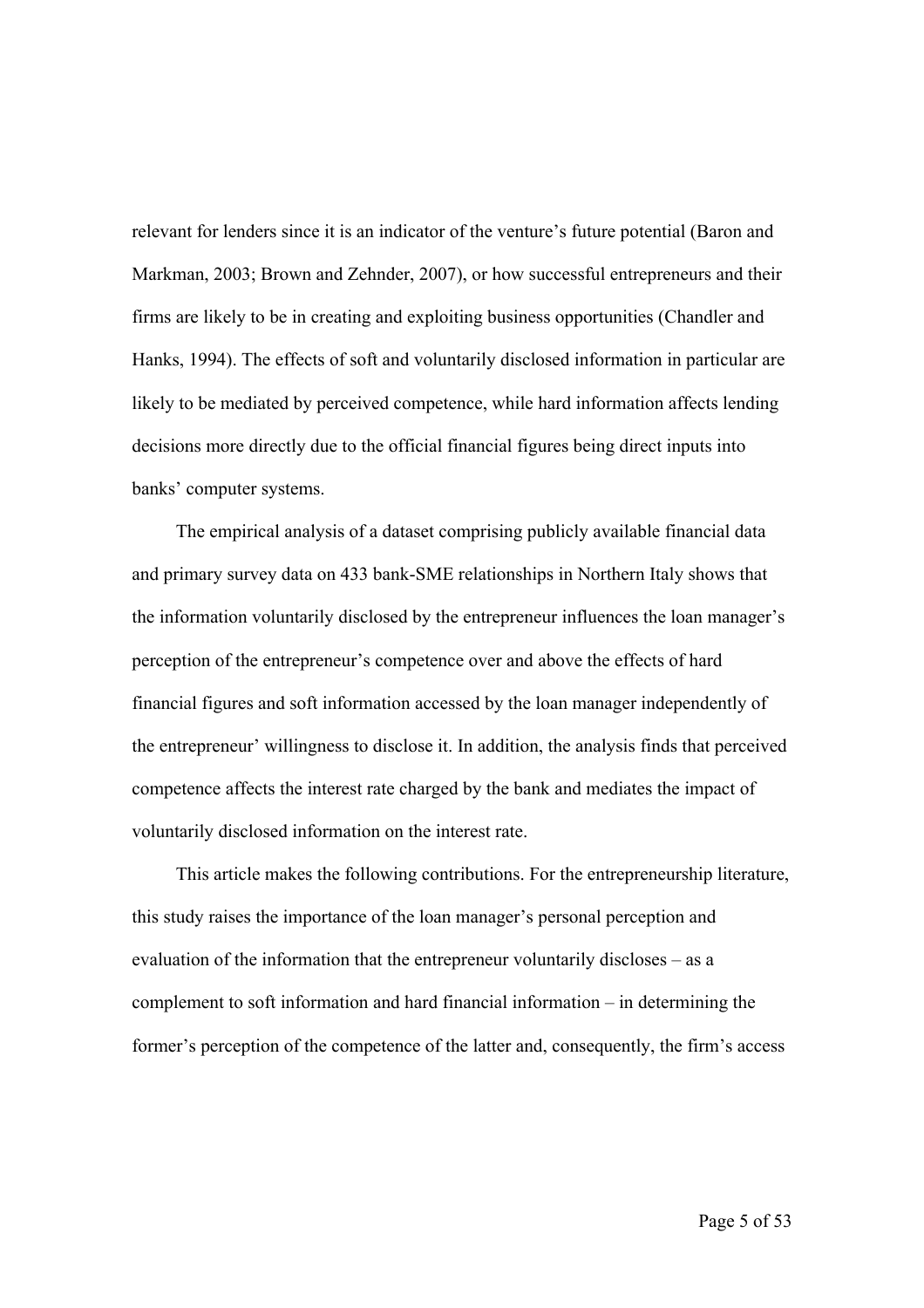to credit. The main implication for practising entrepreneurs is that they can influence how loan managers perceive their competence through their information disclosure behaviour and benefit as a result from reduced interest rates. For banks, the main implication is that they should delegate more lending authority to local loan managers as the key people who interact with entrepreneurs and therefore have access to willingly disclosed information and soft information in addition to the publicly available financial figures.

# **2. Theoretical framework**

#### *2.1. Entrepreneurial competence and the lending decision*

Competence as a complex phenomenon (Russell, 2001; Wasilczuk, 2000) goes beyond one cognitive dimension, trait, knowledge, skill, or personal characteristic. It focuses on the ability to successfully meet complex demands in a particular context; it includes the mobilisation of knowledge and skills as well as social and behavioural components such as attitudes (Mulder, 2006). Competence builds on skills and knowledge (Davidsson and Honig, 2003) but it is not attached to specific routines or organisations. Instead, competence is an attribute specific to individual actors, signalling their ability to meet particular expectations (Grant, 1996) through their behaviour (Bird, 1995). In the entrepreneurial context, competence affects the likelihood that the entrepreneur will deploy the assets in such a way as to successfully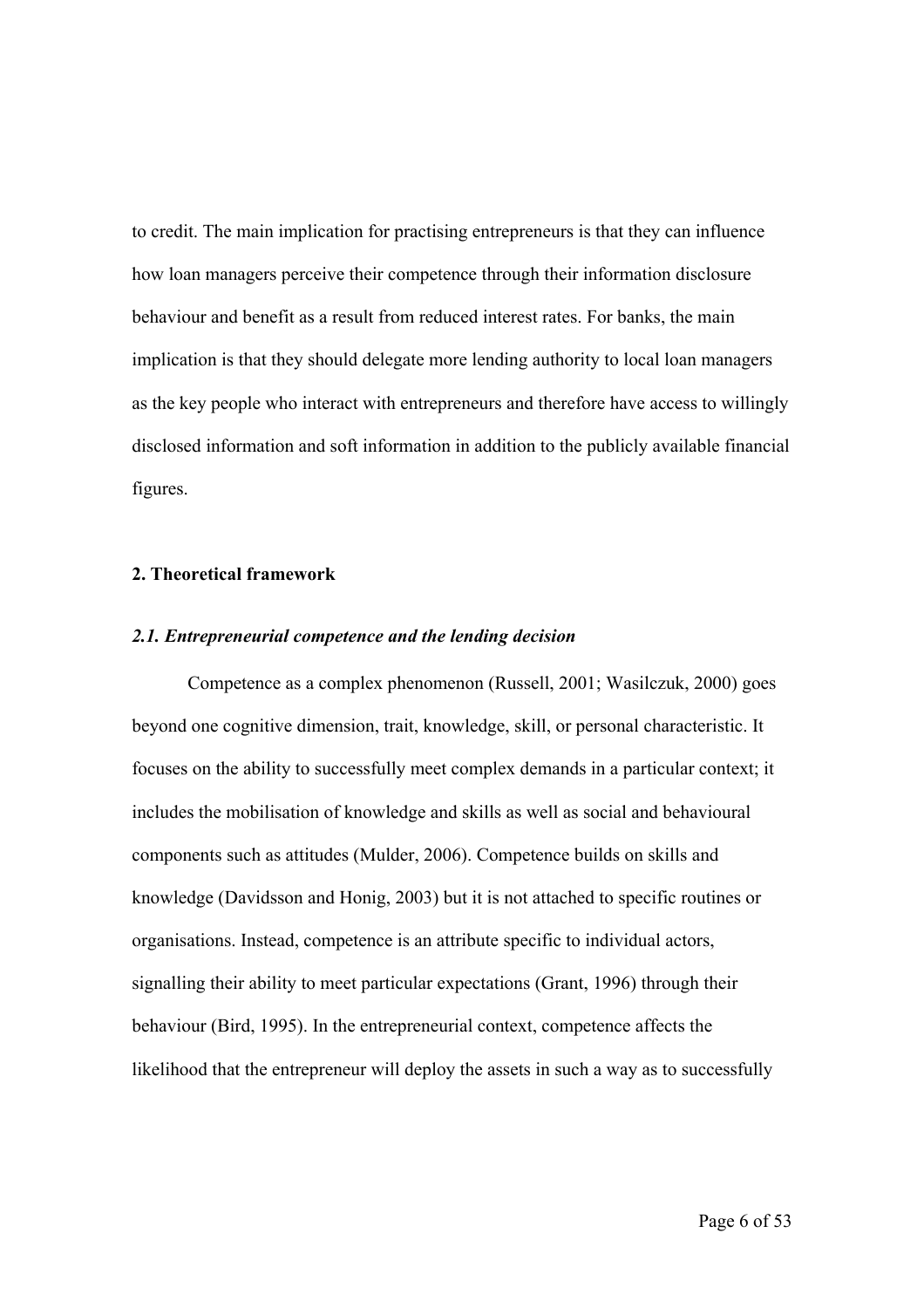meet the expectations of the firm's stakeholders and, thus, it is a determinant of future performance (Lans et al., 2011; Russell, 2001; Wasilczuk, 2000).

Indeed, Chandler and Jansen (1992) report a positive link between entrepreneurs' self-assessed competence and firm performance. Chandler and Hanks (1994) find that competence moderates the relationship between the quality of the business opportunity and subsequent firm performance as well as the link between access to resource-based capabilities and firm performance. Baron and Markman (2003) discover a positive correlation between entrepreneurs' social competence and their ability to obtain finance and attract key employees, while Holt and Macpherson (2010) argue that social competence and an awareness of others' needs, wishes, ambitions and objectives are central to the foundation and potential success of a small firm. Thus, competence is a key factor in determining the future performance of the venture (Man et al., 2002).

However, the assessment of an entrepreneur's competence is dependent on the assessor's subjective perception: for instance, Huck and McEwen (1991) report that self-assessed competence of entrepreneurs differs according to their gender. Mulder (2006) finds low correlations between entrepreneurs' self-assessed competence and the assessments of their competence by consultants and co-workers. Further, Howorth and Moro (2006) show that the loan manager's perception of the entrepreneur's ability is a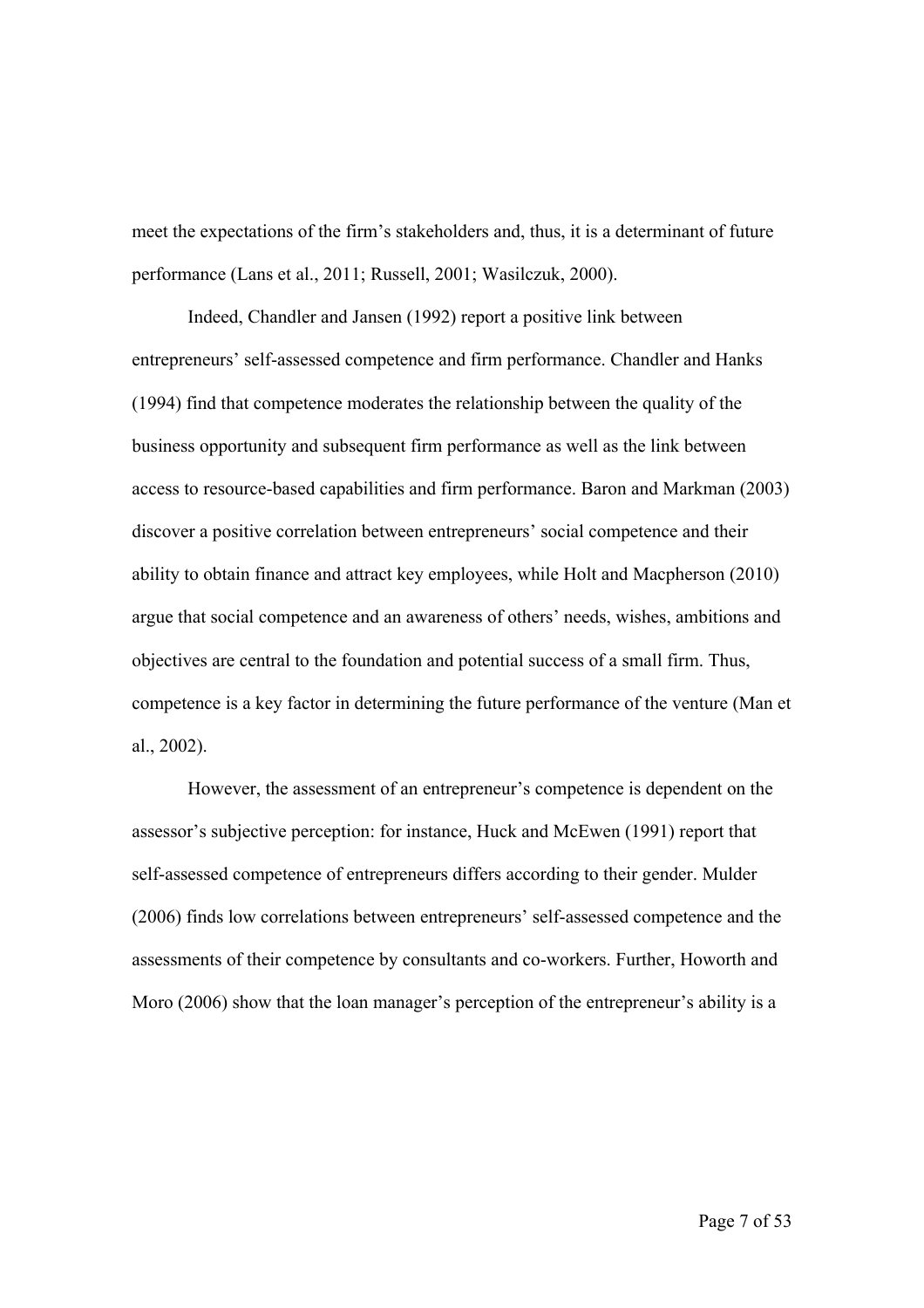component of the trust relation between these actors and affects the entrepreneur's access to credit.

#### *2.2. Information asymmetry and the assessment of entrepreneurial competence*

#### 2.2.1. An agency theory perspective on the lending decision

Research on the lending relationship between small firms and banks approaches the analysis of the roles of different sources of information from the agency theory point of view (Jensen and Meckling, 1976). The lender (principal) has to deal with a borrower (agent) who has conflicting interests and who has more information about their own abilities and motives than the lender has. Because of the need to reduce information asymmetry, banks face ex ante costs associated with the need to collect as much relevant information as possible (Stein, 2002), while borrowers face ex ante costs related to information production and disclosure.

In fact, small firms typically face difficulties in satisfying banks' formal information requirements (Berger et al., 2001; Kotey, 1999) and because of such difficulties they can be held up (Howorth et al., 2003). In addition, banks generate ex ante costs by asking for guarantees and collateral from small businesses in order to deal with opportunistic behaviour (Binks et al., 2006; Hernández-Cánovas and Koëter-Kant, 2011; Zecchini and Ventura, 2009). Ex post costs can arise because of adjustments to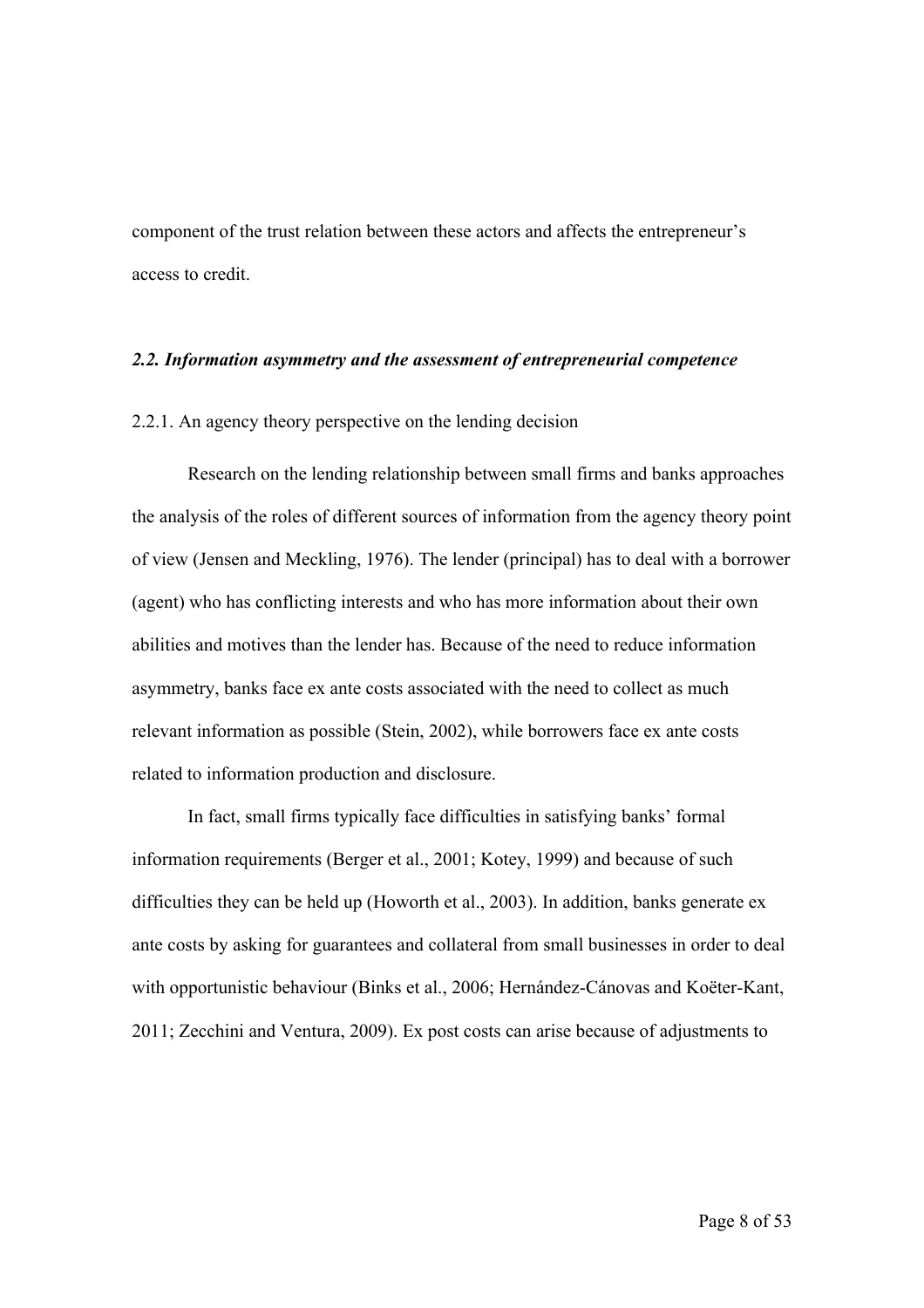the agreement between the bank and the entrepreneur, necessary because the firm has not performed as expected (Coase, 1990).

Research suggests that loan managers build their evaluations of entrepreneurs' creditworthiness by leveraging the diverse types of information available to them (García-Teruel and Martínez-Solano, 2007; Hernández-Cánovas and Koëter-Kant, 2008; Lehmann and Neuberger, 2001; Scellato and Ughetto, 2010). The following sections discuss the roles of different information types in more detail.

#### 2.2.2. Publicly available 'hard' information

Many different cultural, strategic, legal, and relational factors explain why only a limited amount of information is included in small firms' financial reports. Ang (1992) points out that small enterprises are characterised, among other things, by capital structures comprising a mix of personal and firm wealth. The entrepreneur's personal wealth influences their access to finance and there is evidence of a lack of separation between business and personal risk (Ang, 1992; Ang et al., 1995). Indeed, entrepreneurs tend to invest their entire wealth in the venture from the very beginning (Avery et al., 1998). The lack of separation impacts on the transparency of the firm's accounts: when the firm is run as a sole proprietorship, the bank(s) can access the entrepreneur's personal wealth in order to be repaid; when the firm is run as a limited liability company, entrepreneurs are often asked to provide personal collateral and personal guarantees (Berger et al., 2006). This means that the overall amount of personal wealth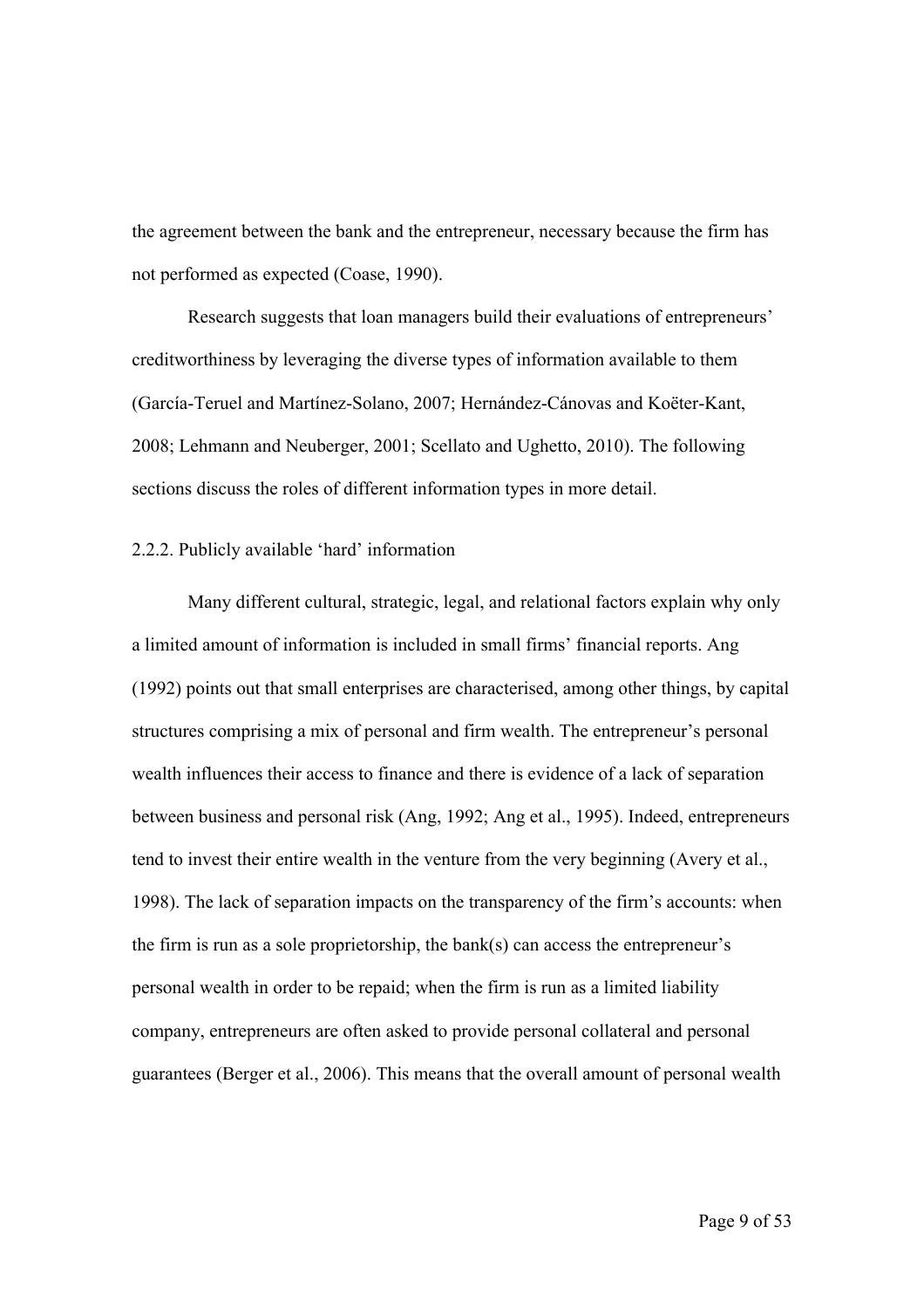invested in the firm also includes the personal wealth used as collateral/guarantee, which is not disclosed in any part of the financial report. Reliance on trade credit (Howorth, 2001; Summers and Wilson, 2002) and specific financing tools such as leasing and factoring (Beck and Demirguc-Kunt, 2006) introduces an extra layer of complexity to the firm's financial structure. Furthermore, entrepreneurial firms rely on personal loans and bootstrap finance, such as loans from friends and relatives, personal credit card loans, and personal bank loans (Wingborg and Landström, 2000). These sources of finance are only partially and opaquely disclosed in the financial report.

Moreover, entrepreneurs can enjoy a range of additional pecuniary and nonpecuniary benefits from their business, which are hard to spot even with a careful examination of the financial report: Moskowitz and Vissing-Jørgensen (2002) estimate that entrepreneurs' pecuniary benefits can be up to 20% of their investment in the firm; Hamilton (2000) explains the limited entrepreneurial earnings with, among other things, the fact that entrepreneurs can use cash from the firm to pay for their personal expenses and use the firm's assets for personal purposes. Official financial figures are also affected by accounting standards and tax regulations (Keuschnigg and Bo, 2004): firms implement strategies to reduce their taxes, which affects the figures disclosed in financial reports (Griffith, 1995).

The arguments presented so far illustrate ways in which hard information can be biased, precluding the loan manager from properly evaluating the entrepreneur's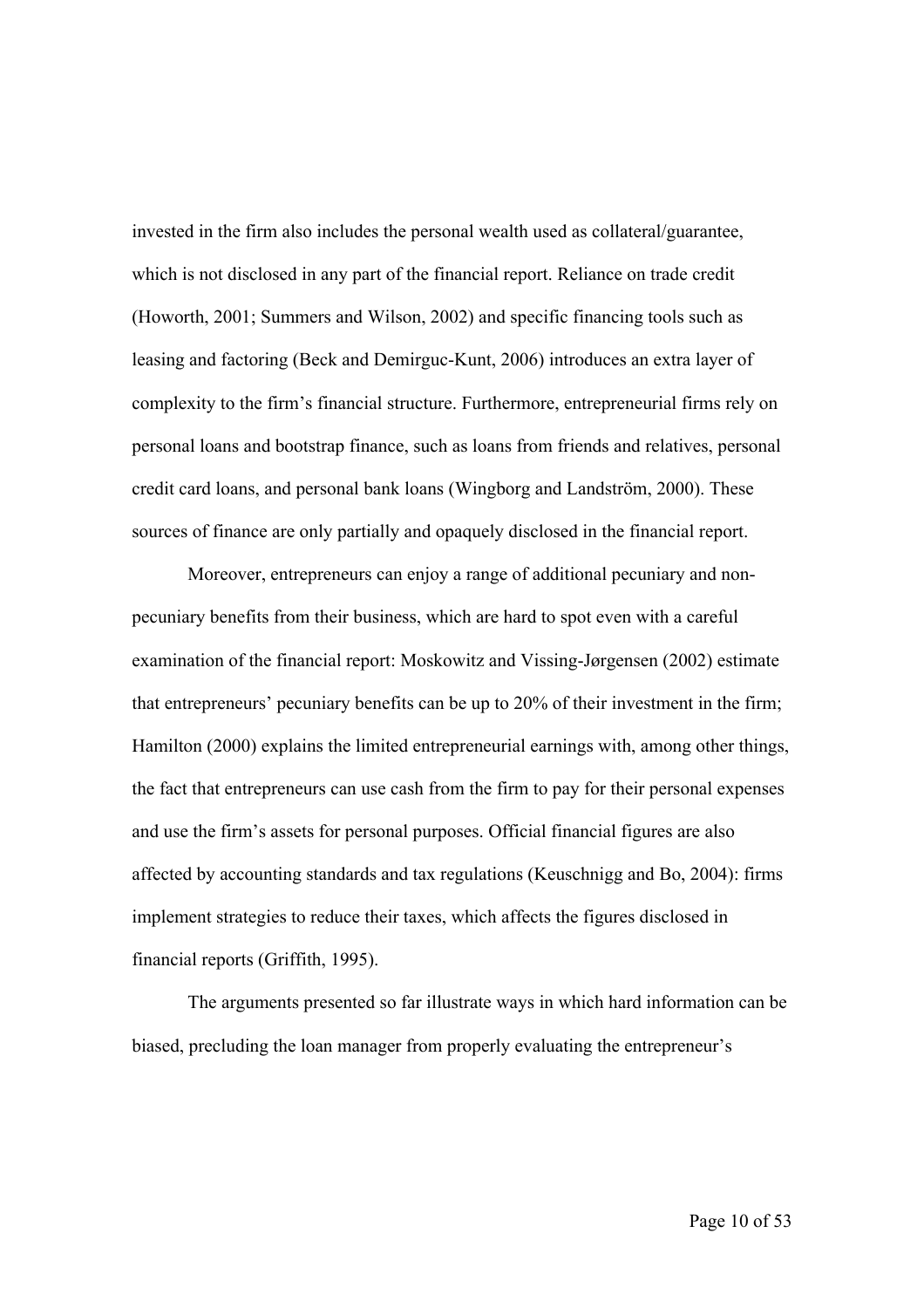competence and creditworthiness. Nevertheless, previous research suggests that the analysis of official information provides some useful insights into a firm's current and prospective performance. Mramor and Valentincic (2003) suggest that financial ratios and lagged liquidity indicators have predictive relevance for spotting the firms that will not fail. Pompe and Bilderbeek (2005) find that all the ratios they examine have some predictive relevance, particularly for more mature businesses. Further, Beaver et al. (2005) find that the predictive capabilities of ratios are unaffected by changes in accounting standards, suggesting that ratios are robust tools. Recently, Bottazzi et al. (2011) have found that economic variables such as growth prospects, productivity and size play a role in determining the probability of default, over and above the indicators of financial performance. However, a study of US pharmacies by Thomas and Evanson (1987) provides evidence to the contrary.

In conclusion, previous empirical evidence does not unanimously advocate or discredit the use of official financial figures for estimating the firm's current or prospective performance and the entrepreneur's competence. Banks often rely on such information in combination with the collateral provided by the firm and/or by the entrepreneur (Berger and Udell, 2006). Nevertheless, theoretical arguments and empirical evidence suggest that loan managers need additional information from other sources on which to base their assessments of entrepreneurs' competence and the subsequent lending decisions.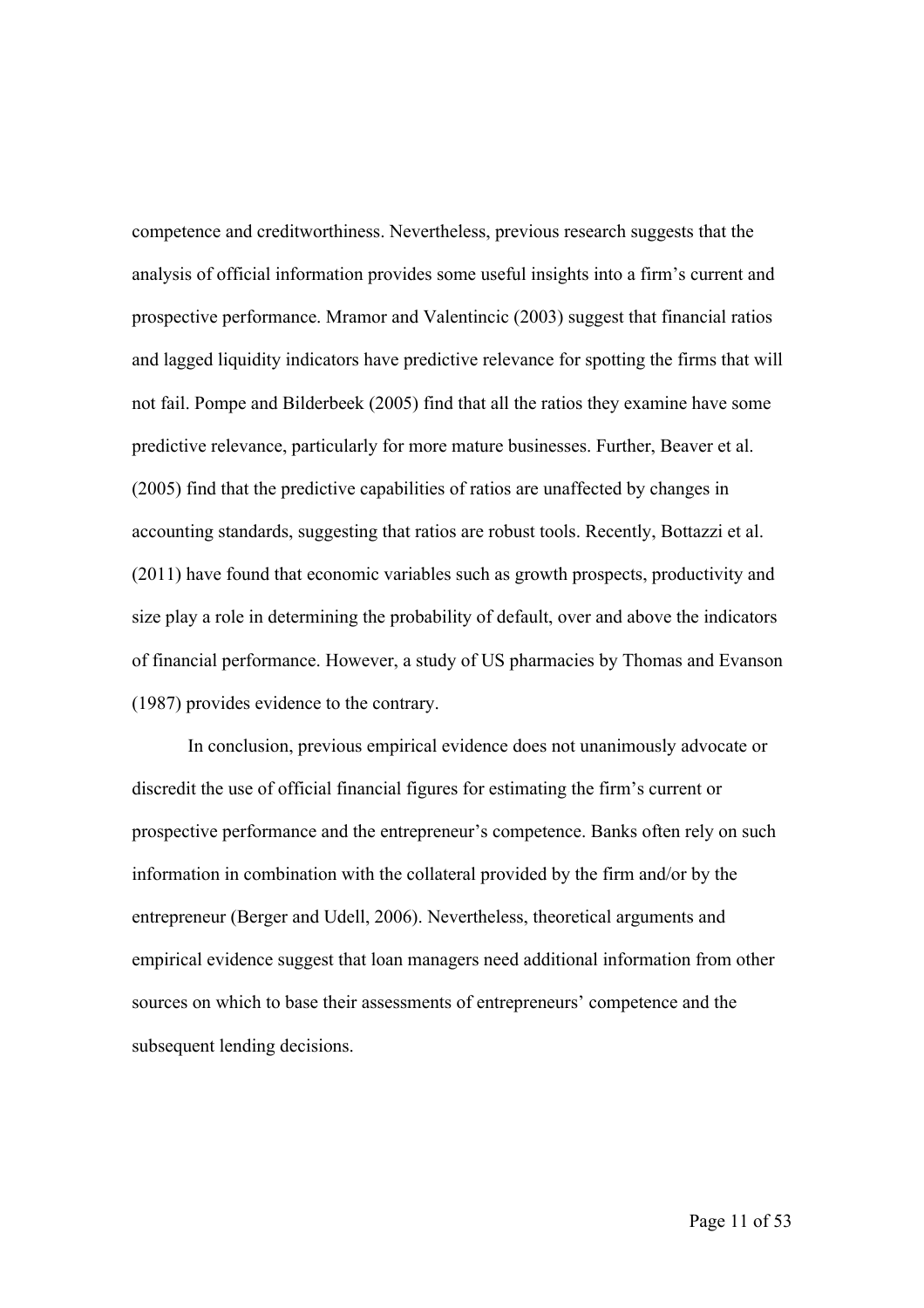### 2.2.3. Soft information

An alternative to taking lending decisions based on hard financial data and the collateral provided (transaction lending) is relationship lending (Berger and Udell, 2006), which relies on a variety of private information gained over the course of a longterm relationship (Berger et al., 2001; Berger and Udell, 1995; Hernández-Cánovas and Koëter-Kant, 2008; Petersen and Rajan, 1994; Petersen and Rajan, 1995). Berger and Udell (2006) argue that in relationship lending the collection of information on a client is a continuous process that goes beyond the information available in official documents. This additional information remains confidential to the provider of funds, who uses it as a basis for taking further lending decisions. Brown and Zehnder (2007) suggest that relationship lending improves banks' ability to evaluate their business clients' level of risk and increases the repayment rate of the loans provided.

Empirical research has demonstrated the value of relationship lending and the different factors that influence its role, in the US and various European countries alike. In their seminal work set in the US context, Berger and Udell (1995) find that the length of the relationship negatively affects the interest rate charged to the client. Similarly, Angelini et al. (1998), by looking at Italian SMEs, observe that not only the length of the relationship but also the age of the firm affect the bank's decision over whether to lend and what interest rate to charge. Harhoff and Körting (1998) and Elsas (2005) examine lending relationships in Germany and find that the closeness of the relationship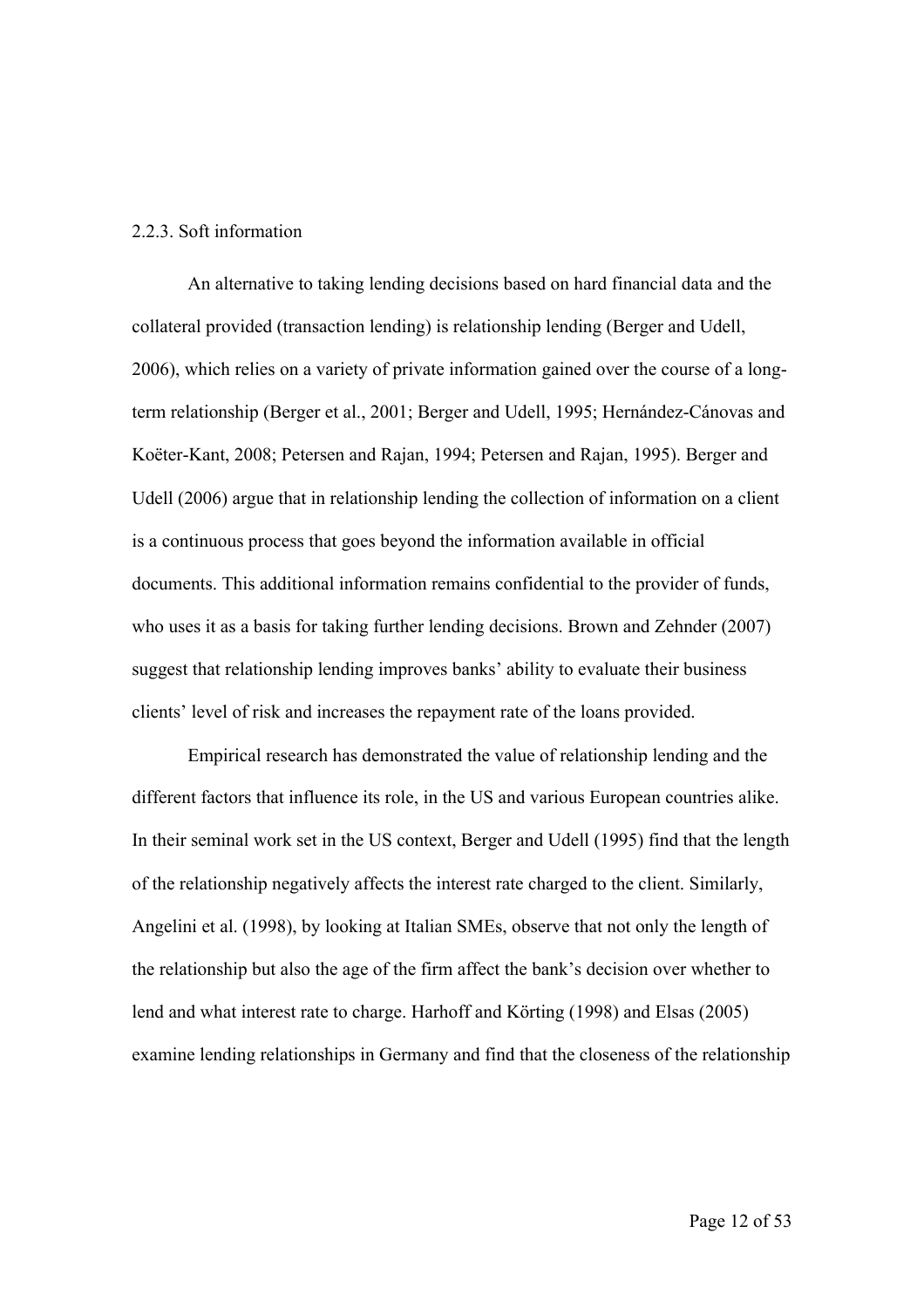affects credit access. In another study of German banks, Grunert et al. (2005) demonstrate that both hard and soft information affect credit decisions. Further, Hernandez-Canovas and Martınez-Solano (2010) find the level of regional concentration in the banking sector to be relevant in Spain. Other factors found to exert a significant effect in the context of relationship lending and SMEs in diverse European countries include trust (Howorth and Moro, 2012), the number of banks that are financing a firm (Ongena and Smith, 2000), the physical closeness of the bank to the borrower (Alessandrini et al., 2009; Neuberger et al., 2008), quality of management and market positioning (Grunert et al., 2005), and the socio-economic context (Lehmann et al., 2004).

Common empirical indicators of soft information, such as the length of the relationship or the frequency of loan manager visits and the intensity with which they examine the borrower's performance, provide the lender with access to soft information, regardless of whether or not the borrower is happy to disclose the information. Similarly, a bank can receive information about a client's competence in running their business, as well as current and prospective performance, from third parties, such as the client's suppliers and customers (who, in a situation of high bank concentration, may themselves be the bank's customers). This information flow may happen without the client knowing about it. All in all, the way soft information has been analysed so far does not account for the role of voluntary disclosure in the acquisition of relevant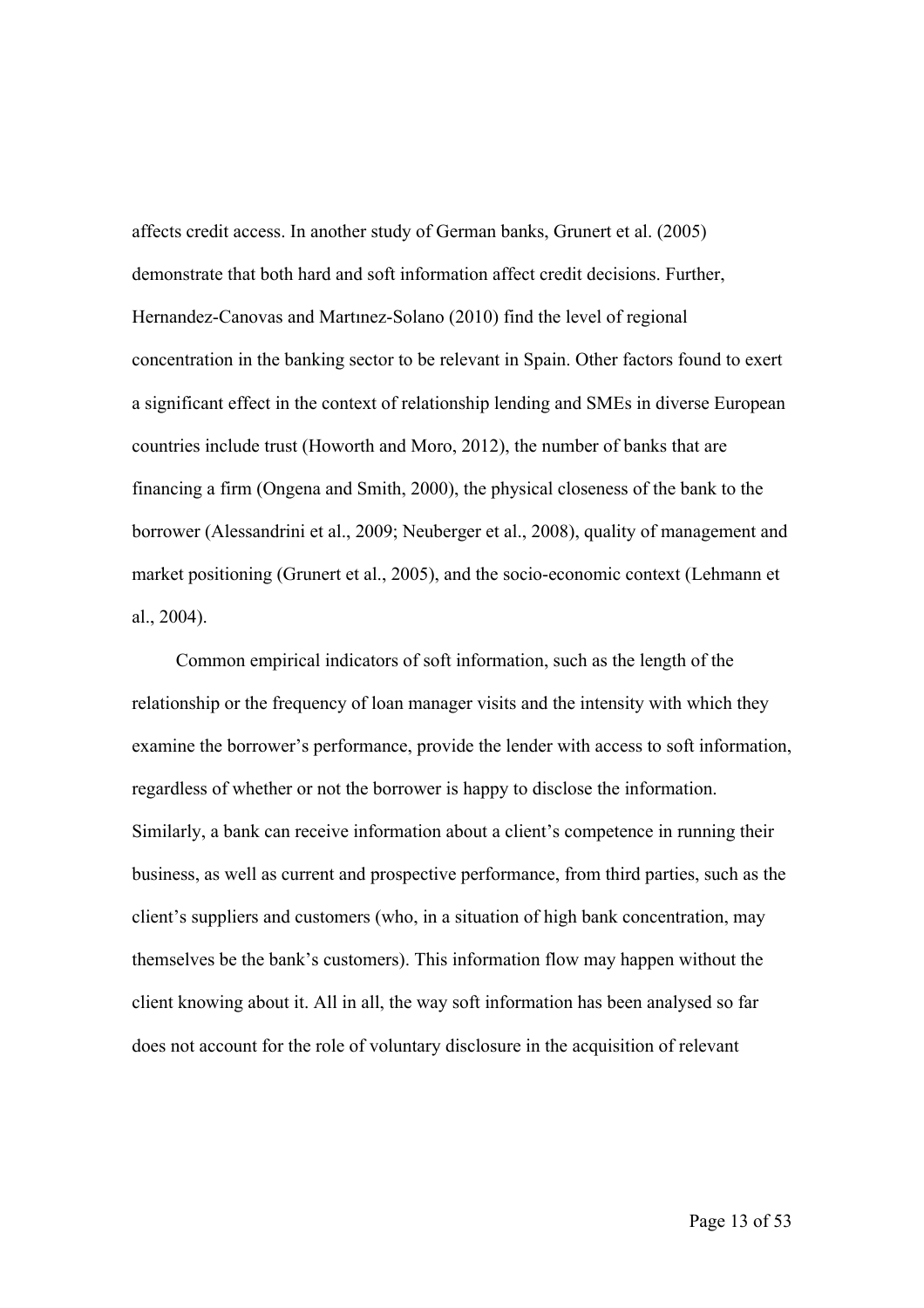information: either soft information refers to information collected outside the relationship (such as reputation) or it refers to informal information that the loan manager accesses in repeated interactions with the firm but independently from the entrepreneur's willingness to disclose it. However, the entrepreneur holds additional information relevant for the loan manager's decision making which the loan manager can access only if the entrepreneur chooses to disclose it.

# 2.2.4. Voluntarily disclosed information

We define voluntarily disclosed information as information about the firm's current and prospective performance that is valuable for the loan manager's decision making but that can only be accessed if the entrepreneur chooses to disclose it. This information is neither available in public databases (hard information) nor can it be accessed via third parties or through observation (soft information). Examples of voluntarily disclosed information include the entrepreneur's opinions about new market opportunities, potential new threats and market developments, current results of R&D projects, detailed financial information about production costs, and even what kind of permissible adjustments have been made to the official financial figures in order to minimise the tax impact on the firm. Thus, the very strength of voluntarily disclosed information is that it can cover a broad spectrum of topics that may be relevant for the loan manager's decision making. However, the loan manager might be completely unaware of it, if they rely solely on traditional hard and soft information.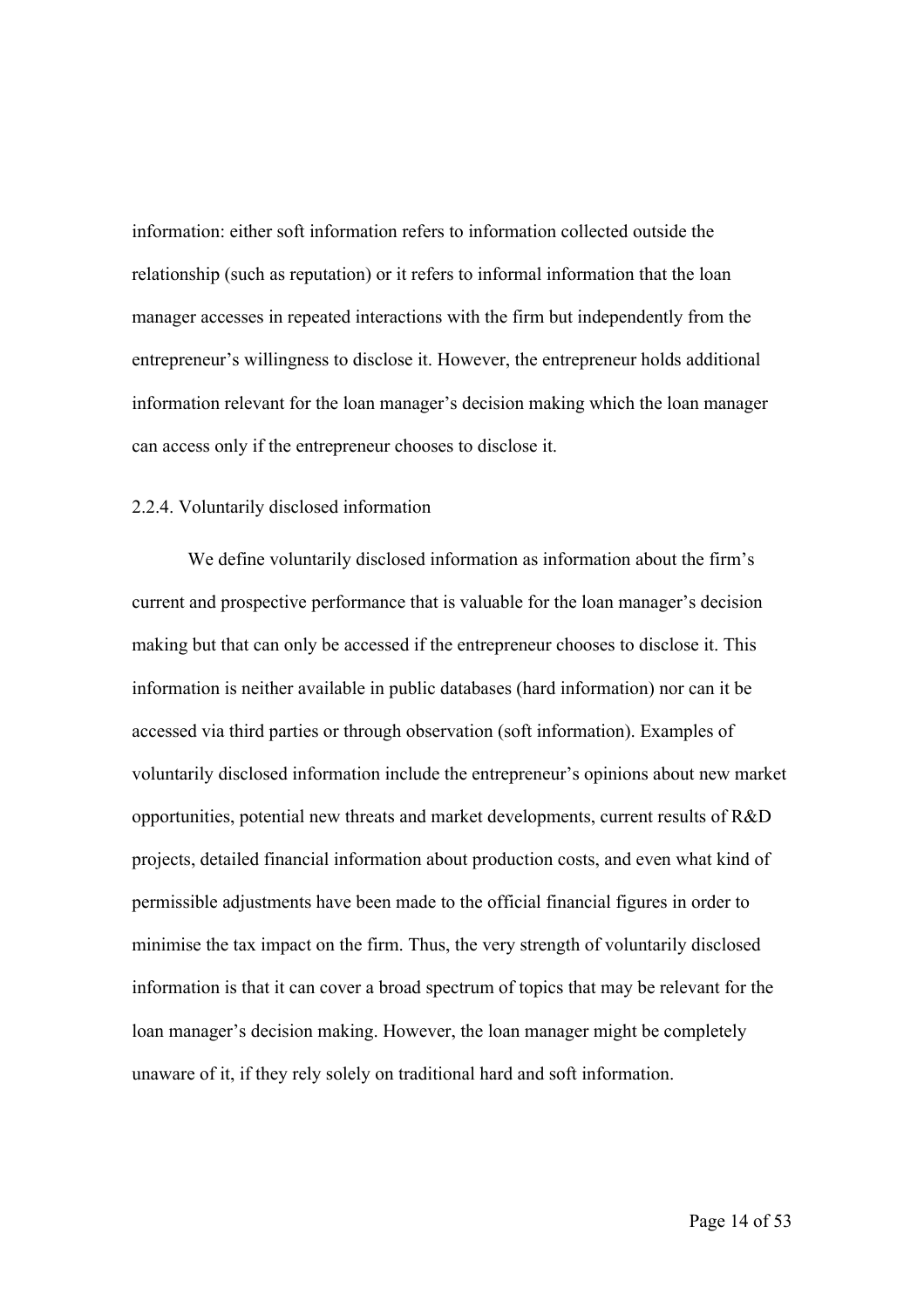Given its highly specific nature, voluntary disclosure of information requires a certain level of trust, for the entrepreneur needs to know that the information they provide will not be used against their interests. A recent review of the entrepreneurshiprelated trust literature by Welter (2012) suggests that a high level of trust supports sensitive information disclosure, since this kind of communication only takes place in high-trust situations (Doz, 1996; Squire et al., 2009).

Research shows that in trusting situations both entrepreneurs and loan managers can benefit from improved credit access at a lower cost (Howorth and Moro, 2012). Therefore, when the required level of trust is available, voluntary information disclosure can be a rational strategy for the entrepreneur to improve the lending relationship. Here, Howorth and Moro (2006) show that good entrepreneurs tend to be proud of their performance and are therefore happy to disclose information about their past success. Good entrepreneurs who are more proactive in disclosing information to loan managers provide rich additional information that helps the loan managers to evaluate the entrepreneurs' competences.

The downside of voluntary information disclosure is that a bad entrepreneur may be motivated to disclose false information in order to provide a better impression to the loan manager. The chance of the entrepreneur manipulating the loan manager is closely related to the level of trust within the relationship (McEvily et al., 2003). However, in the specific context of the relationship between the entrepreneur and the loan manager it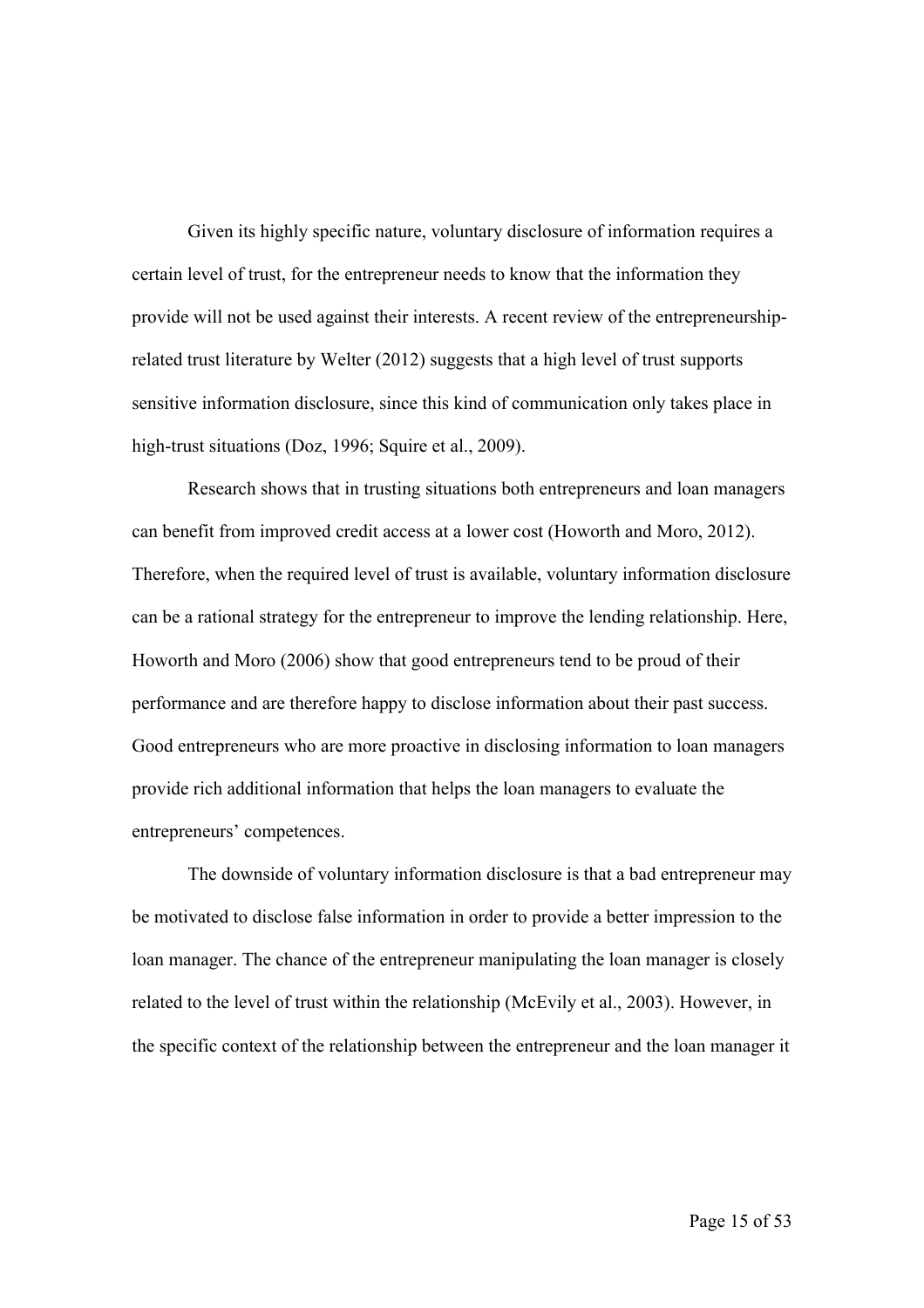is quite hard for the entrepreneur to 'window dress' bad performance successfully: the loan manager can spot distorted information by cross-analysing it with information collected from other sources (Berger et al., 2001). As soon as a loan manager spots dishonest behaviour on the part of the entrepreneur, they will cease to rely on the voluntarily disclosed information and will take extra care in examining any other data available about the entrepreneur and their business. Thus, in the long run, it is not just the disclosing behaviour that matters but the fact that the loan manager perceives the entrepreneur to have a proactive approach to disclosing information, perceives them to provide the right amount of additional information and perceives such information to be complete and accurate.

### *2.3. Hypotheses*

So far, this article has argued that three different sources of information play a role in forming a loan manager's perception of their entrepreneur client's competence, which, as an indicator of the firm's future performance and creditworthiness, serves as a conduit for these effects to influence the firm's access to credit. This section presents five hypotheses for subsequent empirical examination and provides a summary of the arguments leading up to each hypothesis.

A principal argument in this research, following the relationship lending literature, is that the publicly available hard information in the financial report does not provide a comprehensive picture of the entrepreneur's competence. Nevertheless, banks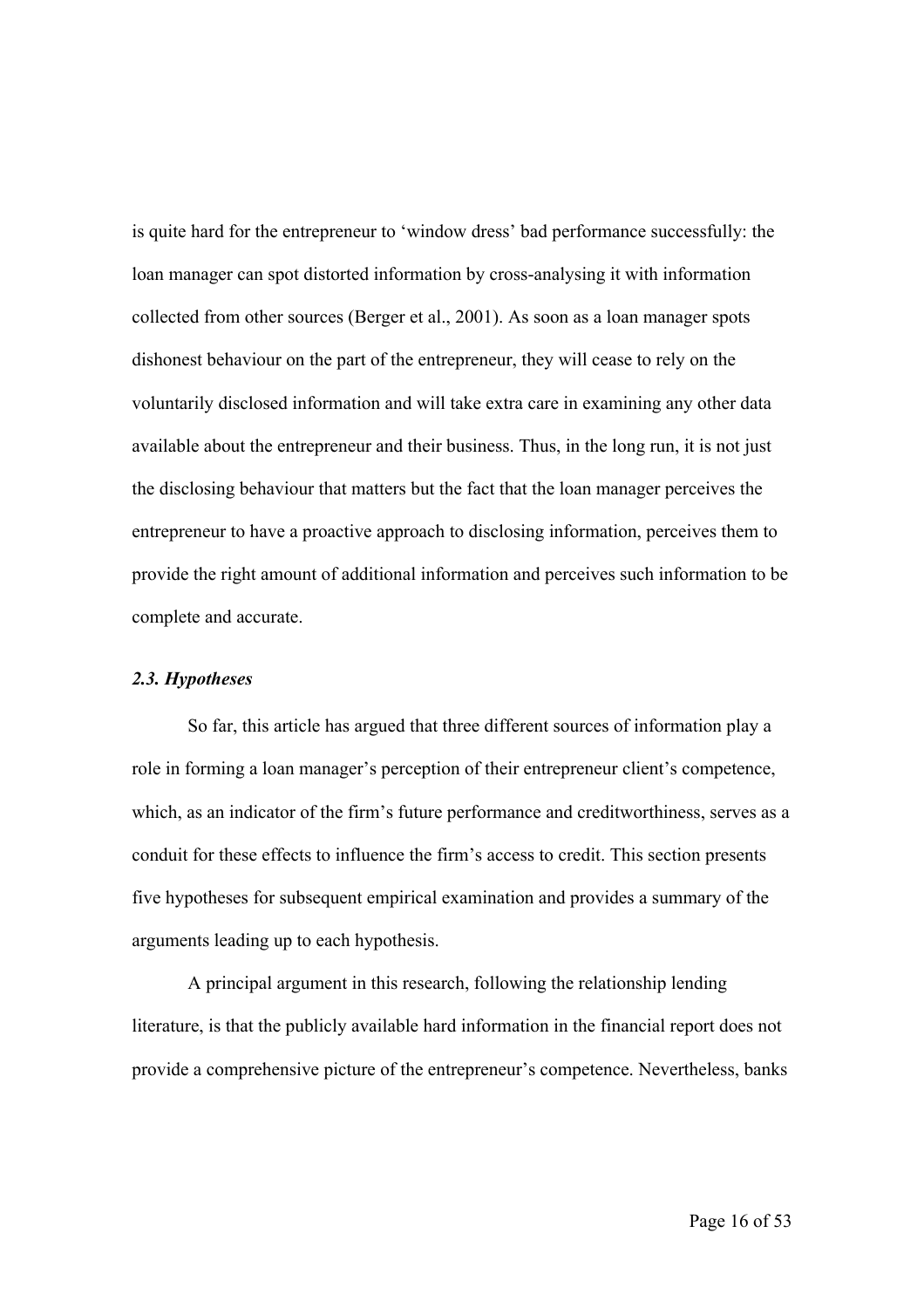traditionally use these figures as inputs in their lending decisions. Against this backdrop, the present study proposes that the information that a loan manager derives from their small business client's financial reports affects their perception of the client's competence. The study thus offers the following hypothesis:

**H1.** Publicly available hard financial information influences the loan manager's perception of the entrepreneur's competence.

In line with previous research on relationship lending, this research further argues that soft information, accessed by the loan manager over the course of the customer relationship, is an important complement to publicly available hard data in loan managers' assessments of entrepreneurs' competence to manage and develop their businesses. This argument leads to the second hypothesis:

**H2.** Soft information affects the loan manager's perception of the entrepreneur's competence.

Moreover, this research suggests that there is a positive relationship between the loan manager's perception of the entrepreneur's active information disclosure behaviour (that is, the overall quality of the information voluntarily disclosed) and their perception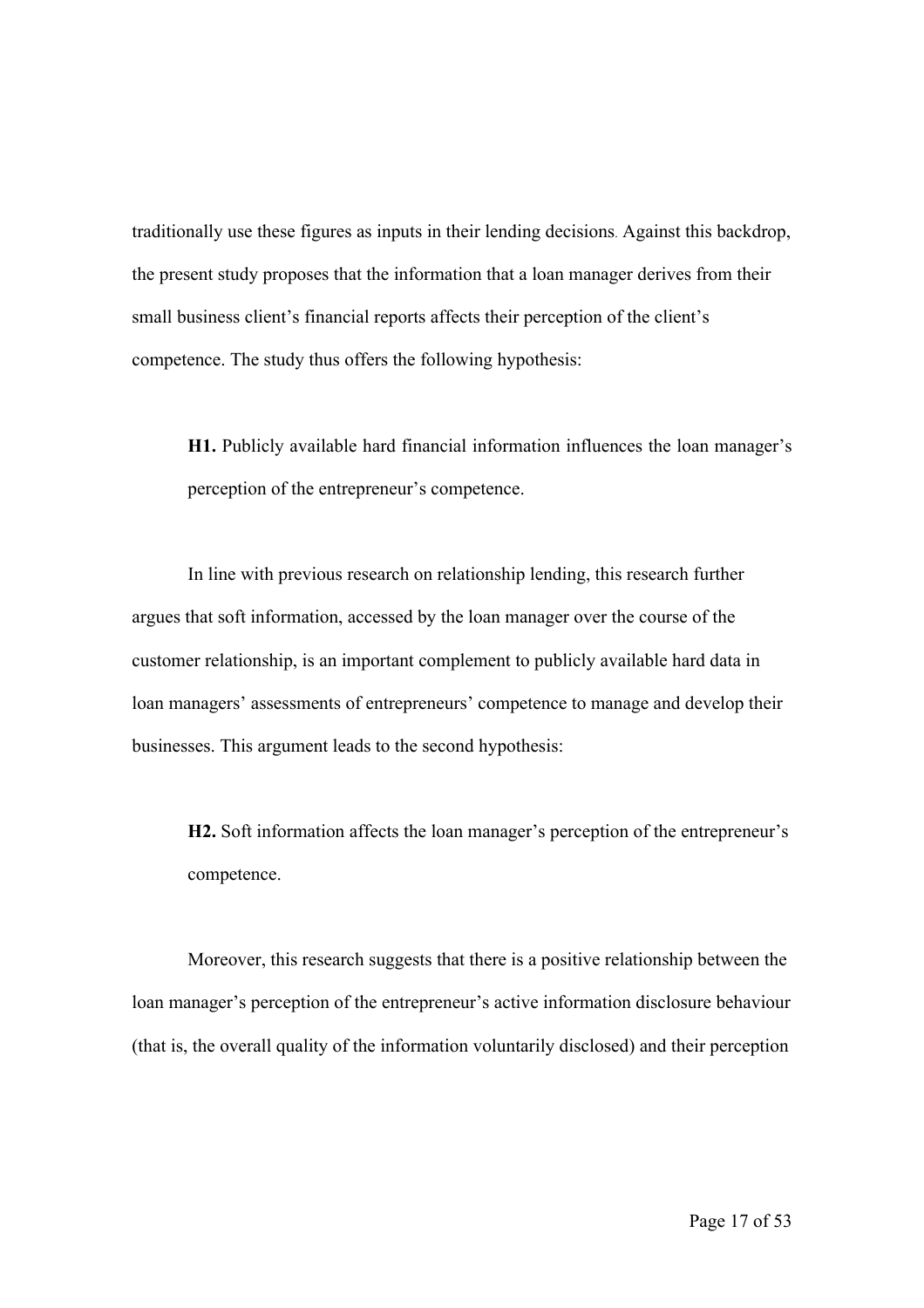of the entrepreneur's competence: the greater the amount of information disclosed, the better the quality of this information, the more timely it is, and the more complete it is (Elsas and Krahnen, 1998; Gustavsson and Wänström, 2009), the easier it is for the loan manager to discriminate between good and bad entrepreneurs. Therefore:

**H3.** The loan manager's perception of the quantity, quality, completeness, and timeliness of an entrepreneur's voluntary information disclosure exerts a positive effect on the loan manager's perception of the entrepreneur's competence.

Finally, previous studies suggest that both hard and soft information support the credit access of SMEs and reduce the interest rates charged (Berger and Udell, 2006; García-Teruel and Martínez-Solano, 2007; Hernández-Cánovas and Koëter-Kant, 2008; Hernández-Cánovas and Koëter-Kant, 2011; Hernandez-Canovas and Martınez-Solano, 2010). In addition, perceived competence is found to help the loan manager to evaluate the risk incurred in financing a business, aiding the selection of good customers and increasing the repayment rate of the loans provided (Brown and Zehnder, 2007). Using the interest rate as an indicator of the credit conditions applied by the bank, this study expects a high level of perceived competence to benefit an entrepreneur by giving them access to lower interest rates since financing them is perceived as less unsafe. We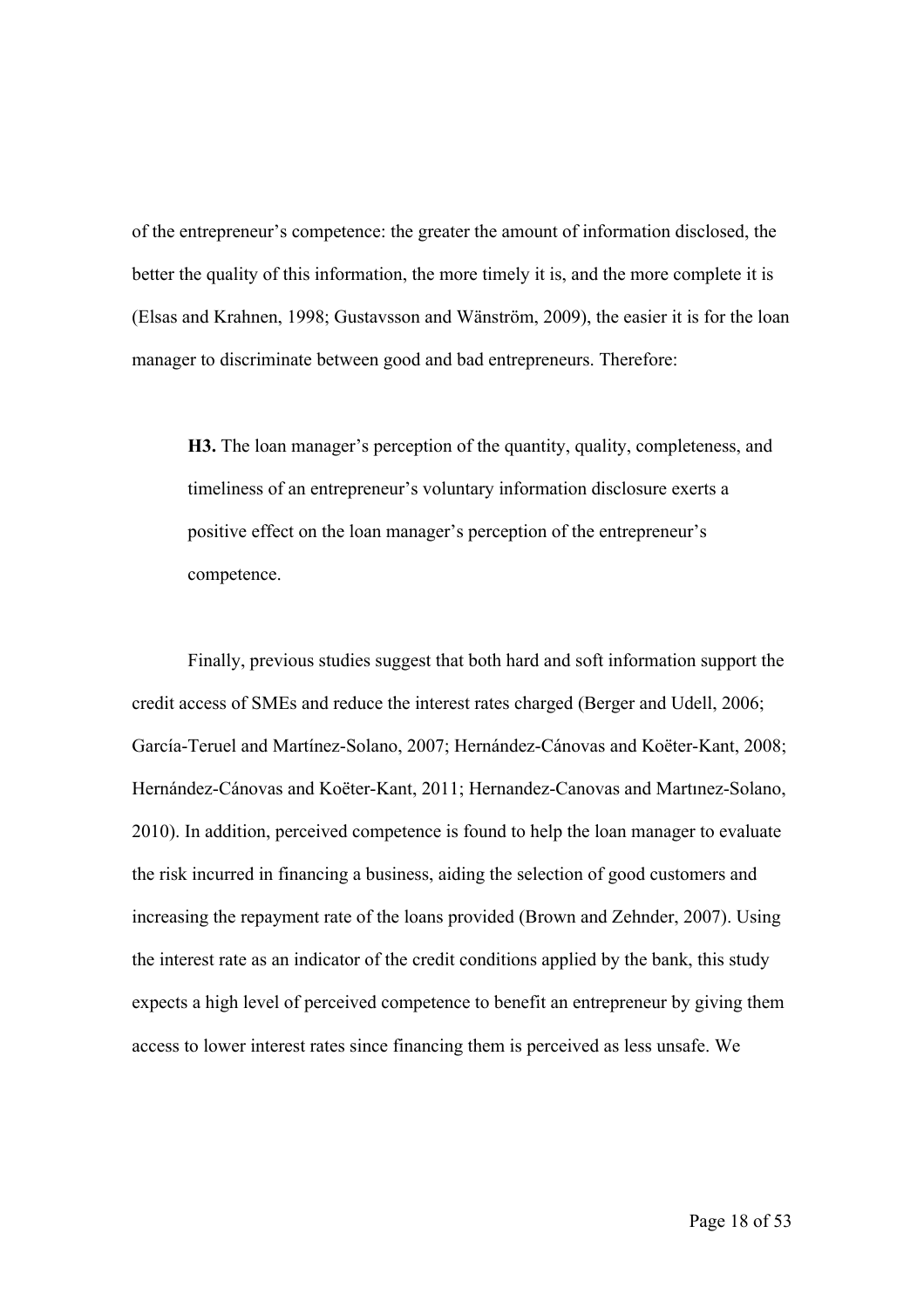further argue that perceived competence mediates the effects of hard, soft and voluntarily disclosed information on the interest rate. Against this backdrop, the present study develops two additional hypotheses:

**H4**: The loan manager's perception of the entrepreneur's competence exerts a negative effect on the interest rate charged to the firm.

**H5**: The loan manager's perception of the entrepreneur's competence mediates the effects of the different sources of information on the interest rate charged to the firm.

Figure 1 provides a graphical illustration of the hypothesised relationships.

### INSERT FIGURE 1 ABOUT HERE

# **3. Methodology and Data**

## *3.1 Data*

The research team collected the data for this study in South Tyrol and Friuli Venezia Giulia, in the widely studied and economically successful north east of Italy. The Italian banking system comprises large and small banks. While the large banks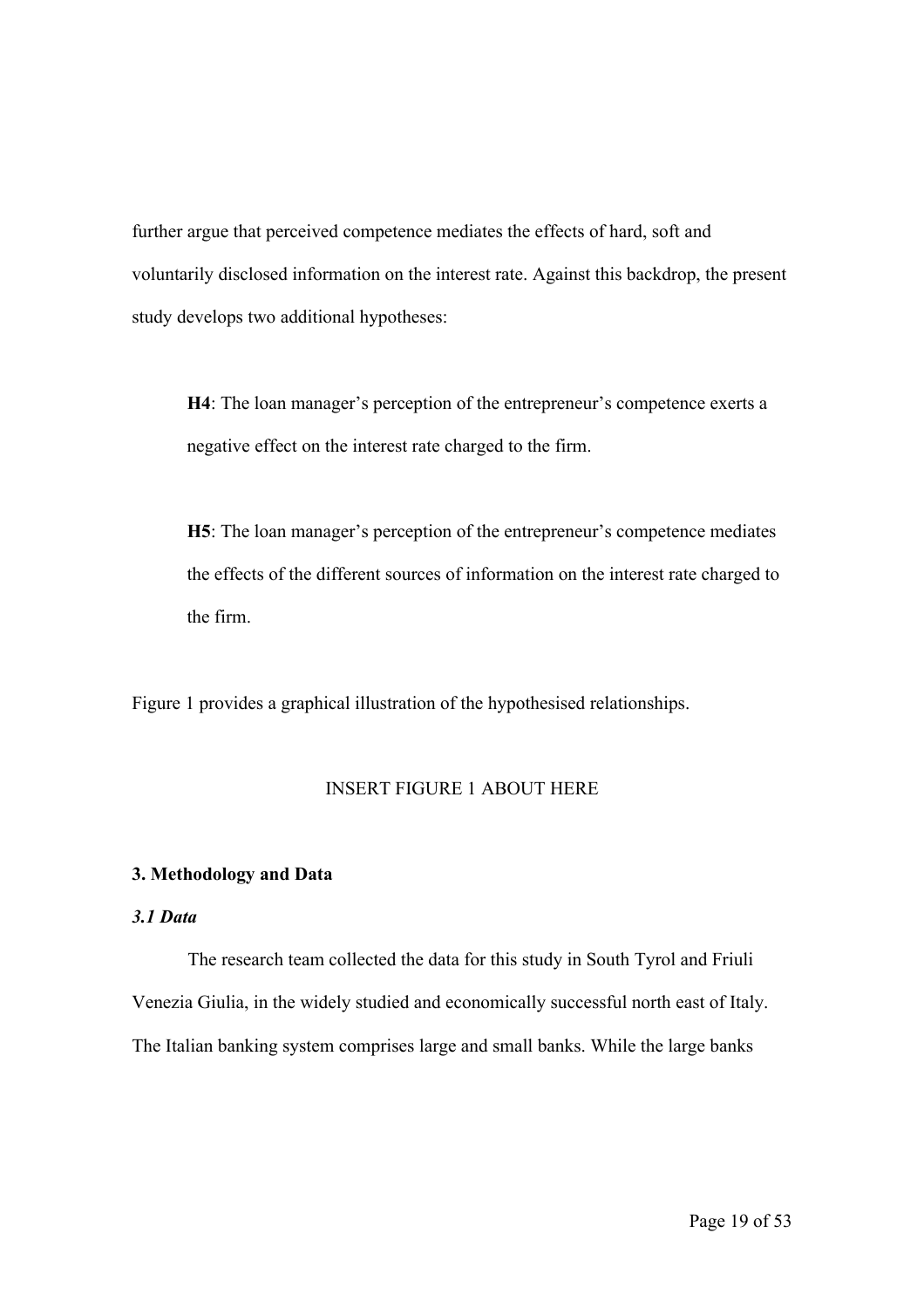mainly rely on transaction lending, the small banks tend to apply relationship lending. The nine banks that participated in the data collection belong to the latter group. A random sample of small and medium-sized firms (defined as per European Commission (2003), that is businesses with a turnover smaller than 50 million Euros, with fewer than 250 employees and with less than 43 million Euros in total on the balance sheet, excluding agricultural firms) was selected from the clientele of each bank. The selection process comprised the following steps: first, the banks generated a list of all customers fulfilling the aforementioned criteria for being categorised as SMEs. Next, the banks sorted the customers either alphabetically or based on a unique customer identification number. Finally, they picked every  $n<sup>th</sup>$  customer to be included in the sample. Since both alphabetical order and sorting based on the customer identification number are independent from the characteristics of the client and the relationship, the selection process generated a random sample of SMEs.

The banks asked their loan managers to fill in the questionnaire, evaluating the competence of the entrepreneurs they assist and their level of satisfaction with various aspects of the information disclosed by each entrepreneur. In addition, the central loan office of each bank provided financial information on the firms from the bank's information system. These information systems contain data from the public database maintained by the Chambers of Commerce which in turn collects data from firms' annual financial reports as well as from the Bank of Italy database (Centrale Rischi). In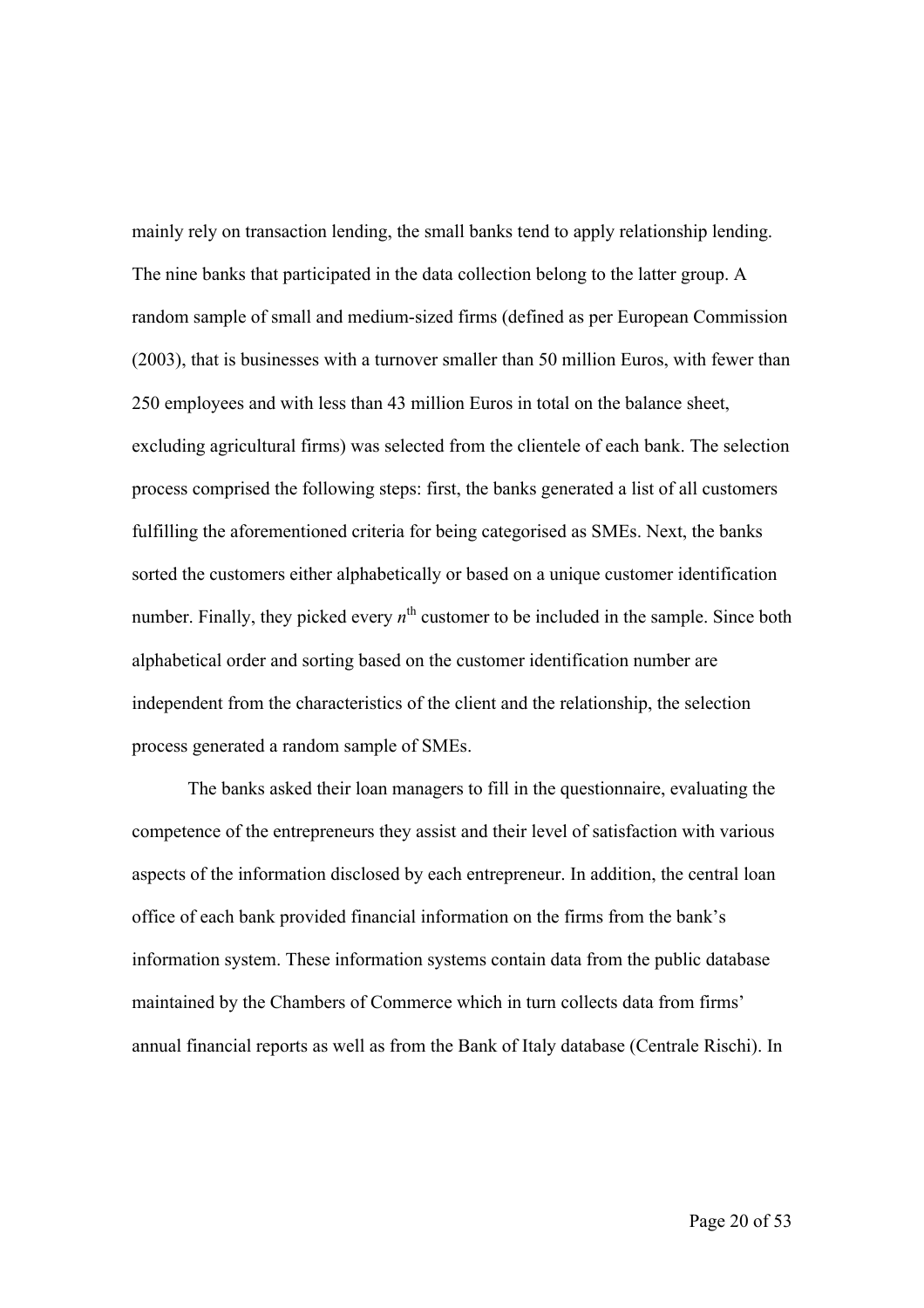the latter, the credit provided by banks to each of their customers is recorded and updated monthly. The final sample comprises 433 bank-firm relationships.

#### *3.2 Measures*

*Interest rate*. The dependent variable, the interest rate, is measured as the interest rate specifically charged by the bank to the customer on the line of credit, that is, credit that can be claimed back by the bank at very short notice and that is rolled over on an annual basis. The data for this measure were derived from the banks' information systems. We decided to use this particular measure as the loan price since loan managers have some room for manoeuvre regarding the interest rate charged on the line of credit and this rate can be renegotiated easily, whereas the interest rate charged on long-term debt is usually fixed at the beginning of the loan period. Thus, the interest rate on the line of credit reflects the loan manager's current evaluation of the client.

*Perceived competence.* The survey instrument administered to the loan managers measured their perception of the entrepreneur's competence with a four-item scale based on Thompson et al. (1996), Mayer and Davies (1999), and Chandler and Jansen (1992). For example, one of the items was: 'The entrepreneur knows very well the market in which she/he operates'. Appendix A provides the full list of scale items with the sources. The loan managers were asked to evaluate the individual items on a 5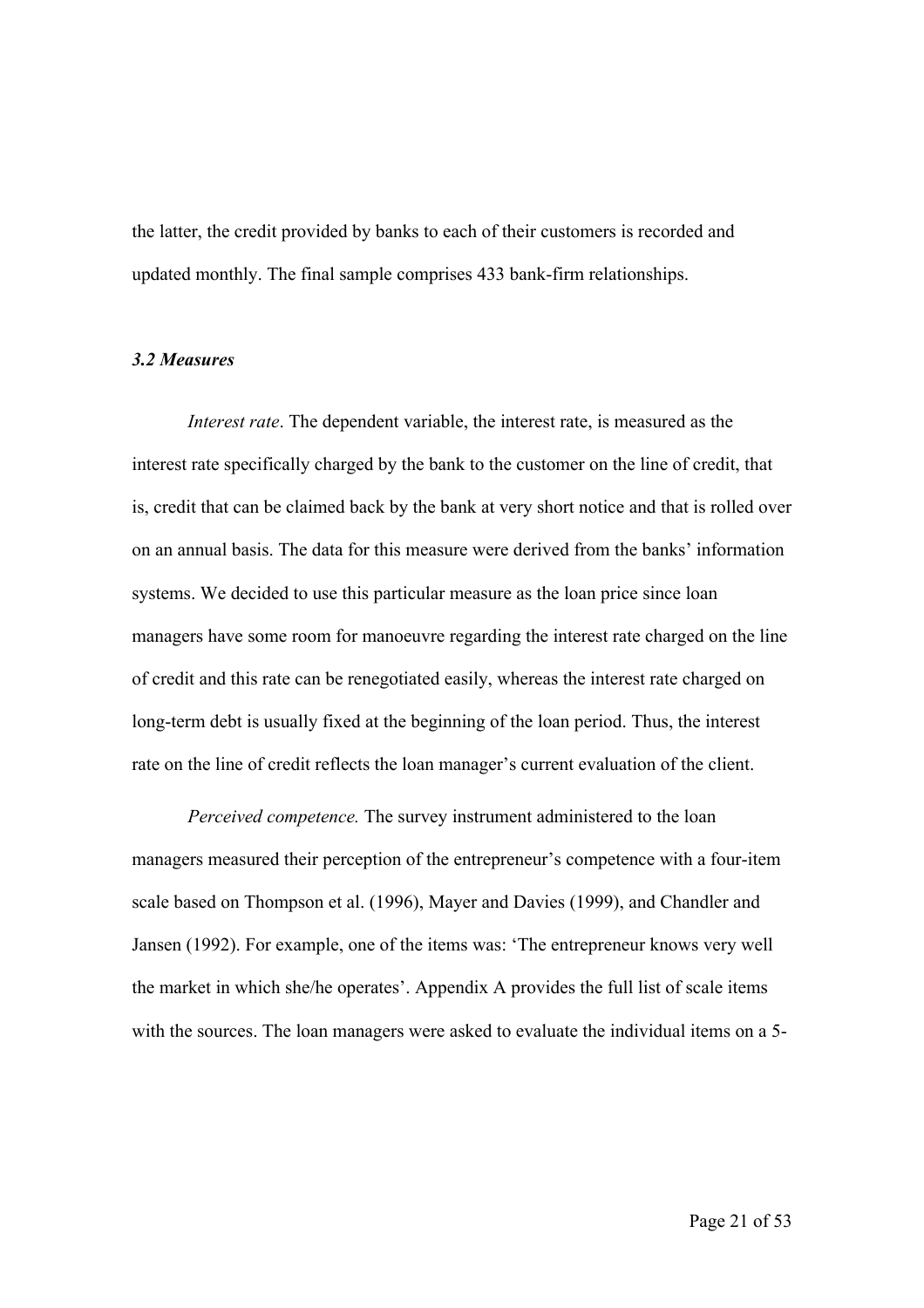point Likert scale from 'totally disagree' (1) to 'totally agree' (5). The Cronbach's alpha value for the four items is .82.

*Information disclosure.* Four items, measured on a 5-point Likert scale from 'very poor' (1) to 'very good' (5), capture the loan manager's satisfaction with the quantity, quality, completeness, and timeliness of the information disclosed by the entrepreneur. One of the items is: 'Are you satisfied with the amount of information received?' Appendix A displays the full list of items. The Cronbach's alpha value for the four items is .89.

*Hard information.* Two financial indices serve as indicators of hard financial information. The first index is the log of the firm's short-term bank debt (defined as debt with a residual life of less than one year or that can be claimed back by the bank at short notice) divided by the firm's annual turnover (measured in tens of thousands of Euros). This is a ratio that was found in the Pompe and Bilderbeek (2005) study to be a predictor of financial distress. It explains the impact of bank finance on annual turnover. More competent entrepreneurs tend to limit the ratio since, the more a firm relies on bank finance to run its operations, the less room the entrepreneur has for manoeuvre, because external stakeholders (the lenders) can constrain the entrepreneur's decisions either by refusing additional funding or claiming back the funds provided. Hence, this study expects to observe a negative relationship between this ratio and the loan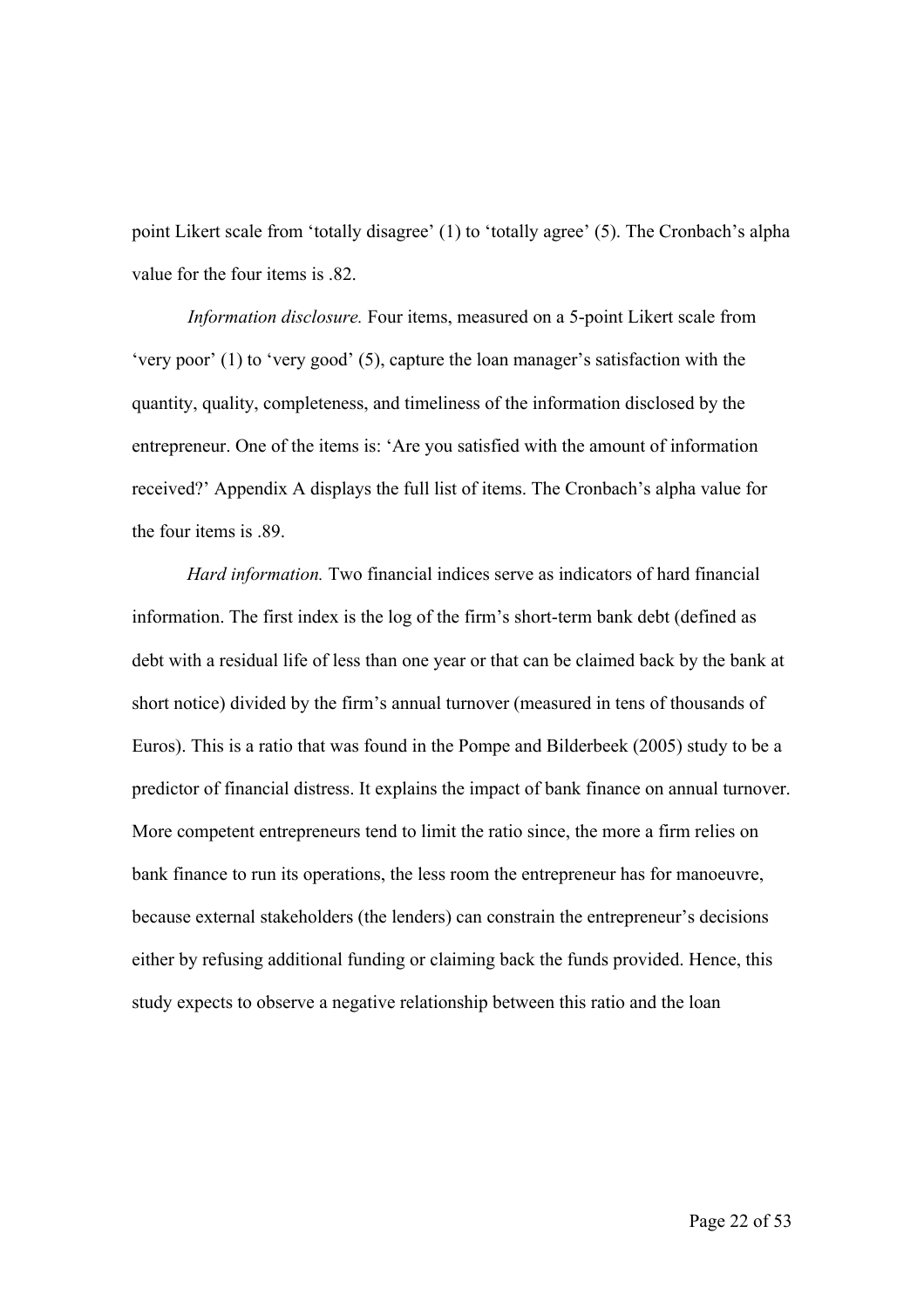manager's perception of the entrepreneur's competence. In addition, because firms with a lower ratio are perceived as less risky, they should be granted lower interest rates.

The second index capturing hard information is the share of short-term debt in the firm's total bank debt. The ratio parallels the short-term debt/total assets of Mramor and Valentincic (2003) and Pompe and Bilderbeek (2005), the long-term liabilities/total assets of Beaver (1966), and the total liabilities to net worth of Thomas and Evanson (1987). The ratio used here, by avoiding total assets and the net worth figure, is not affected by accounting strategies and indicates the robustness of the firm's financial structure: A bank can ask a firm to pay back its short-term debt at very short notice. Thus, competent entrepreneurs tend to leverage more long-term debt in order to reduce their dependence on short-term bank debt and, thus, give themselves more room for manoeuvre in exploiting business opportunities. Therefore, this analysis expects to see a negative relationship between this ratio and the loan manager's perception of the entrepreneur's competence. Furthermore, since a higher proportion of long-term debt implies a more solid and less risky debt structure (the firm has less risk of being asked to repay the debt at short notice), firms with a low ratio are perceived as less financially risky and thus should be charged a lower interest rate.

*Soft information.* The empirical analysis includes two variables that capture soft information through the intensity of the lending relationship, which is how soft information has traditionally been measured in the relationship lending literature. An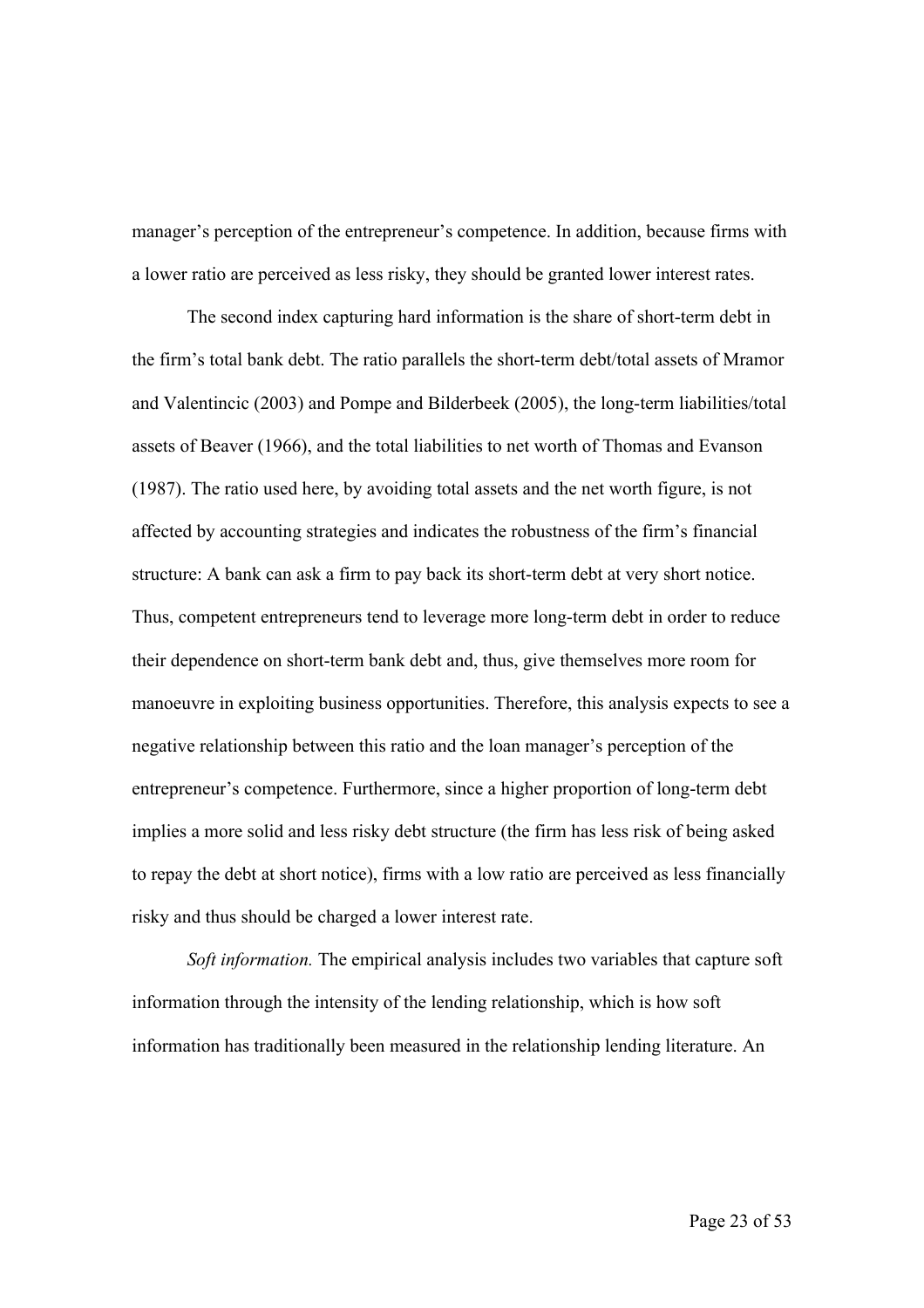intense relationship, defined as one in which the partners meet frequently over a long period of time, increases the amount of information the loan managers can access, largely independent of the entrepreneur's willingness to disclose this information. The first variable is the number of meetings between the loan manager and the entrepreneur: the more meetings, the more intense the relationship, and the easier it is for the loan manager to access information irrespective of the entrepreneur's willingness to disclose it. The second variable is the (log of the) length of the relationship (Berger and Udell, 1995; Petersen and Rajan, 1994): the longer the relationship, the greater is the loan manager's access to historical private information. In addition to being measures of soft information in their own right, another role these two variables play in this study is to ensure that the information disclosure index indeed carries the effect of voluntary information disclosure, and not simply information that has accumulated over the course of the relationship through observation or third parties.

*Control variables.* The empirical model specification includes two control variables. The first one, in line with the work by Bottazzi et al. (2011), who suggest an important role for economic variables in credit evaluation, is the log of the annual turnover of the firm. This measure is a very good proxy for the size of the firm (Bottazzi et al., 2011). Larger firms are more solid and are the result of previous business growth and development. Hence, it is fair to assume that the owners of larger firms are, ceteris paribus, perceived as more competent than their counterparts in smaller firms. In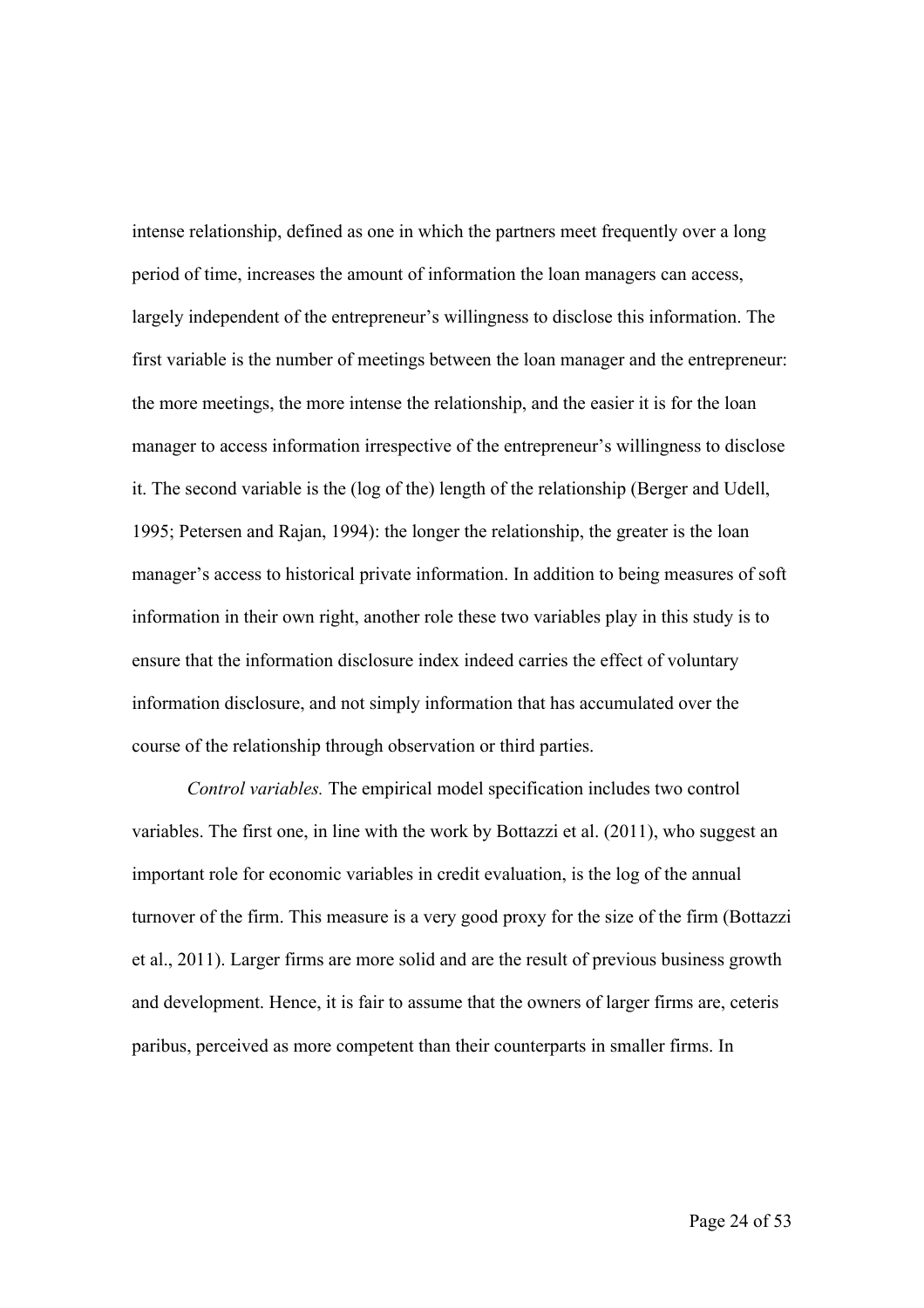addition, larger firms have more negotiating power. Due to their higher perceived competence and negotiating power, firms generating a higher annual turnover can command a lower interest rate. The second control measure is a full set of bank dummies identifying the bank in the lending relationship. This measure controls for potential variations in bank-specific (and regional) lending policies and practices.

Table 1 displays the means and standard deviations of the model variables as well as their intercorrelations.

# INSERT TABLE 1 ABOUT HERE

#### *3.3 Analysis strategy*

This analysis opts for structural equation modelling (SEM) for the hypothesis testing, for three principal reasons. First, SEM is a robust technique for examining mediation hypotheses, as it allows a detailed examination of indirect effects. Second, since two of the research constructs are factors, modelling them as latent variables in SEM allows the analysis to account for measurement error. Third, SEM enables the analysis to include a method factor (Podsakoff et al., 2003) for a rigorous control of common method variance, which is a potential problem with these data because one of the main explanatory variables (information disclosure) and a dependent variable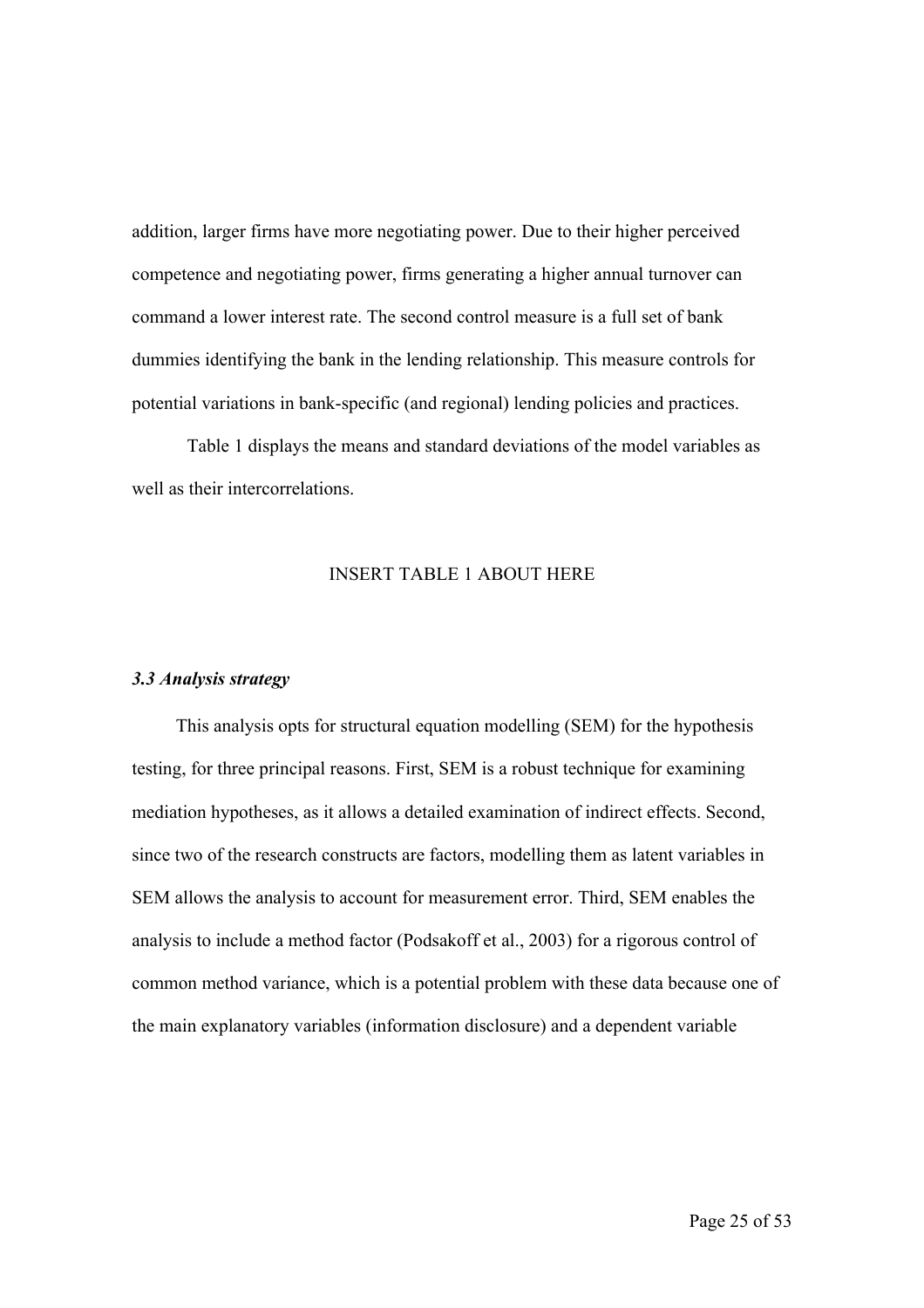(perceived competence) were measured with the same research instrument at the same time using the same informant.

The analysis strategy consists of four steps. The first step ensures the dimensionality, reliability, and validity of the measurement models for the two latent variables (Anderson and Gerbing, 1988). The second step estimates the structural model using maximum likelihood estimation. The third step controls for the accuracy of the initial model estimates by including a single unmeasured latent method factor to control for common method variance, as Podsakoff et al. (2003) recommend. This procedure controls for systematic variance among the items associated with the two latent variables in the model. Having established the relationships of interest in the model and adjusted them for method variance, the final step of the analysis is to include the control variables in the model specification in order to investigate the extent to which the idiosyncratic characteristics of the banks, captured through the bank dummies, and the size of the clients, measured as the log of the annual turnover, may influence the substantive interpretation of the model results.

## **4. Results**

# *4.1 Measurement model assessment*

The first step examines the two factors that are modelled as latent variables (competence and information disclosure). The exploratory principal components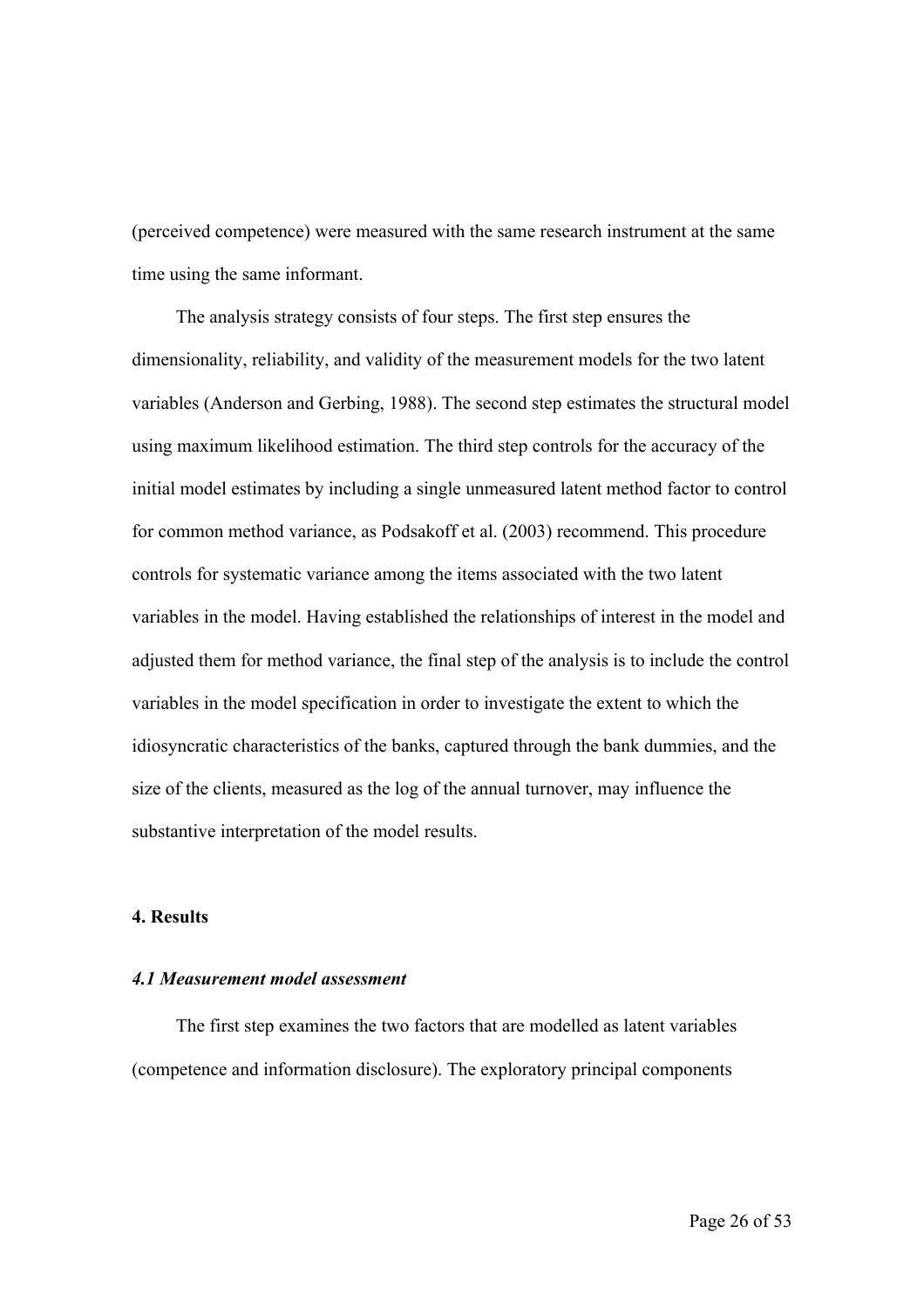analysis with direct Oblimin rotation results in two factors with Eigenvalues over 1 that explain 71% of the variance in the data. The rotated solution shows that all items that belong to the information disclosure scale clearly load on the first factor (loadings .82– .89), and all four items measuring the entrepreneur's perceived competence load on the second factor (loadings .77–.85). Thus, all items are retained for further analysis.

The next step assesses the reliability and validity of the model constructs by means of confirmatory factor analysis (CFA). All indicators load significantly (0.1% level) on their intended constructs, with parameter estimates ranging from .64 to .87 (Appendix A displays the loadings for each item). Even though the chi-squared test of model fit is significant  $(\chi^2_{18df} = 38.55; p = .003)$ , the other conventional fit indices, which are not as sensitive to sample size, suggest a very good fit between the model and the data: the comparative fit index (CFI) is .99, which exceeds the recommended minimum of .95; the root mean square error (RMSEA) is .05, which is below the recommended maximum of .06; the standardised root mean squared residual (SRMR) is .02, which is below the recommended maximum of .08 (Hu and Bentler, 1999).

We also compute the average variance extracted (AVE) for both constructs. With AVE scores of .51 (competence) and .68 (information disclosure), both constructs exceed the threshold of .50: the indicators explain more of each construct than other, external influences (Fornell and Larcker, 1981). The AVE also serve as a measure of discriminant validity: as indicated in Table 1, the correlation between information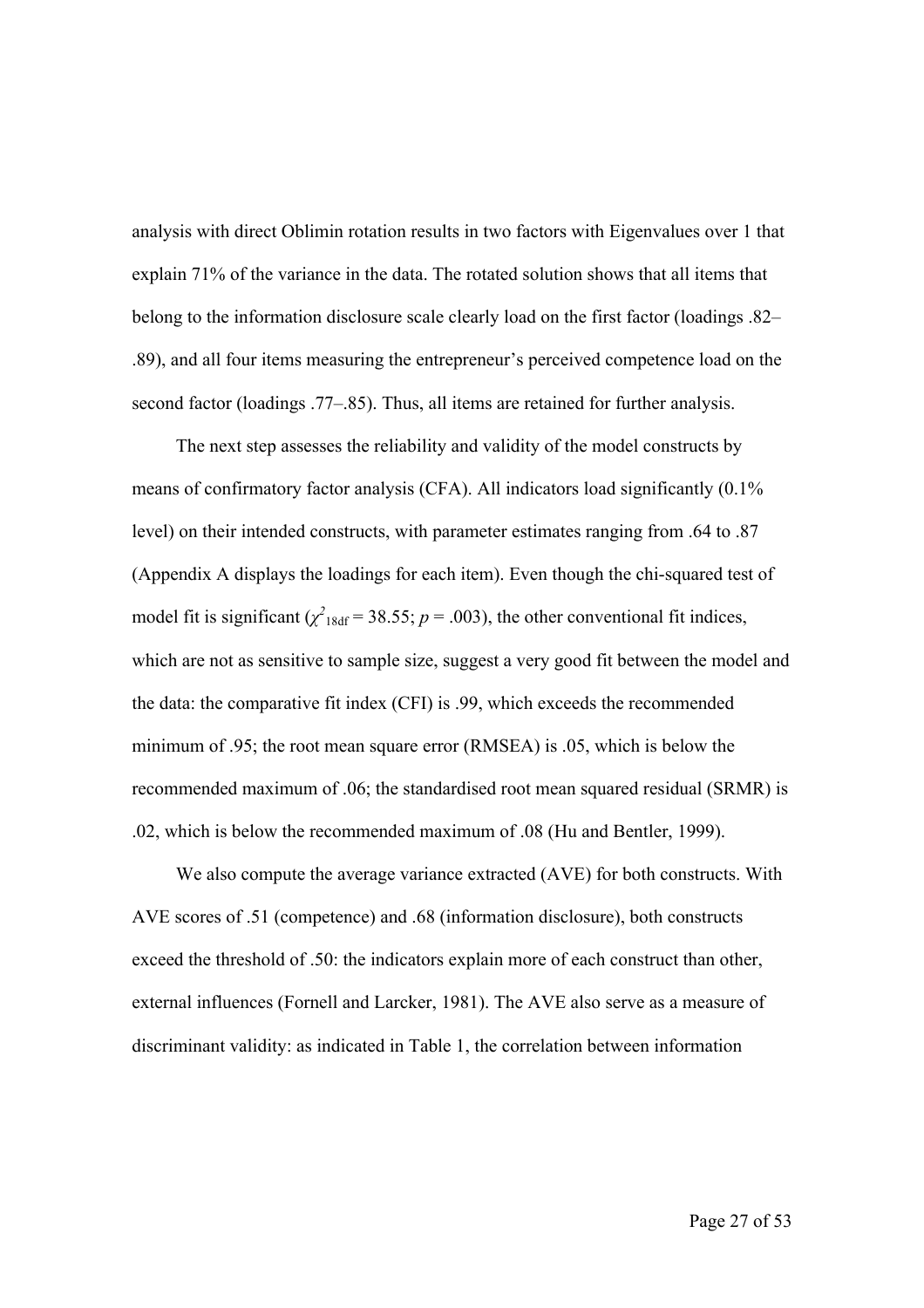disclosure and competence is moderately high at .53 but the square roots of the two AVE values (.72 and .82) are higher than .53, indicating that the present measurement model has good discriminant validity (Fornell and Larcker, 1981).

### *4.2 Structural model assessment*

The first step of the structural model assessment estimates the base model including only the hypothesised relationships (Model 1 in Table 2). Even though the chi-squared test of model fit is significant, all of the other fit indices meet the conventional thresholds for maximum-likelihood estimation (Hu and Bentler, 1999). Therefore, it is safe to interpret the path coefficients.

# INSERT TABLE 2 ABOUT HERE

The estimates relating to the first endogenous variable, competence, show that information disclosure is by far the most significant predictor, exerting a positive effect on the loan manager's perception of the entrepreneur's competence. One of the indicators for hard information, the short-term debt / turnover ratio, is also significant and the coefficient has a negative sign as expected. Finally, both traditional measures of soft information show significant effects on perceived competence. While the effect of the length of the relationship is positive as proposed, interestingly, the coefficient of frequency of meetings is negative. Possibly, when the loan manager is dissatisfied with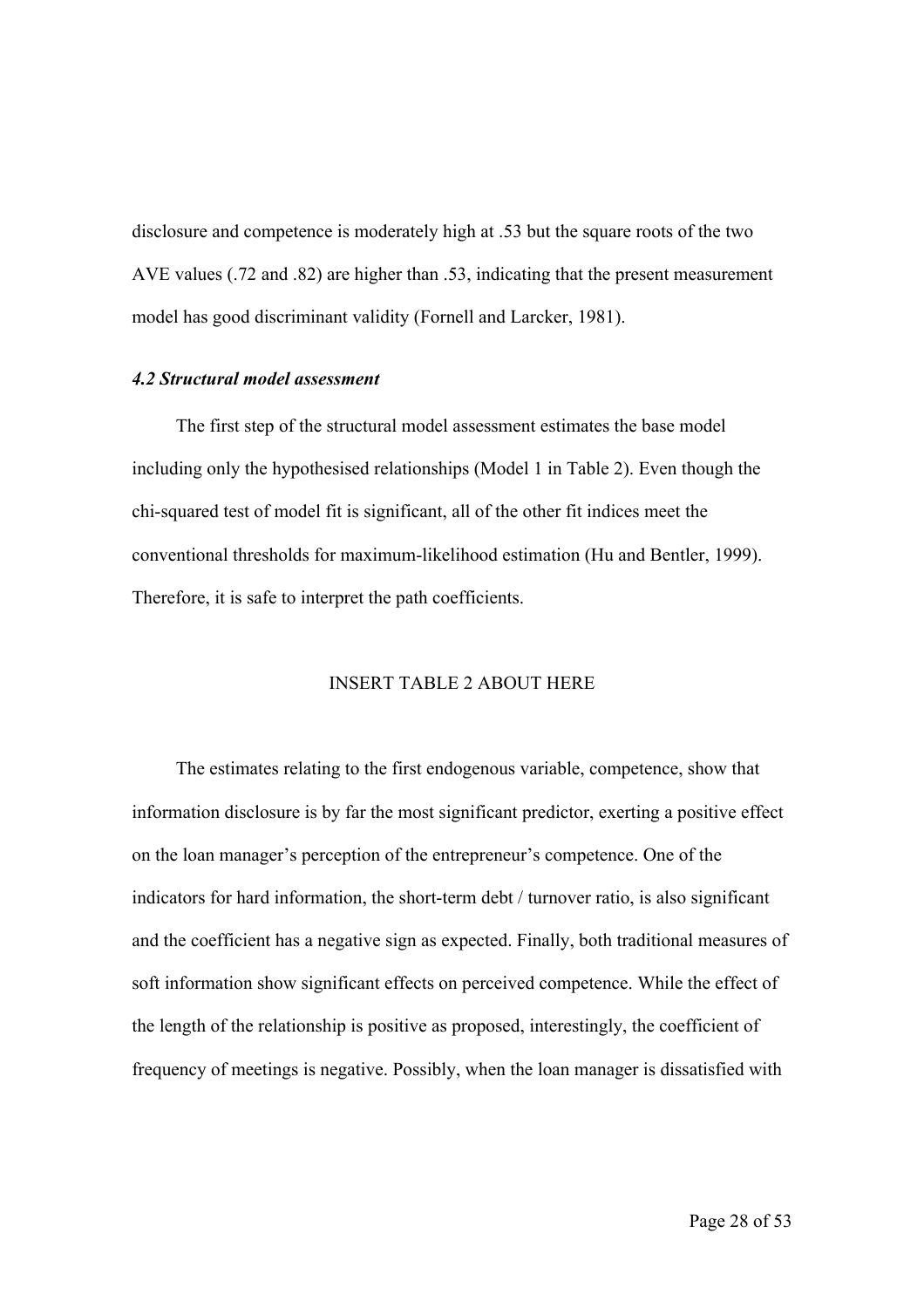the firm's performance and the entrepreneur's competence, there is more need for formal meetings. By and large, the estimates of Model 1 support H1-H3: all three types of information have a significant influence on the loan manager's perception of the entrepreneur's competence.

Concerning the coefficients pertaining to the second endogenous variable, the interest rate, the estimates demonstrate that perceived competence exerts a significant negative effect on the interest rate charged to the client. This result clearly supports H4. The final hypothesis (H5) suggested that competence also mediates the effects of the three information sources on the interest rate. To test this hypothesis, we examined the indirect effects of the variables capturing the various information sources.

The indirect effect of information disclosure on the interest rate via perceived competence is negative and significant (standardised coefficient:  $-10, p < .001$ ). A comparison of the indirect effect and the total effect of this variable shows that 56% of the effect of information disclosure is mediated by perceived competence. The other two variables that have significant indirect effects are the short-term debt / turnover ratio and the length of the relationship. The former has a small positive indirect effect  $(0.016, p < 0.05)$ , which is contrary to the expected negative effect, but it should be noted that only 12% of the effect of this variable is mediated. In other words, the main effect of this variable on the interest rate is a direct and negative one (Model 1, Table 2). The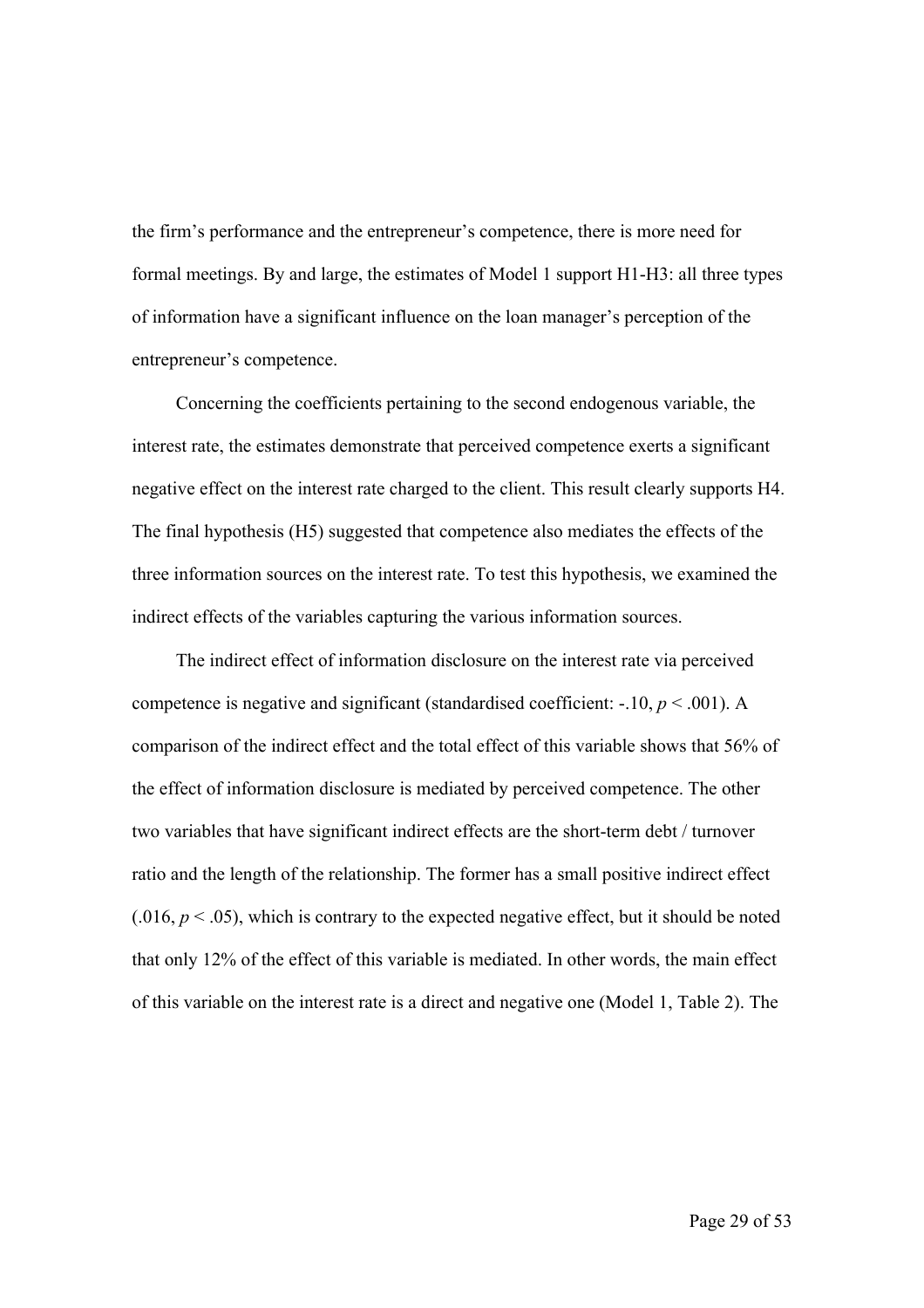length of the relationship shows the expected negative indirect effect on the interest rate  $(-.02, p < .05)$  and 26% of the effect of this variable is mediated by competence.

In summary, the estimations provide partial support for H5. Competence mediates the effects of soft information, especially voluntary disclosure, on the interest rate charged by the bank, while the effect of hard information on the interest rate is predominantly direct. This is not a surprising finding. Hard information is commonly a direct input in lending decisions, while the information voluntarily provided by the entrepreneur to the loan manager is not part of the formal decision-making process. Therefore, it is logical that the different pieces of private information about the client flow into the price of the loan via the loan manager's perception of how well the entrepreneur can do their job.

The next two steps in the model estimation process introduce control mechanisms with the aim of ensuring that the previous interpretations are robust. The first robustness check addresses the effect of common method variance. In order to deal with the model identification problem, common when there is a single unmeasured latent method factor (Podsakoff et al., 2003), the analysis sets one of the parameters in each set of items loading on the method factor (perceived competence and information disclosure) to be equal. As Model 2 in Table 2 shows, controlling for any systematic variance among the items that constitute the factors 'competence' and 'information disclosure' changes the estimates, albeit only modestly. The effect of information disclosure on competence is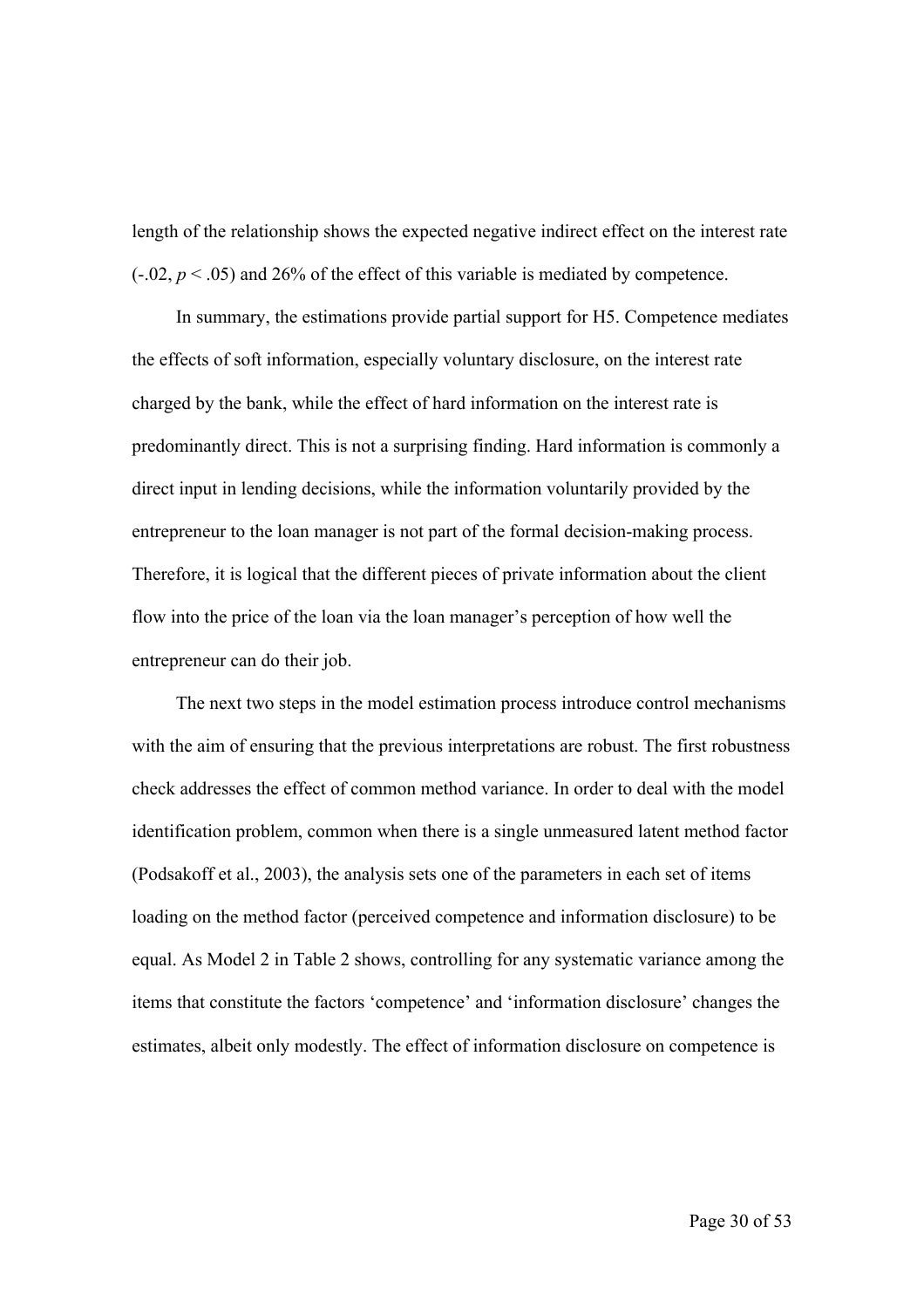still positive and significant, as is the effect of the length of the relationship. The shortterm debt / turnover ratio only exerts a direct effect on the interest rate, which is in line with the Model 1 estimations that showed that only a marginal share of this variable's influence is mediated by perceived competence.

The second robustness check adds the control variables to the model specification in order to establish whether they influence the substantive interpretation of the hypothesised relationships. The new estimates, accounting for the effects of the bank dummies and the firm's annual turnover, show almost equivalent hypothesised relationships to Model 1, the only difference being that the two traditional measures of soft information (frequency of meetings and length of relationship) now also have direct and significant effects on the interest rate. The mediation results remain virtually identical to those of Model 1.

In conclusion, while there is some variation in the results of the different model specifications, this variation is relatively marginal: some variables (e.g., frequency of meetings) become significant at low levels in certain models but not in others. However, four effects appear to be robust across all model specifications.

First, the short-term debt / turnover ratio, an indicator of hard information, exerts a direct negative effect on the interest rate. While some model specifications suggest that this variable also has a significant effect on competence and that competence partially mediates its effect on the interest rate, the scope of this mediation (7-12%) is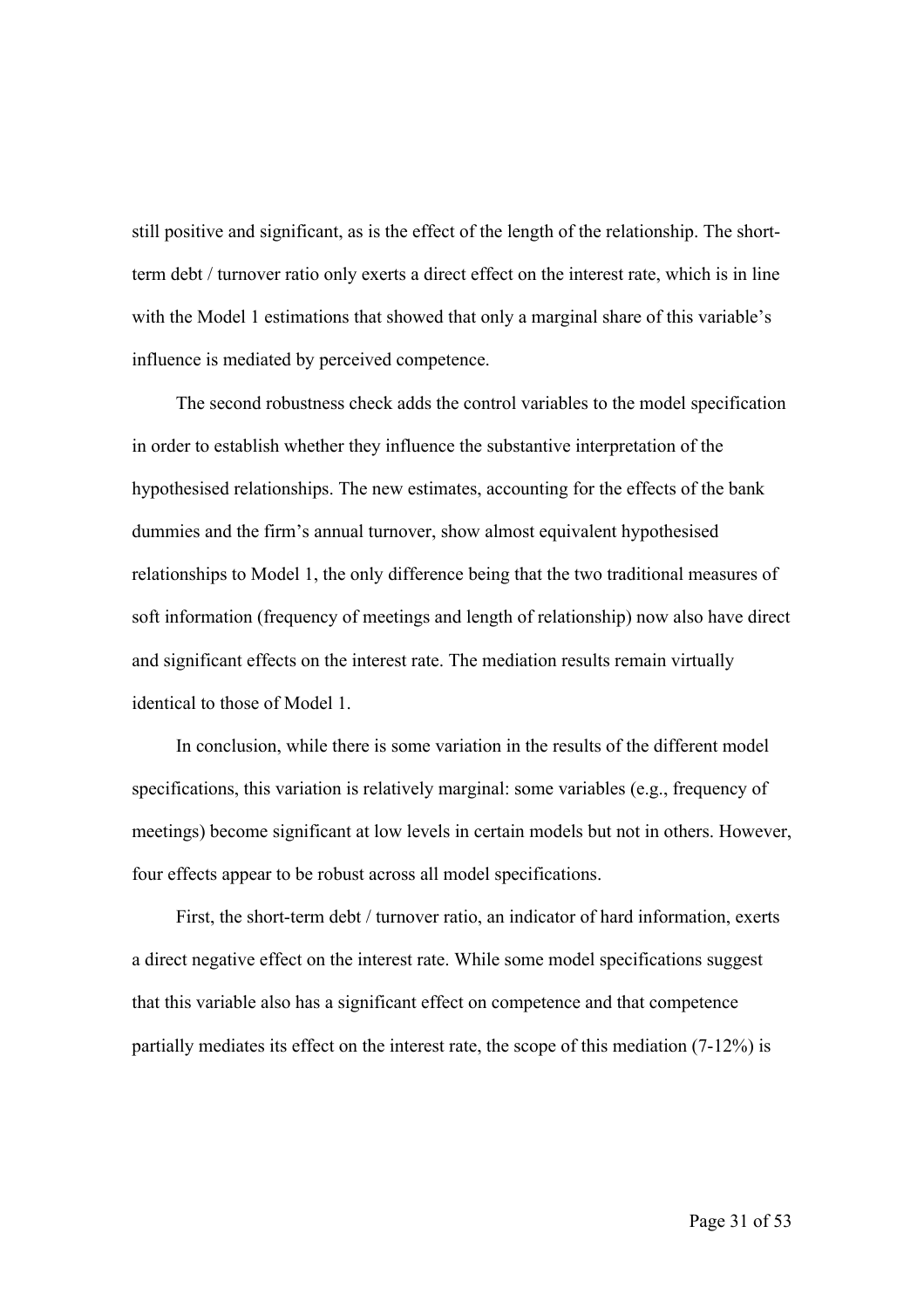so small that it seems more prudent to conclude that the effect of this variable on the interest rate is direct. Therefore, this result supports neither H1 nor H5 unambiguously.

Second, the length of the relationship has a consistently positive and significant direct effect on perceived competence and a negative indirect effect on the interest rate via competence. This finding lends support to H2 and H5.

Third, information disclosure has a positive and significant direct effect on perceived competence and a negative and significant indirect effect on the interest rate via perceived competence. This finding supports H3 and H5.

The fourth effect that is robust across all model specifications is that perceived competence exerts a consistently significant and negative effect on the interest rate, thus supporting H4.

In terms of H5, two of the four robust findings support this hypothesis while the third robust finding is equivocal. However, the findings do support the interpretation that perceived competence mediates the effects of soft information on the interest rate charged by the bank. Moreover, the mediation effect appears to be particularly strong in the case of voluntarily disclosed information.

# **5. Discussion and Conclusion**

The empirical results assign a significant role to voluntarily disclosed information in forming the loan manager's perception of the entrepreneur's competence, as a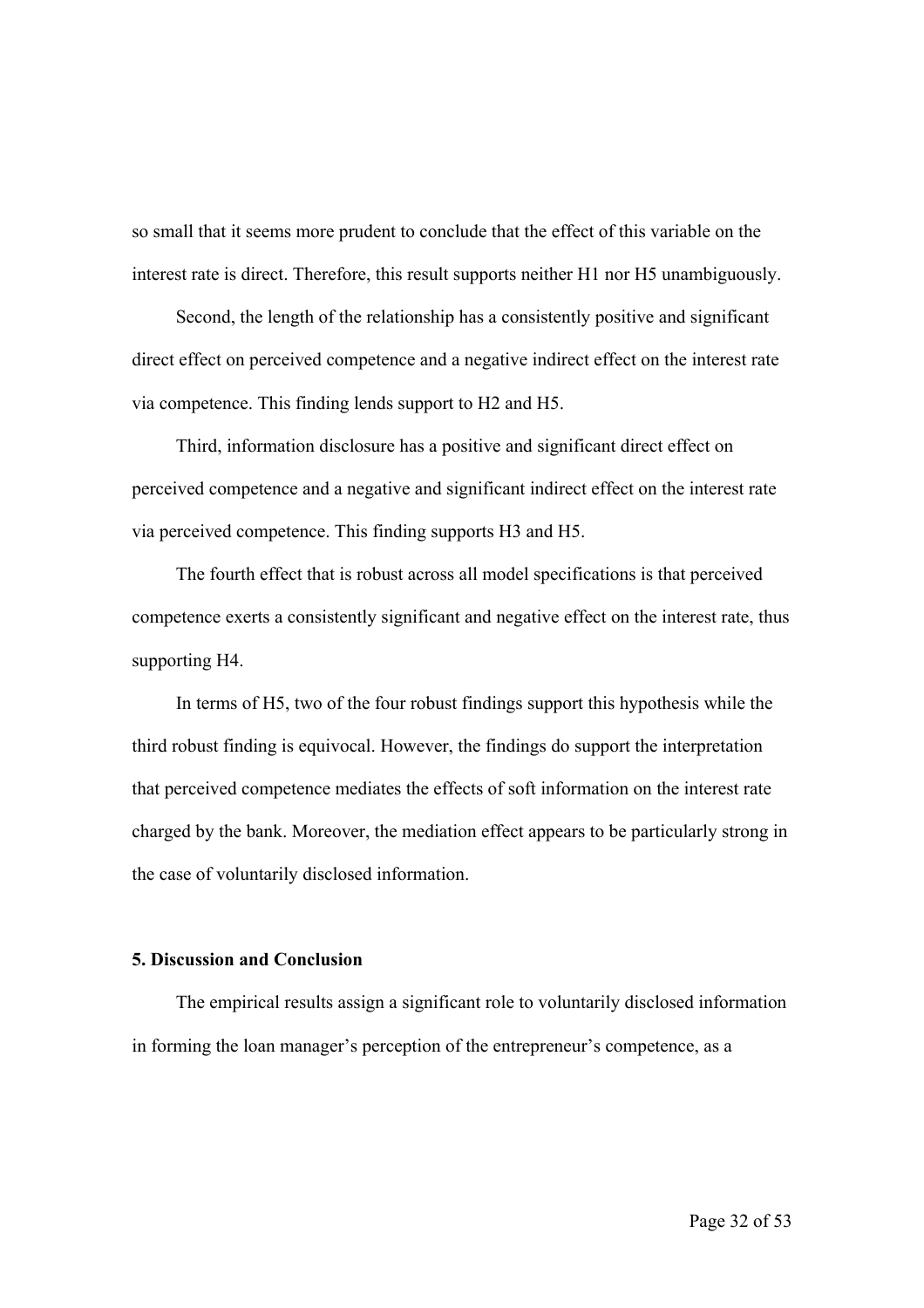complement to data derived from official financial reports and soft information collected through observation and third parties. Besides highlighting the role of voluntarily disclosed information, which is of benefit to the relationship lending literature in the SME context, the results of this study also have important implications for agency theory, which underlies much of the literature on bank-firm relationships. These are discussed next.

Conventionally, agency theory focuses on how to reduce the risk of opportunism in the presence of information asymmetry by developing legal tools (detailed contracts) or monetary tools (managers' remuneration) in order to align the behaviour of the agent with that expected by the principal (Fama, 1980; Jensen and Meckling, 1976). These mechanisms cannot completely reconcile the agent's and the principal's objectives and do not come without a price: they stimulate the entrepreneur's opinion that the loan manager is not supportive and cannot be trusted. This may reduce the entrepreneur's willingness to disclose information, which in turn reinforces the loan manager's perception of receiving insufficient information, stimulating a non-cooperative game (Axelrod, 1981). Consequently, in the relationship between entrepreneur and loan manager, traditional coordination mechanisms tend to increase agency problems rather than reduce them.

The present research findings suggest that, in lending relationships, loan managers have an alternative. They may engage in measures that foster disclosure (Wathne and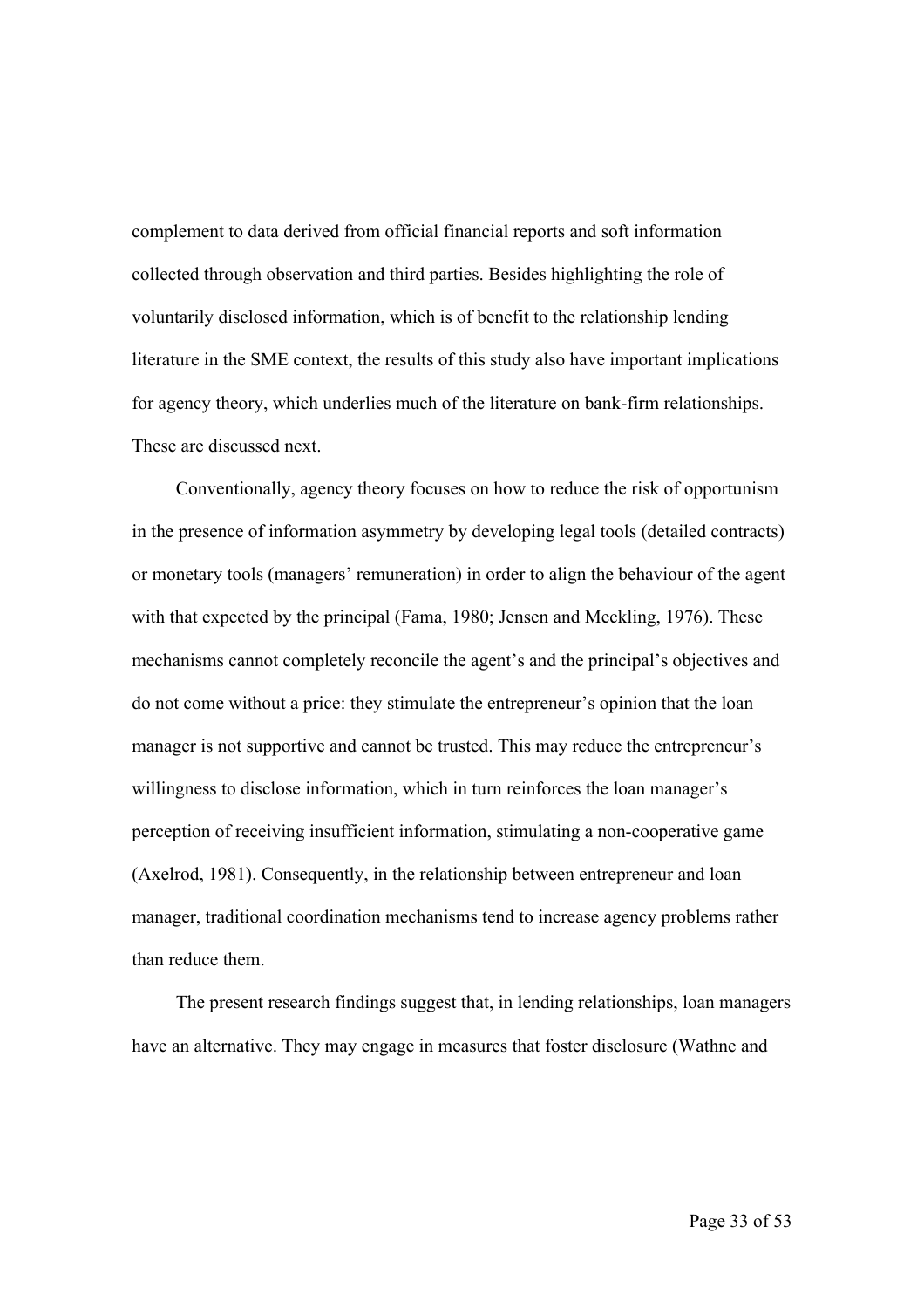Heide, 2000): by nurturing voluntary information disclosure, they increase their knowledge of the entrepreneur's competence, which reduces information asymmetry.

Previous literature on cooperation points at reciprocal relationships as a potential solution (Axelrod, 1981; Fink and Kessler, 2010). Thus, when entrepreneurs disclose information and loan managers reciprocate by granting more flexible banking relationships (less formal intrusiveness or easier access to credit), the loan managers are providing the entrepreneurs with incentives to disclose additional information. Similarly, by responding positively to the incentive, the entrepreneur signals an absence of opportunism and thus provides the bank with an incentive to grant more favourable lending conditions. In such a game, with an indefinite number of anticipated moves, both the entrepreneur and the loan manager are better off after each round of the game if they cooperate instead of cheat (Axelrod, 1981).

However, relying on perceived competence and voluntarily disclosed information also has a dark side, as the loan manager can misinterpret both the disclosing behaviour and the actual information. In the worst case, the entrepreneur can take advantage of a close relationship to cheat the loan manager by disclosing incorrect or misleading information. In fact, the chance of the entrepreneur manipulating the loan manager is closely related to the level of trust within the relationship (McEvily et al., 2003) as trust has been shown to be linked to reduced levels of scepticism towards the interaction partner (Rennie et al., 2010; Thorgren and Wincent, 2011), reduced monitoring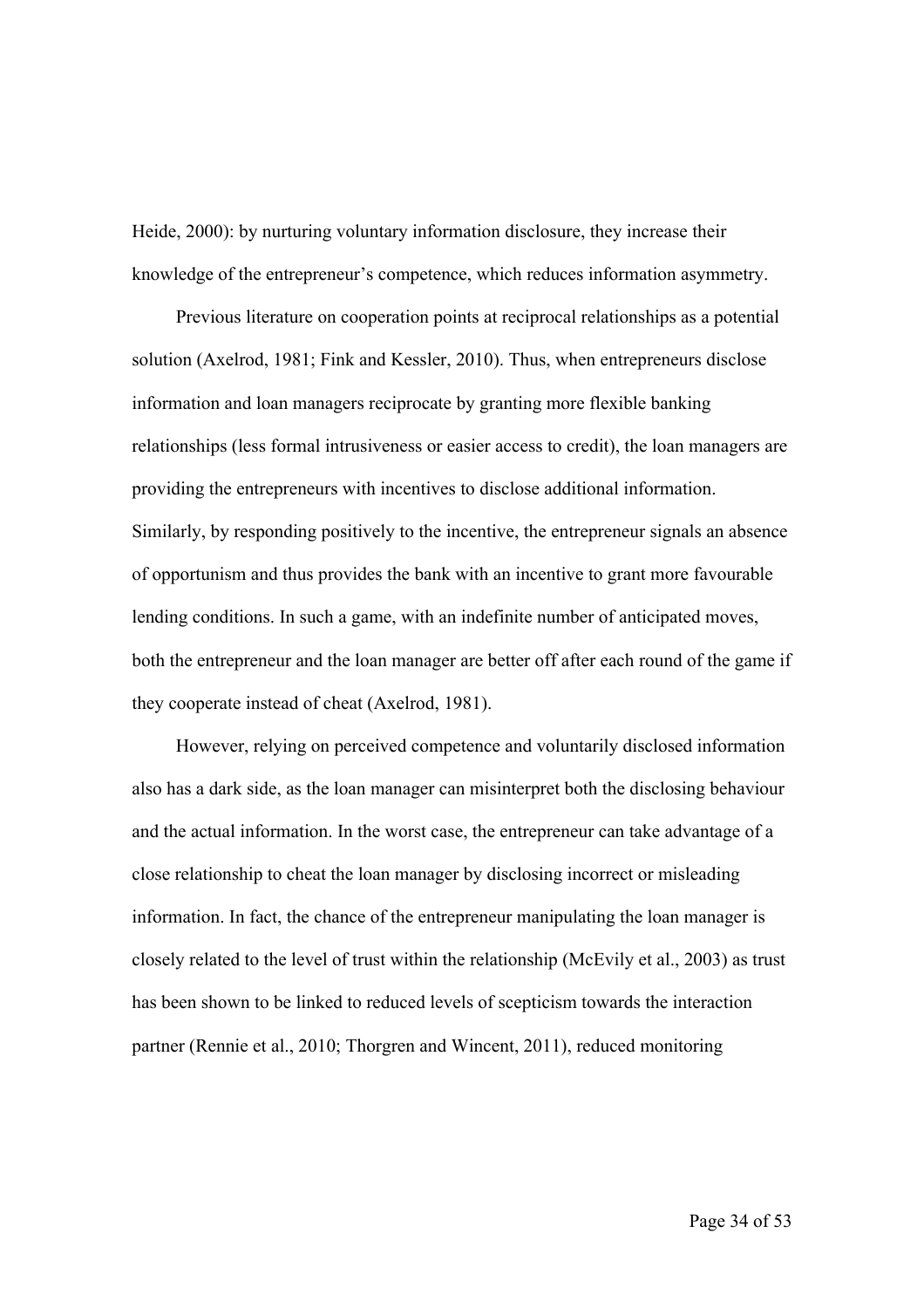(Williams, 2001), rigidity in failing to adapt one's evaluation of a partner in response to changing circumstances (Barnett and Carroll, 1995), and a failure to realise that the effect of the relationship has become negative (Miller and Friesen, 1980; Patzelt and Shepherd, 2008). Researchers stress that a high level of trust may lead to an even higher risk of fraud (Shapiro, 1987) and a systematic bias in the assessment of an exchange partner (Kahneman et al., 1982). All in all, over-reliance on voluntarily disclosed information can make the loan manager blind to obvious difficulties in a firm, as they may too easily give the benefit of the doubt (Kautonen et al., 2010) or simply react too late in the case of misconduct (Thorgren and Wincent, 2011). Therefore, it is important to note that it is not trust between the loan manager and the entrepreneur, but the voluntary information disclosure itself that reduces the threat of opportunistic behaviour in the lending relationship: the relationship between the entrepreneur and the loan manager needs sufficient closeness and trust to facilitate the voluntary disclosure of information but it also needs sufficient distance to avoid the negative side of socialisation (Gargiulo and Ertug, 2006; Wicks et al., 1999).

In summary, the present research suggests that publicly available hard financial data, soft information collected through observation and third parties, and voluntarily disclosed information each play a role in loan managers' perceptions of entrepreneurs' competence. In particular, entrepreneurs' information disclosure behaviour increases their perceived competence, reduces the perceived threat of opportunism in the eyes of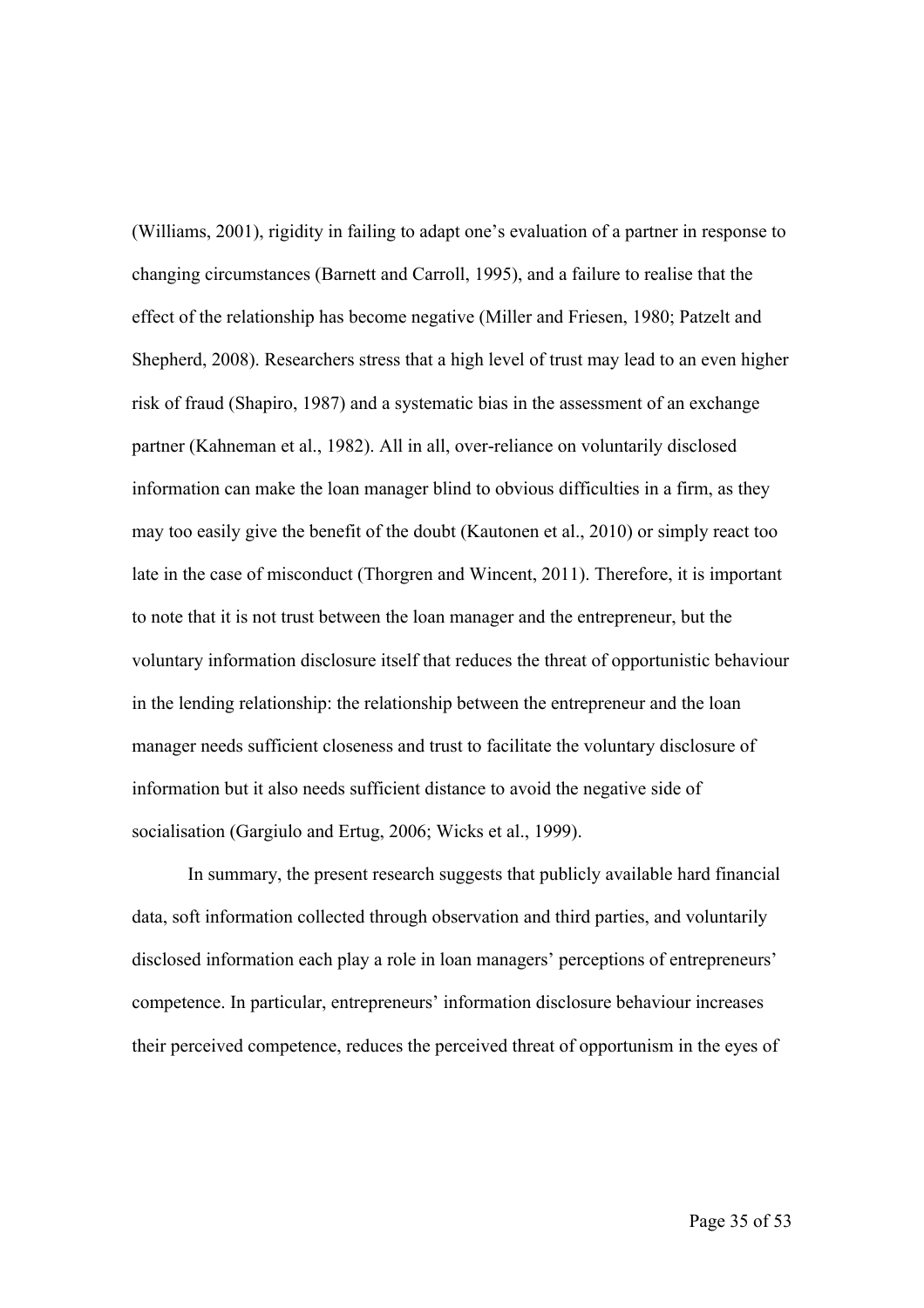the loan managers and, by increasing their knowledge about the entrepreneurs, improves loan managers' ability to discriminate between good and bad customers. This shows up in lower interest rates for entrepreneurs whom the loan managers perceive as having voluntarily provided high-quality information. Thus, banks should give their loan managers more leeway to tap the potential of information that is voluntarily disclosed through the social relationship (Stein, 2002). In addition, information disclosure may stimulate loan managers to reciprocate with cooperative behaviour: they may grant entrepreneurs easier access to credit.

The present research expands agency theory by pointing out the importance of social interaction and personal relationships in the formation of perceptions that reduce opportunistic behaviour, suggesting that the disclosing behaviour of the agent can benefit the principal and that such behaviour can be supported by the principal's provision of incentives to benefit the agent.

In interpreting the presented findings, the reader must keep in mind certain limitations. The empirical study is based on northeast Italy, an area characterised by Latin and German cultures. The disclosing behaviour and the reciprocation of cooperative behaviour may be affected by cultural aspects (Fink and Harms, 2012). In addition, the impact of disclosing behaviour on the lending relationship due to increased perceived competence may be reduced in financial systems that rely mainly on transaction lending (such as the Anglo-Saxon one). Thus, the findings need to be tested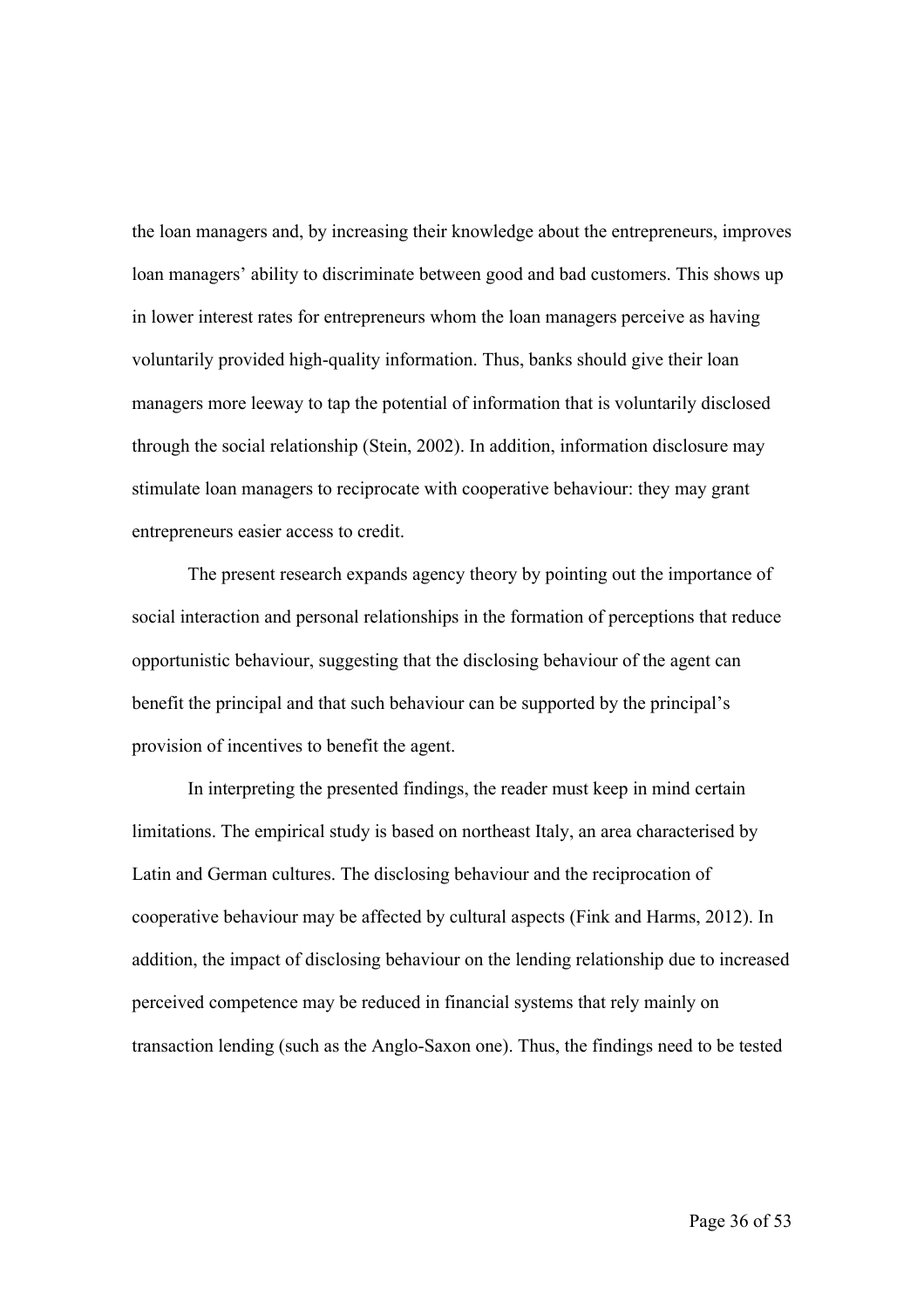by replicating the study in different contexts (Hubbard et al., 1998). The data used in the analysis are cross-sectional: the present research does not take into consideration the evolution of perceived competence as the result of a set of interactions between the entrepreneurs and loan managers. This topic is an attractive area for future research.

Notwithstanding the limitations attached to the characteristics of the dataset and the context, the study indicates that disclosure by the entrepreneur is an important determinant of the perception of competence in the loan manager's mind, and thus may influence lending relationships more than has hitherto been acknowledged.

### **References**

- Alessandrini P, Presibitero AF and Zazzaro A. (2009) Banks, Distances and Firms' Financing Constraints. *Review of Finance* 13: 261-307.
- Anderson JC and Gerbing DW. (1988) Structural Equation Modelling in Practice: A Review and Recommended Two-step Approach. *Psychological Bulletin* 103: 411-423.
- Ang JS. (1992) On the Theory of Finance for Privately Held Firms. *Journal of Small Business Finance* 1: 185-203.
- Ang JS, Wuh Lin J and Tyler F. (1995) Evidence of the Lack of Separation Between Business and Personal Risk Among Small Business. *Journal of Small Business Finance* 4: 197-210.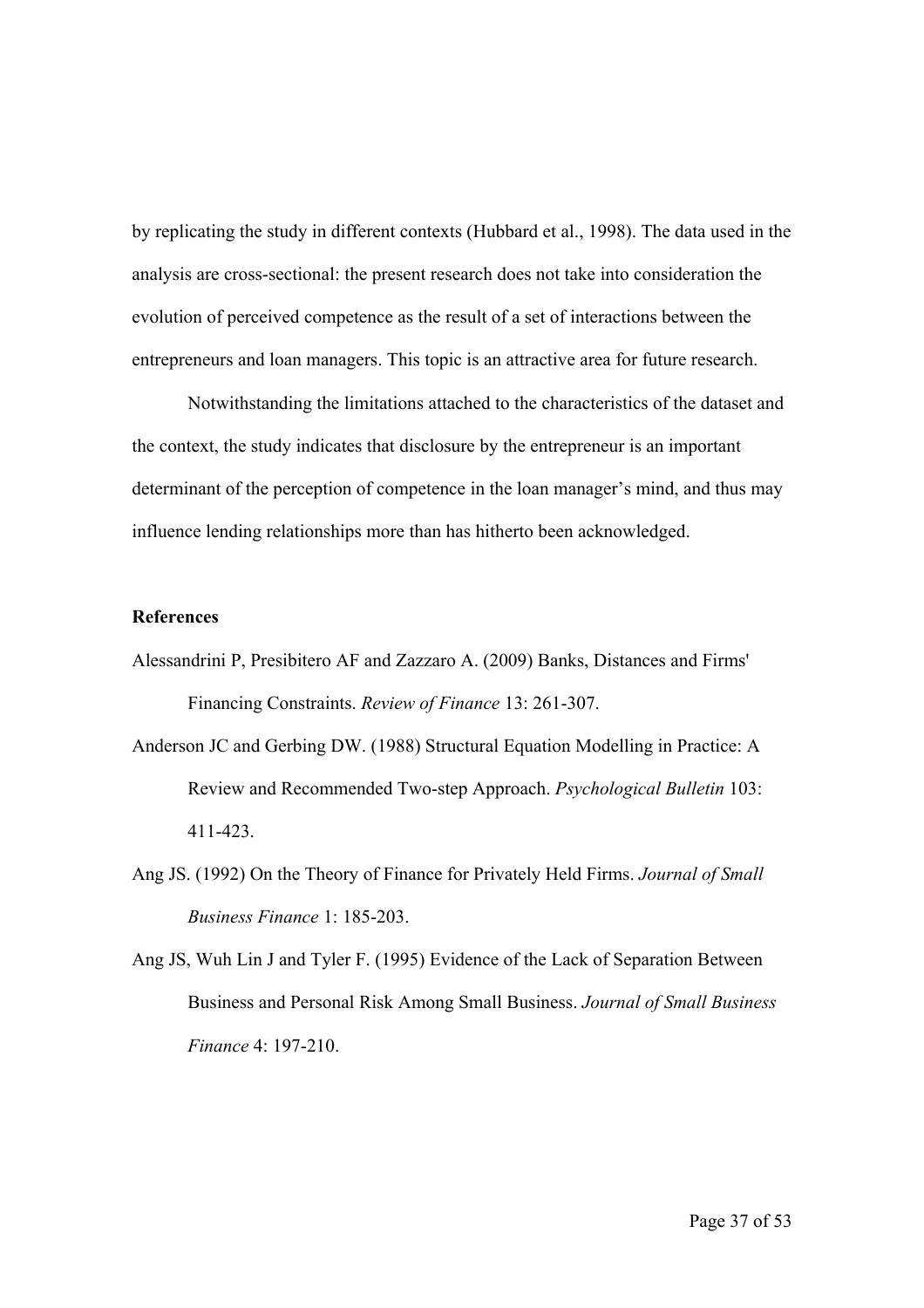- Angelini P, Di Salvo R and Ferri G. (1998) Availability and cost of credit for small businesses: Customer relationships and credit cooperatives. *Journal of Banking & Finance* 22: 925-954.
- Avery RB, Bostic RW and Samolyk KA. (1998) The role of personal wealth in small business Finance. *Journal of Banking & Finance* 22: 1019-1061.
- Axelrod R. (1981) The Emergence of Cooperation Among Egoists. *The American Political Science Review* 75: 306-318.
- Barnett WP and Carroll GR. (1995) Modeling Internal Organizational Change. *Annual Reviews in Sociology* 21: 217-236.
- Baron RA and Markman GD. (2003) Beyond social capital: the role of entrepreneurs' social competence in their financial success. *Journal of Business Venturing* 18:  $41-60$ .
- Beaver WH. (1966) Financial Ratios as Predictors of Failure. Empirical Research in Accounting: Selected Studies, 1966. *Journal of Accounting Research* Supplement 71-111.
- Beaver WH, McNichols MF and Rhie Jung-Wu. (2005) Have Financial Statements Become Less Informative? Evidence from the Ability of Financial Ratios to Predict Bankruptcy. *Review of Accounting Studies* 10: 93-122.
- Beck T and Demirguc-Kunt A. (2006) Small and medium-size enterprises: Access to finance as a growth constraint. *Journal of Banking & Finance* 30: 2931–2943.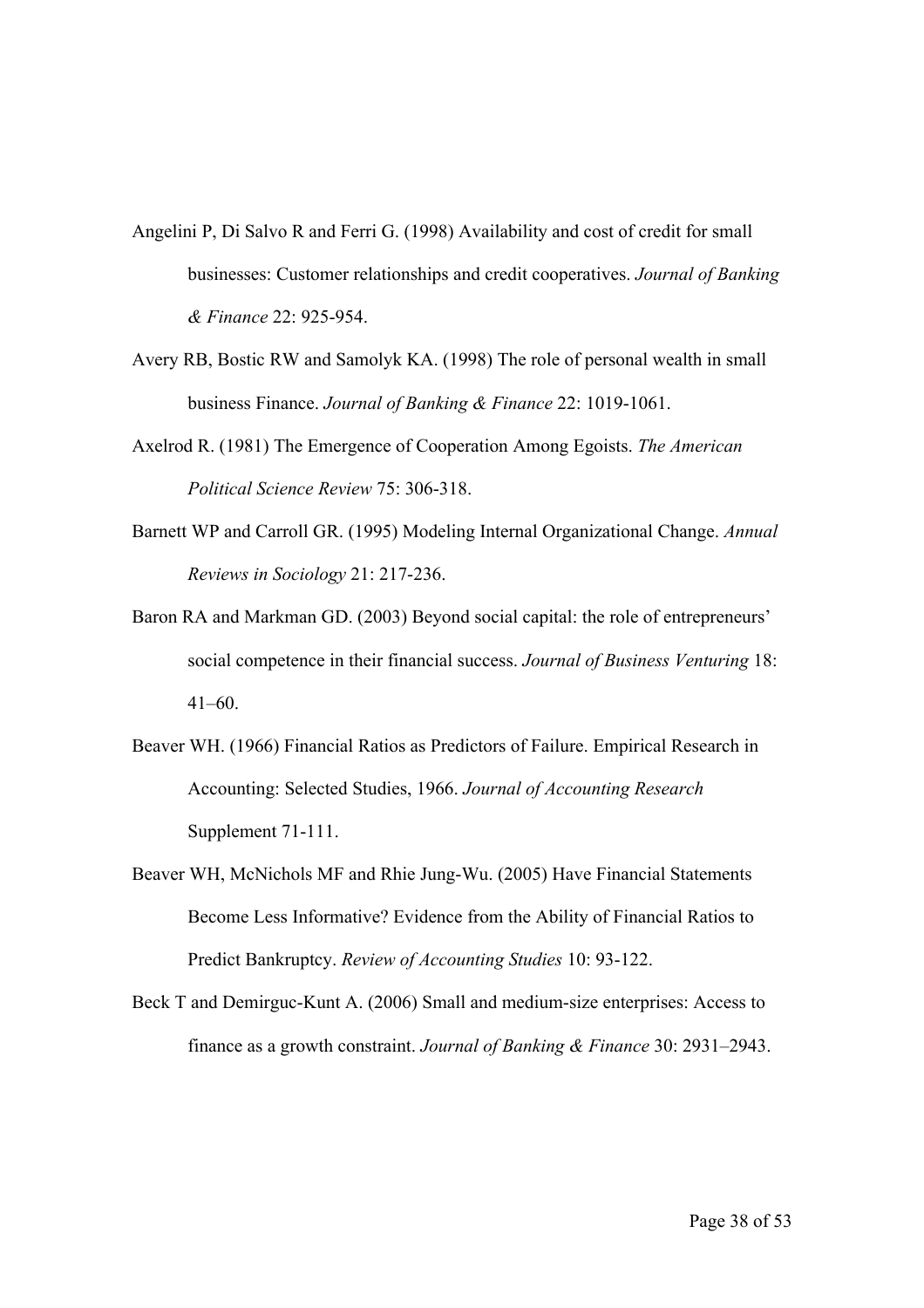- Berger AN, Espinosa-Vega M, Frame SW, et al. (2006) Why Do Borrowers Pledge Collateral? New Empirical Evidence on the Role of Asymmetric Information, . *Federal Reserve Bank of Atlanta Working Peper Series* 2006-29.
- Berger AN and Frame SW. (2007) Small Business Credit Scoring and Credit Availability *Journal of Small Business Management* 45: 5–22.
- Berger AN, Klapper LF and Udell GF. (2001) The Ability of Banks to Lend to Informationally Opaque Small Business. *Journal of Banking & Finance* 25: 2127-2167.
- Berger AN and Udell GF. (1995) Relationship Lending and the Lines of Credit in Small Firm Finance. *Journal of Business* 68: 351-381.
- Berger AN and Udell GF. (2006) A more complete conceptual framework for SME finance. *Journal of Banking & Finance* 30: 2945–2966.
- Binks M, Ennew C and Mowlah A. (2006) The relationship between private businesses and their banks. *International Journal of Bank Marketing* 24: 346-355.
- Bird B. (1995) Toward a Theory of Entrepreneurial Competency In: Katz JA and Brockhaus RH (eds) *Advances in Entrepreneurship, Firm Emergence and Growth* Second ed. Greenwich: Jai Press Inc., 51-72.
- Bottazzi G, Grazzi M, Secchi A, et al. (2011) Financial and economic determinants of firm default. *Journal of Evolutionary Economics* 21: 373–406.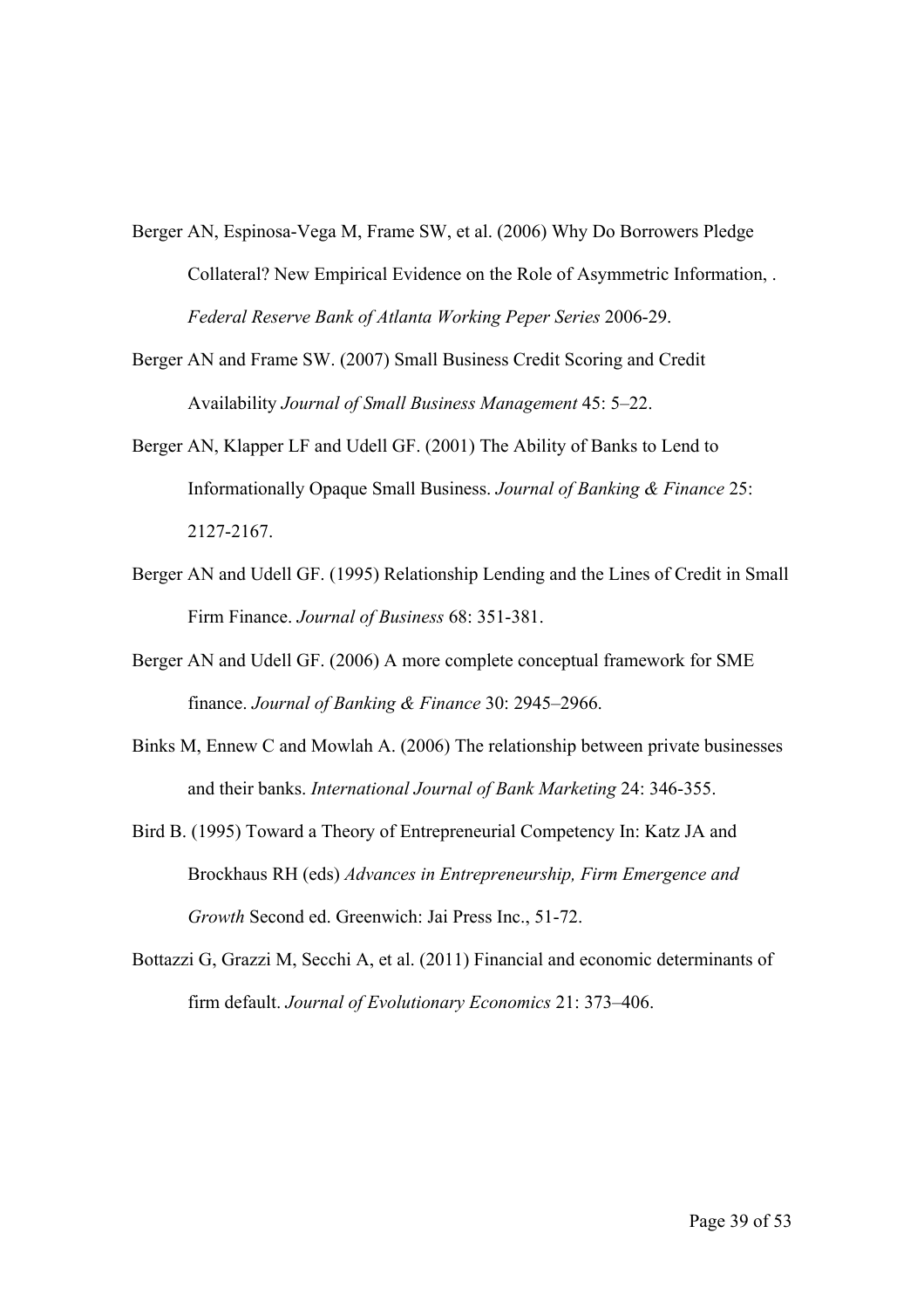- Brown M and Zehnder C. (2007) Credit Reporting, Relationship Banking, and Loan Repayment. *Journal of Money, Credit and Banking* 39: 1883-1918.
- Cassar G. (2004) The financing of business start-ups. *Journal of Business Venturing* 19: 261–283.
- Chandler GN and Hanks SH. (1994) Founder Competence, the Environment, and Venture Performance. *Entrepreneurship Theory and Practice* 18: 77-89.
- Chandler GN and Jansen E. (1992) The Founder's Self-Assessed Competence and Venture Performance. . *Journal of Business Venturing* 7: 223-236.

Coase RH. (1990) *Firm, the Market and the Law,* Chicago: University of Chicago Press.

- Davidsson P and Honig B. (2003) The role of social and human capital among nascent entrepreneurs *Journal of Business Venturing* 18: 301–331.
- Diamond DW. (1984) Financial Intermediation and Delegated Monitoring. *Review of Economic Studies* 51: 393-414.
- Doz YL. (1996) The Evolution of Cooperation in Strategic Alliances: Initial Conditions or Learning Process? *Strategic Management Journal* 17: 55-83.
- Elsas R. (2005) Empirical determinants of relationship lending. *Journal of Financial Intermediation* 14: 32–57.
- Elsas R and Krahnen JP. (1998) Is relationship lending special? Evidence from credit data in Germany. *Journal of Banking & Finance* 22.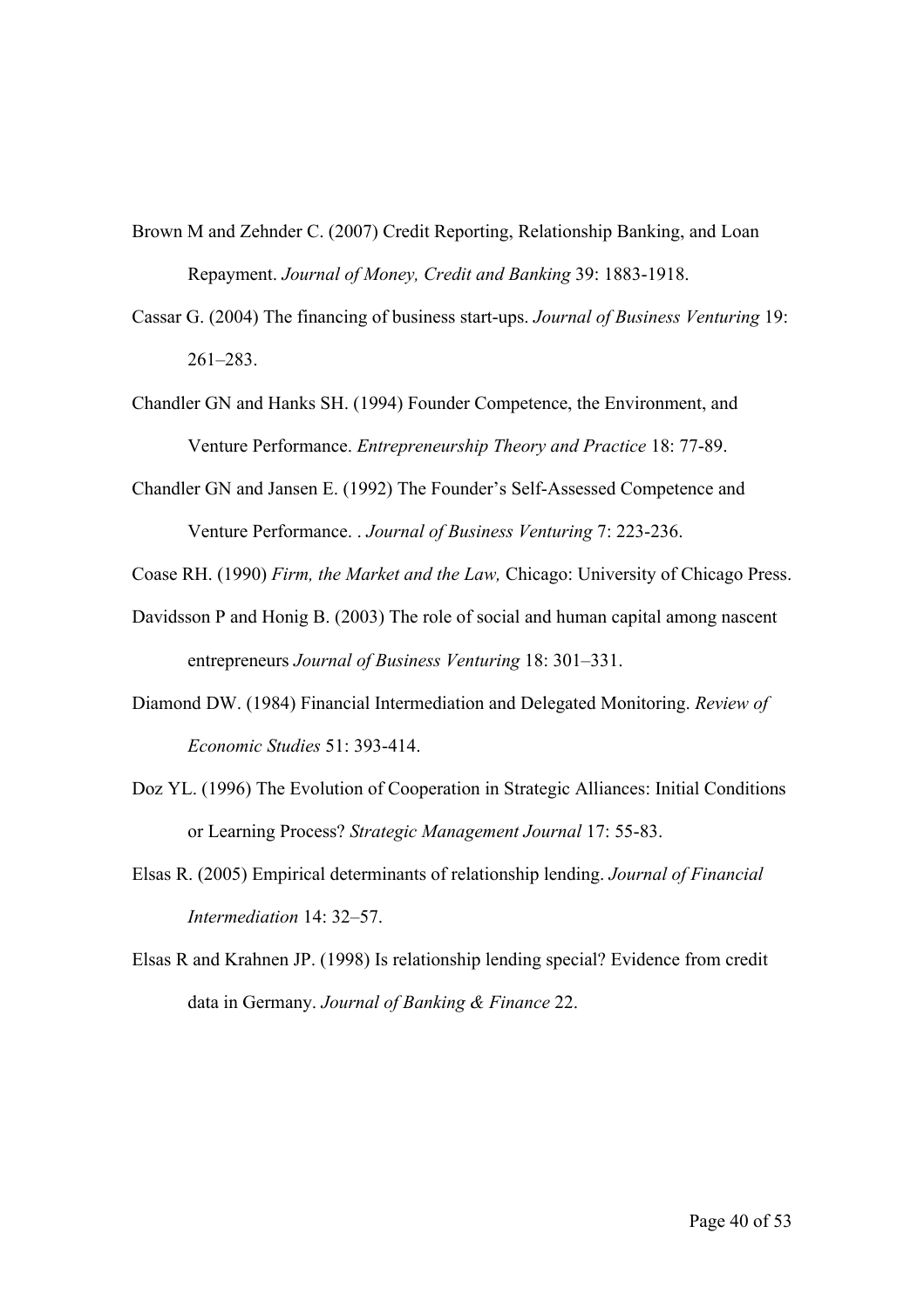- European Commission. (2003) Recommendation of 6 May 2003 concerning the definition of micro, small and medium-sized enterprises. In: Commission E (ed) *2003/361/EC.* Brussels: European Union.
- Fama E. (1980) Agency Problems and Theory of the Firms. *Journal of Political Economy* 88: 288-306.
- Fink M and Harms R. (2012) Contextualizing the relationship between self-commitment and performance: Environmental and behavioural uncertainty in (cross-boarder) alliances of SMEs. . *Entrepreneurship and Regional Development* 24: 1-19.
- Fink M and Kessler A. (2010) Cooperation, Trust and Performance Empirical Results from Three Countries. *British Journal of Management* 21: 469-483.
- Fornell C and Larcker DF. (1981) Evaluating Structural Equation Models with Unobservable Variables and Measurement Error. *Journal of Marketing Research* 18: 39-50.
- García-Teruel PJ and Martínez-Solano P. (2007) Short-term Debt in Spanish SMEs. *International Small Business Journal* 25: 579-602.
- Gargiulo M and Ertug G. (2006) The Dark Side of Trust. In: Bachman R and Zaheer A (eds) *Handbook of Trust Research.* Cheltenham: Edgar Elgar, 165-186.
- Grant RM. (1996) Toward a knowledge-based theory of the firm. *Strategic Management Journal* 17: 109–122.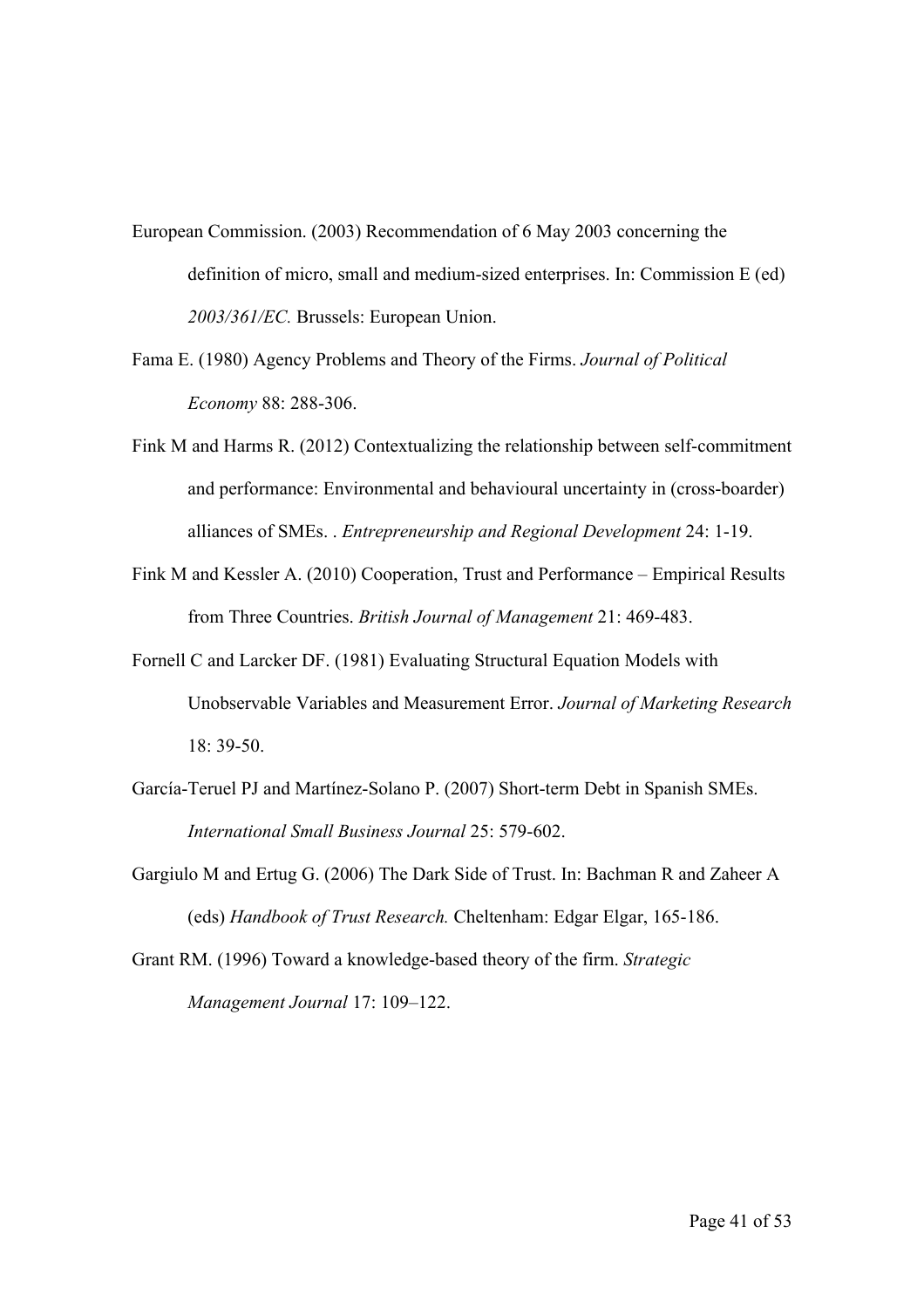- Griffith I. (1995) *Creative Accounting: How to Make Your Profits What You Want Them to be,* London: Routledge.
- Grunert J, Norden L and Weber M. (2005) The role of non-financial factors in internal credit ratings. *Journal of Banking & Finance* 29: 509–531.
- Gustavsson M and Wänström C. (2009) Assessing information quality in manufacturing planning and control processes. *International Journal of Quality and Reliability Management* 26: 325-340.
- Hamilton BH. (2000) Does Entrepreneurship Pay? An Empirical Analysis of the Returns to Self-Employment, . *Journal of Political Economy* 108: 604-631.
- Harhoff D and Körting T. (1998) Lending relationships in Germany Empirical evidence from survey data. *Journal of Banking & Finance* 22: 1317-1353.
- Hernández-Cánovas G and Koëter-Kant J. (2008) Debt Maturity and Relationship Lending: An Analysis of European SMEs. *International Small Business Journal* 26: 595-617.
- Hernández-Cánovas G and Koëter-Kant J. (2011) SME financing in Europe: Crosscountry determinants of bank loan maturity. *International Small Business Journal*: 489-507.
- Hernandez-Canovas G and Martınez-Solano P. (2010) Relationship lending and SME financing in the continental European bank-based system. *Small Business Economics* 34: 465–482.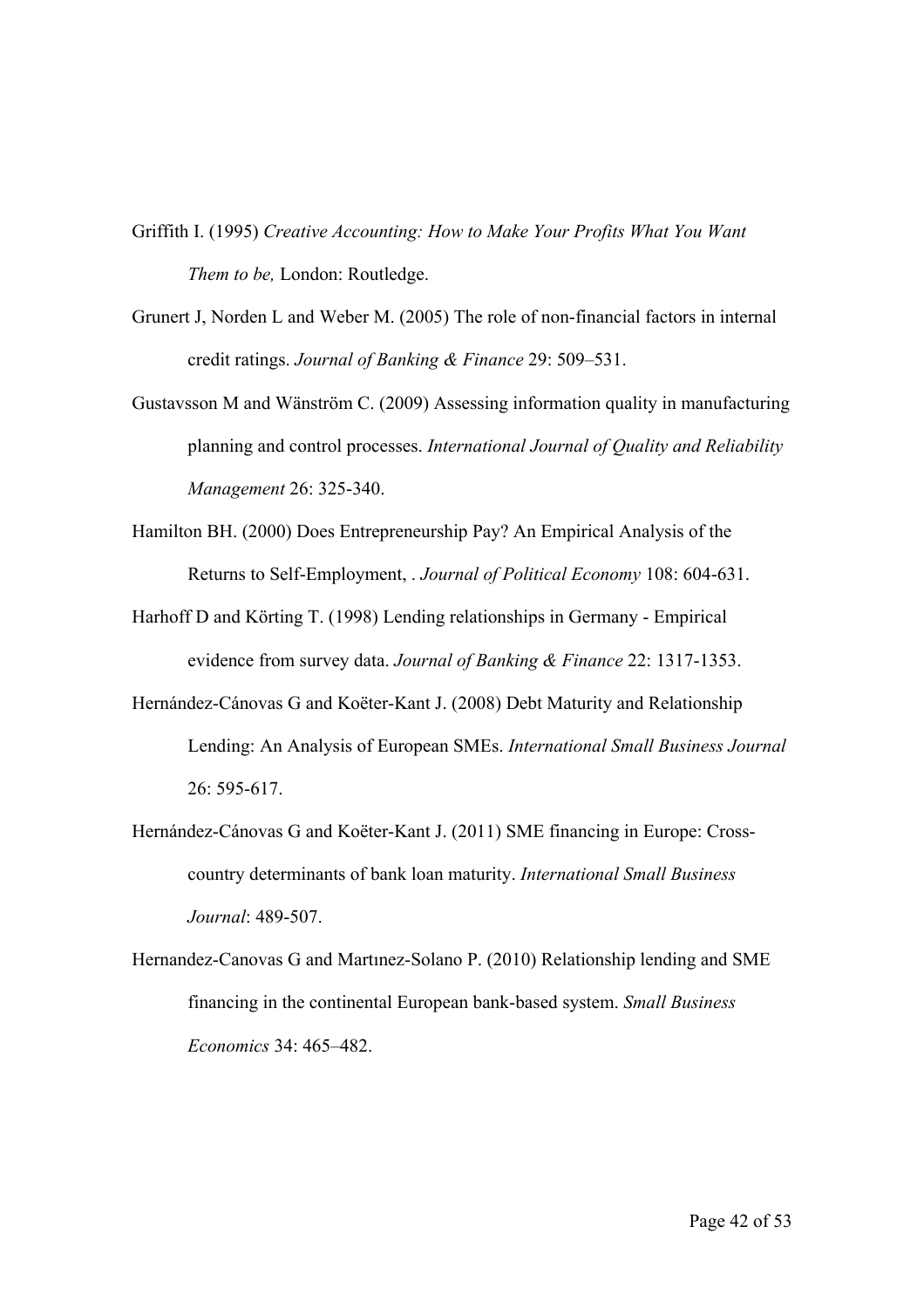- Holt R and Macpherson A. (2010) Sensemaking, rhetoric and the socially competent entrepreneur. *International Small Business Journal* 28: 20–42.
- Howorth C. (2001) Small Firms' Demand for Finance: A Research Note. *International Small Business Journal* 19-86: 78.
- Howorth C and Moro A. (2006) Trust within Entrepreneur Bank Relationships: Insights from Italy. *Entrepreneurship Theory and Practice* 30: 495-517.
- Howorth C and Moro A. (2012) Trustworthiness and the Cost of Credit: An Empirical Study of SMEs and Small Banks in Italy. *Small Business Economics* 39: 161- 177.
- Howorth C, Peel MJ and Wilson N. (2003) An Examination of the Factors Associated with Bank Switching in the U.K. Small Firm Sector. *Small Business Economics* 20: 305-317.
- Hu L and Bentler PM. (1999) Cutoff Criteria for Fit Indexes in Covariance Structure Analysis: Conventional Criteria versus New Alternatives. *Structural Equation Modelling: A Multidisciplinary Journal* 6: 1–55.
- Hubbard R, Vetter DE and Little EL. (1998) Replication in Strategic Management: Scientific Testing for Validity, Generalizability, and Usefulness. *Strategic Management Journal* 19: 243-254.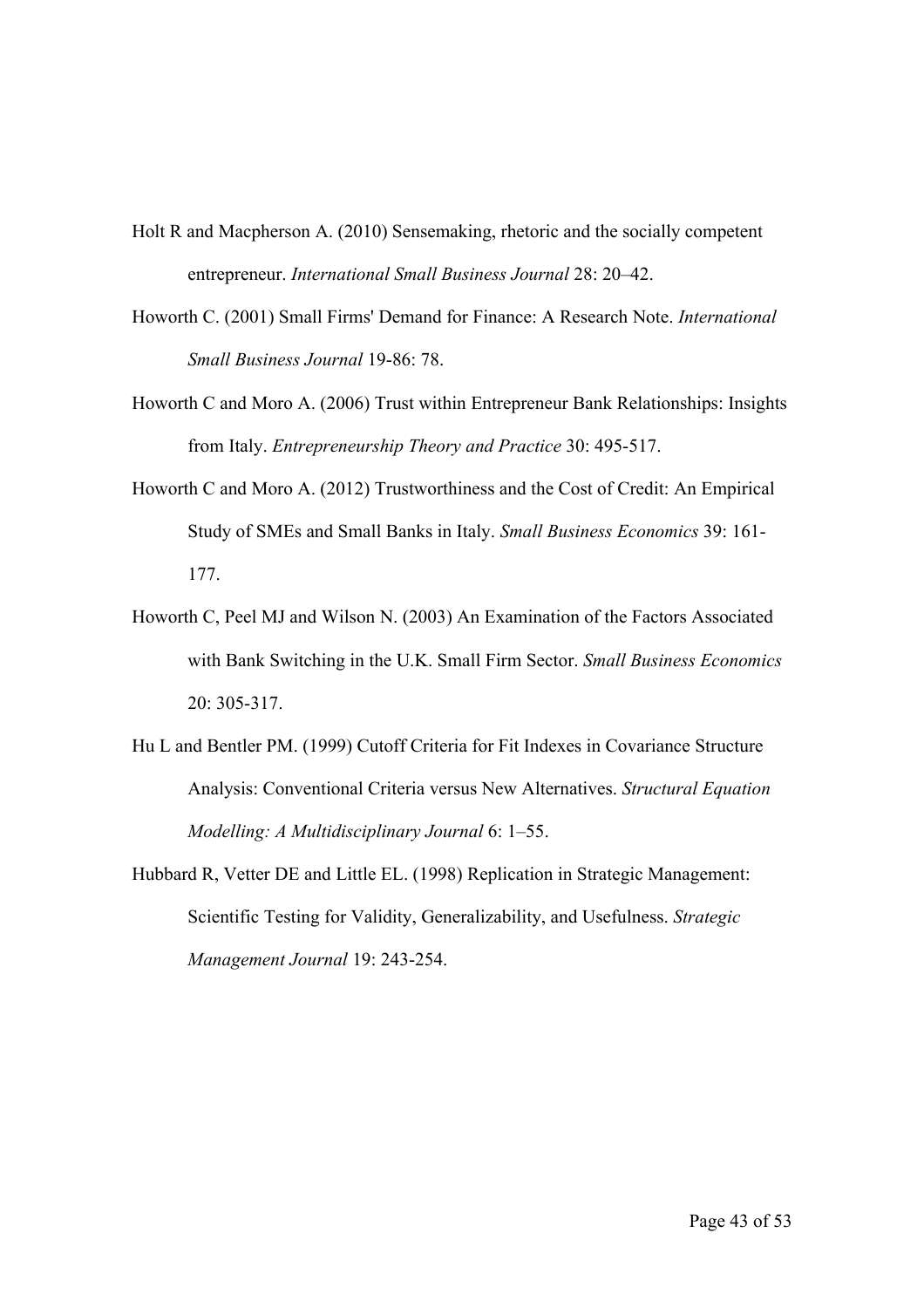Huck JF and McEwen T. (1991) Competences needed for Small Business Success: Perceptions of Jamaican Entrepreneurs. . *Journal of Small Business Management* October 90-93.

- Jensen MC and Meckling WH. (1976) Theory of the Firm: Managerial Behaviour, Agency Costs, and Ownership Structure. *Journal of Financial Economics* 3: 305-360.
- Kahneman D, Slovic P and Tversky A. (1982) Judgment under Uncertainty: Heuristics and Biases. Cambridge: Cambridge University Press.
- Kautonen T, Zolin R, Kuckertz A, et al. (2010) Ties that blind? How strong ties affect small business owner-managers' perceived trustworthiness of their advisors. *Entrepreneurship and Regional Development* 22: 189–209.
- Keuschnigg C and Bo NS. (2004) Progressive Taxation, Moral Hazard, and Entrepreneurship. *Journal of Public Economic Theory* 6: 471-490.
- Kotey B. (1999) Debt Financing and Factors Internal to the Business. *International Small Business Journal* 17: 11-29.
- Lans T, Verstegen J and Mulder M. (2011) Analysing, pursuing and networking: Towards a validated three-factor framework for entrepreneurial competence from a small firm perspective. *International Small Business Journal* 29: 695– 713.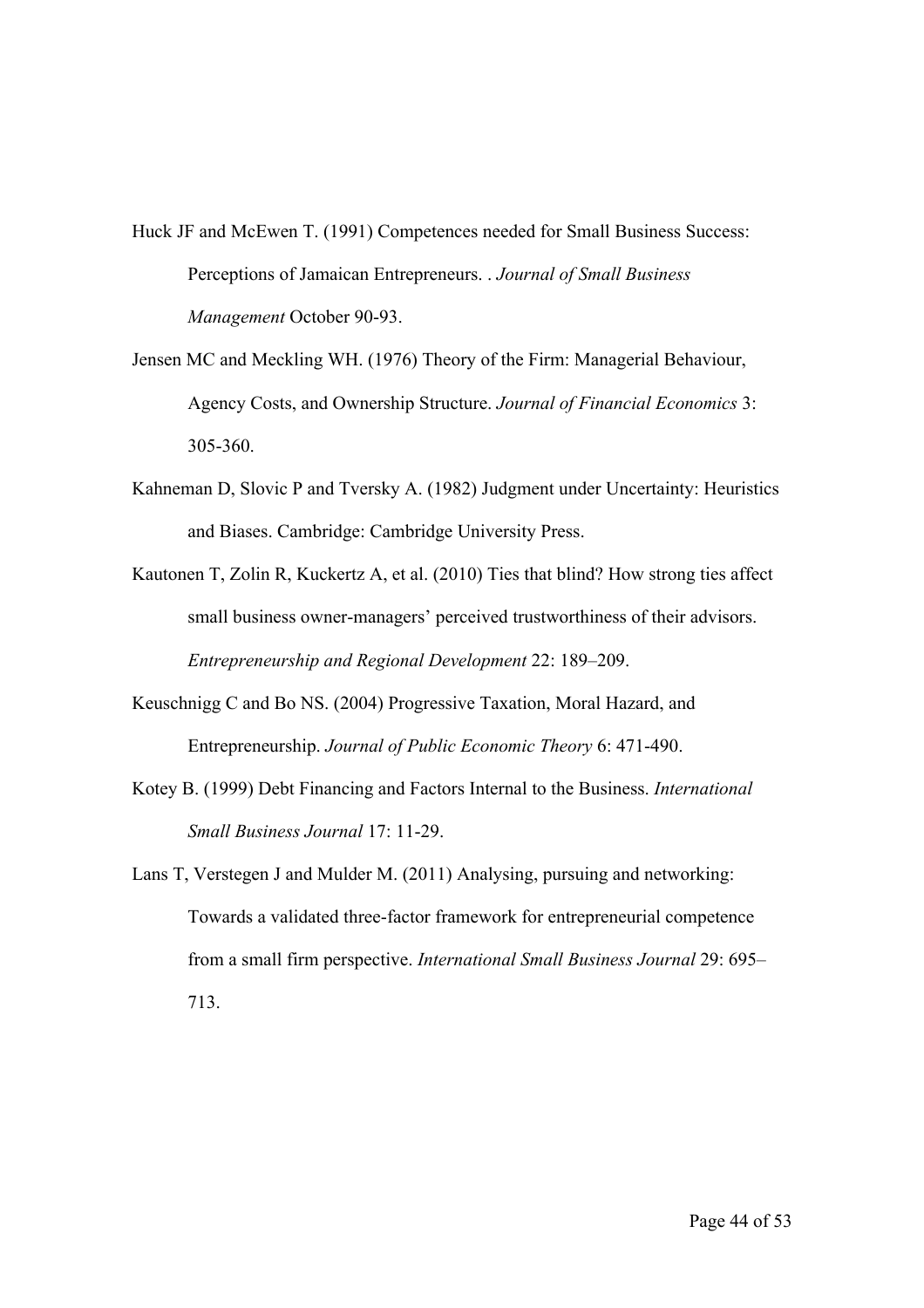- Lehmann E and Neuberger D. (2001) Do lending relationships matter? Evidence from bank survey data in Germany. *Journal of Economic Behavior & Organization* 45: 339–359.
- Lehmann E, Neuberger D and Räthke S. (2004) Lending to Small and Medium-Sized Firms: Is There an East-West Gap in Germany? *Small Business Economics* 23: 23–39.
- Man TWY, Lau T and Chan KF. (2002) The Competitiveness of Small and Medium Enterprises – A Conceptualization with Focus on Entrepreneurial Competences. *Journal of Business Venturing* 17: 123-142.
- Mason C and Stark M. (2004) What do Investors Look for in a Business Plan? A Comparison of the Investment Criteria of Bankers,Venture Capitalists and Business Angels. *International Small Business Journal* 22: 227-248.
- Mayer RC and Davies JA. (1999) The Effect of the Performance Appraisal System on Trust for Management: A Field Quasi-Experiment. *Journal of Applied Psychology* 84: 123-136.
- McEvily B, Perrone V and Zaheer A. (2003) Trust as an Organizing Principle. *Organization Science* 14: 91-105.
- McMahon RGP and Holmes S. (1991) Small Business Financial Management Practices in North America: A Literature Review. . *Journal of Small Business Management* April: 19-29.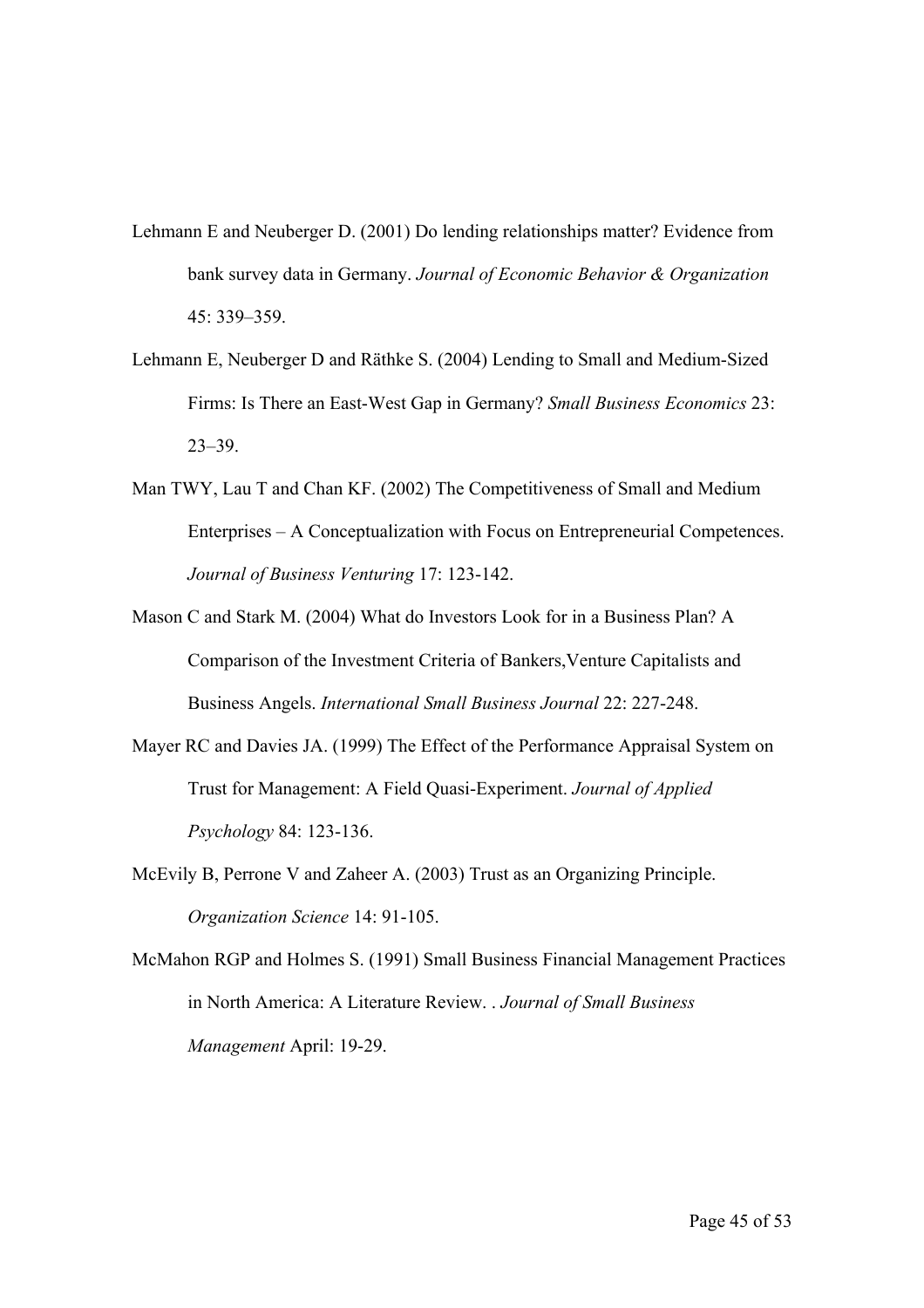- Miller D and Friesen PH. (1980) Momentum and Revolution in Organizational Adaptation. *Academy of Management Journal* 23: 591–614.
- Moskowitz TJ and Vissing-Jørgensen A. (2002) The Returns to Entrepreneurial Investment: A Private Equity Premium Puzzle? . *The American Economic Review* 92: 745-778.
- Mramor D and Valentincic A. (2003) Forecasting the liquidity of very small private companies. *Journal of Business Venturing* 18: 745-771.
- Mulder M. (2006) EU-level Competence Development Projects in Agri-Food-Environment: The Involvement of Sectoral Social Partners. *Journal of European Industrial Training* 30: 80-99.
- Neuberger D, Pedergnana M and Räthke-Döppner S. (2008) Concentration of Banking Relationships in Switzerland: The Result of Firm Structure or Banking Market Structure? *Journal of Financial Services Research* 33: 101–126.
- Ongena S and Smith DC. (2000) What Determines the Number of Bank Relationships? Cross-Country Evidence. *Journal of Financial Intermediation* 9: 26–56.
- Patzelt H and Shepherd DA. (2008) The Decision to Persist with Underperforming Alliances: The Role of Trust and Control. *Journal of management studies* 45: 1217-1243.
- Petersen MA and Rajan RG. (1994) The Benefits of Lending Relationships: Evidence from Small Business Data, . *Journal of Finance* 49: 3-37.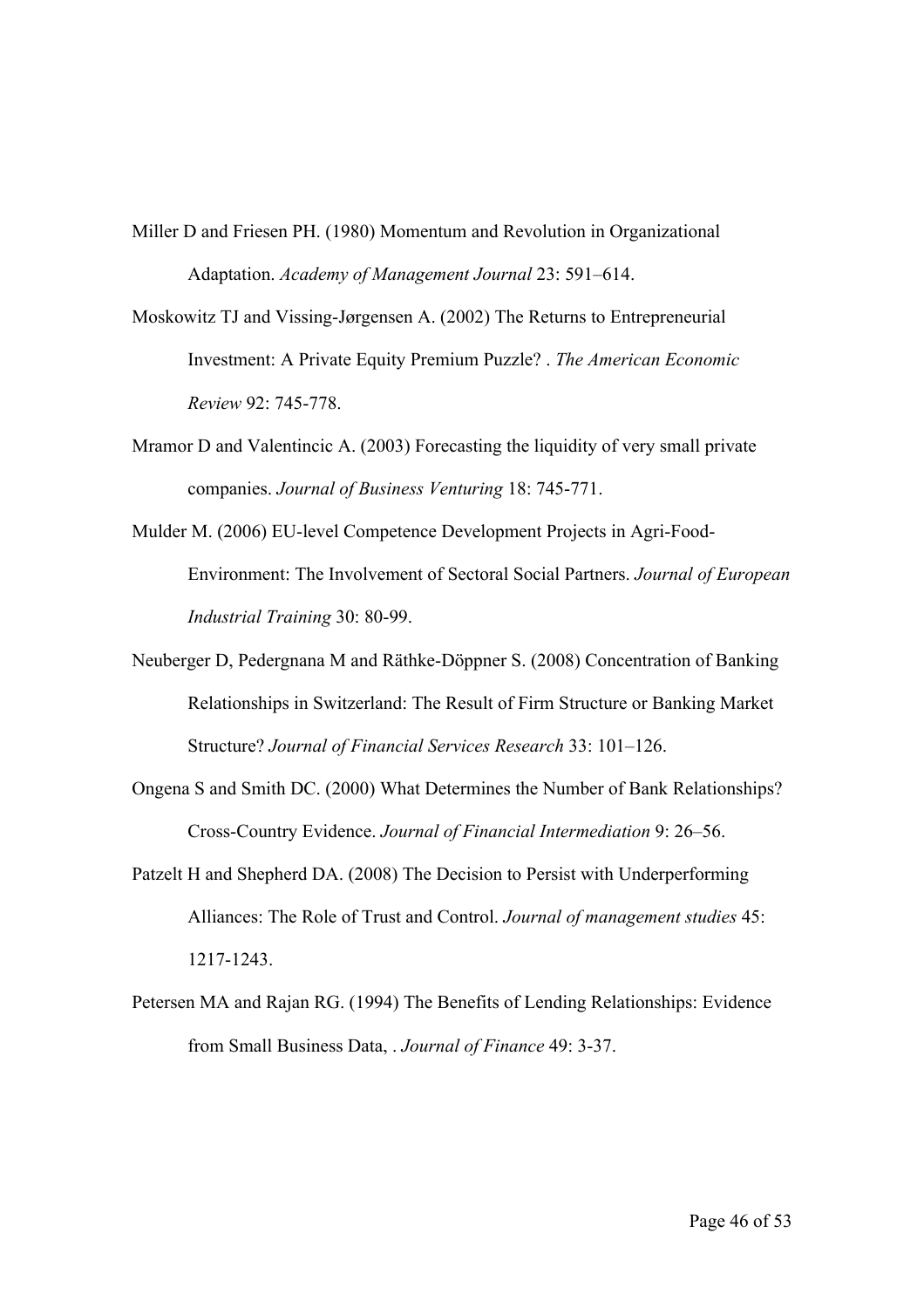Petersen MA and Rajan RG. (1995) The Effect of Credit Market Competition on Lending Relationship. *Quarterly Journal of Economics* May: 407-443.

- Podsakoff PM, MacKenzie SB, Lee JY, et al. (2003) Common Method Biases in Behavioural Research: A Critical Review of the Literature and Recommended Remedies. *Journal of Applied Psychology* 88: 879–903.
- Pompe PPM and Bilderbeek J. (2005) The prediction of bankruptcy of small- and medium-sized industrial firms. *Journal of Business Venturing* 20: 847–868.
- Rennie M, Kopp L and Lemon W. (2010) Exploring Trust and the Auditor-Client Relation-ship: Factors Influencing the Auditor's Trust of a Client Representative. *Auditing* 29: 279-293.
- Russell CJ. (2001) A Longitudinal Study of Top-Level Executive Performance. *Journal of Applied Psychology* 86: 560-573.
- Scellato G and Ughetto E. (2010) The Basel II Reform and the Provision of Finance for R&D Activities: An Analysis of a Sample of Italian Companies *International Small Business Journal* 28: 65-89.
- Shapiro SP. (1987) The Social Control of Impersonal Trust. *American Journal of Sociology* 93: 623-658.
- Squire B, Cousins PD and Brown S. (2009) Cooperation and Knowledge Transfer within Buyer–Supplier Relationships: The Moderating Properties of Trust,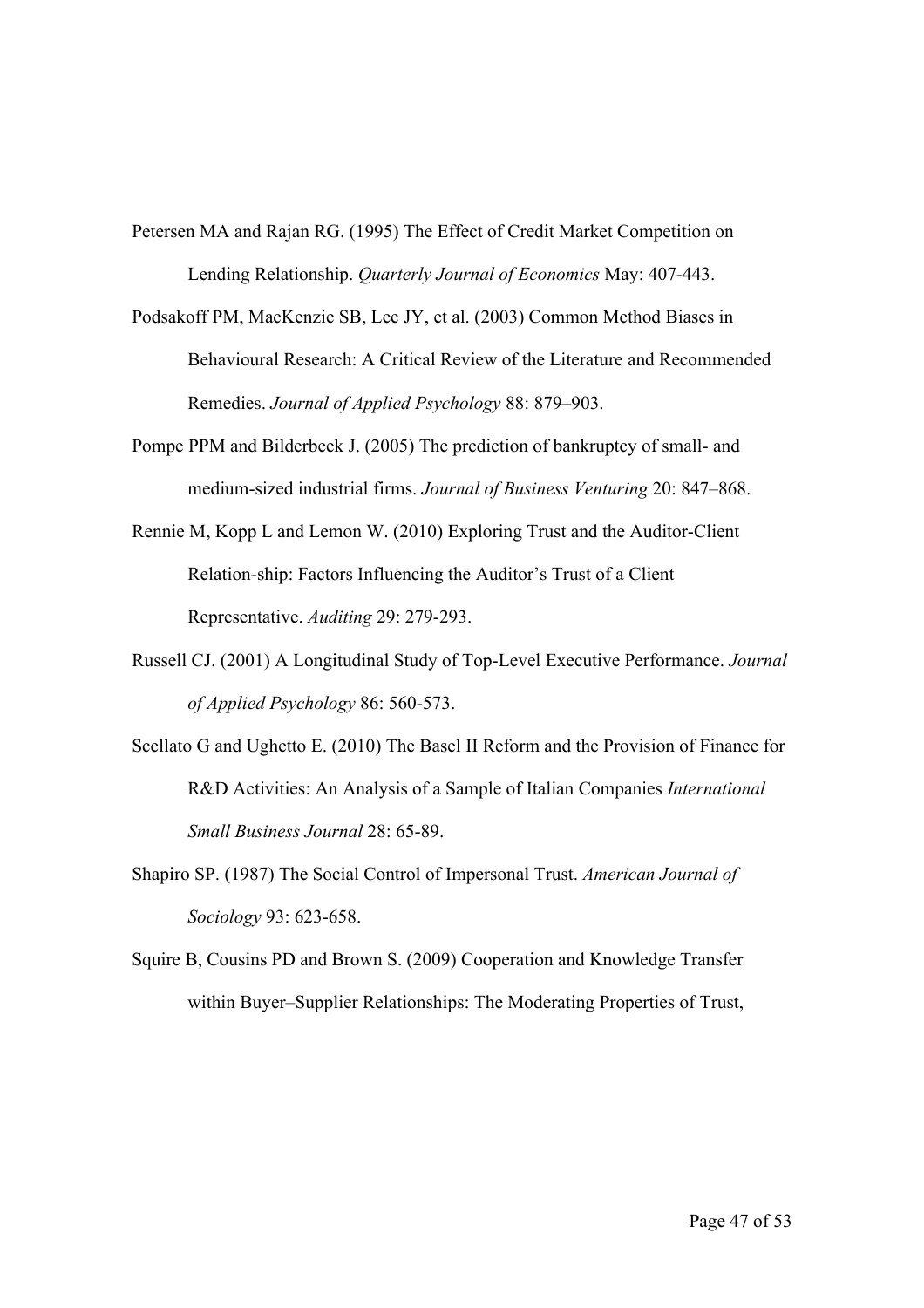Relationship Duration and Supplier Performance. *British Journal of Management* 20: 461–477.

- Stein JC. (2002) Information Production and Capital Allocation: Decentralised versus Hierarchical Firms. . *Journal of Finance* 57: 1891-1921.
- Stiglitz JE and Weiss A. (1981) Credit Rationing in Markets with Imperfect Information. *American Economic Review* 71: 393-410.
- Summers B and Wilson N. (2002) An Empirical Investigation of Trade Credit Demand. *International Journal of the Economics of Business* 9: 257-270.
- Thomas JI and Evanson RV. (1987) An Emprical Investigation of Association Between Financial Ratio use and Small Business Success. *Journal of Business Finance & Accounting* 14: 555-571.
- Thompson JE, Stuart R and Lindsay PR. (1996) The Competences of Top Team Members. A framework for Successful Performance. *Journal of Managerial Psychology* 11: 48-66.
- Thorgren S and Wincent J. (2011) Interorganizational Trust: Origins, Dysfunctions and Regulation of Rigidities. *British Journal of Management* 22: 21–41.
- Wasilczuk J. (2000) Advantageous Competence of Owner/Managers to Grow the Firm in Poland: Empirical Evidence. *Journal of Small Business Management* April: 88-94.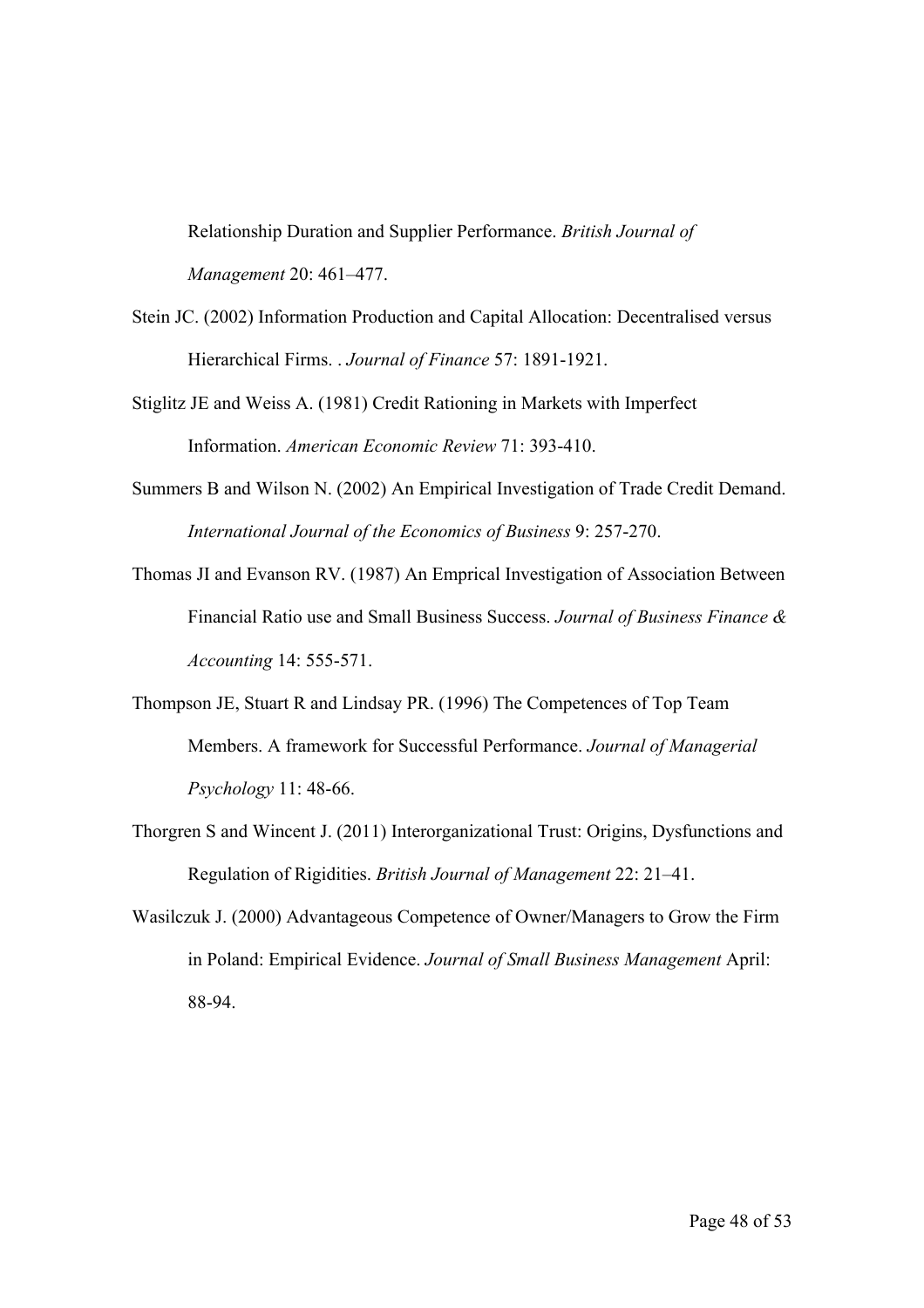- Wathne KH and Heide JB. (2000) Opportunism in Interfirm Relationship: Forms, Outcomes, and Solutions. *Journal of Marketing* 64: 36-51.
- Welter F. (2012) All you need is trust? A critical review of the trust and entrepreneurship literature. *International Small Business Journal* 30: 193-212.
- Wicks AC, Berman SL and Jones TM. (1999) The Structure of Optimal Trust: Moral and Strategic Implication. *Academy of Management Review* 24: 99-116.
- Williams M. (2001) In Whom We Trust: Group Membership as an Affective Context for Trust Development. *Academy of Management Review* 26: 377-396.
- Wingborg J and Landström H. (2000) Financial Bootstrapping in Small Business: Examining Small Business Managers' Resource Acquisition Behaviour. *Journal of Business Venturing* 16: 235-254.
- Zecchini S and Ventura M. (2009) The Impact of Public Guarantees on Credit to SMEs. *Small Business Economics* 32: 191-206.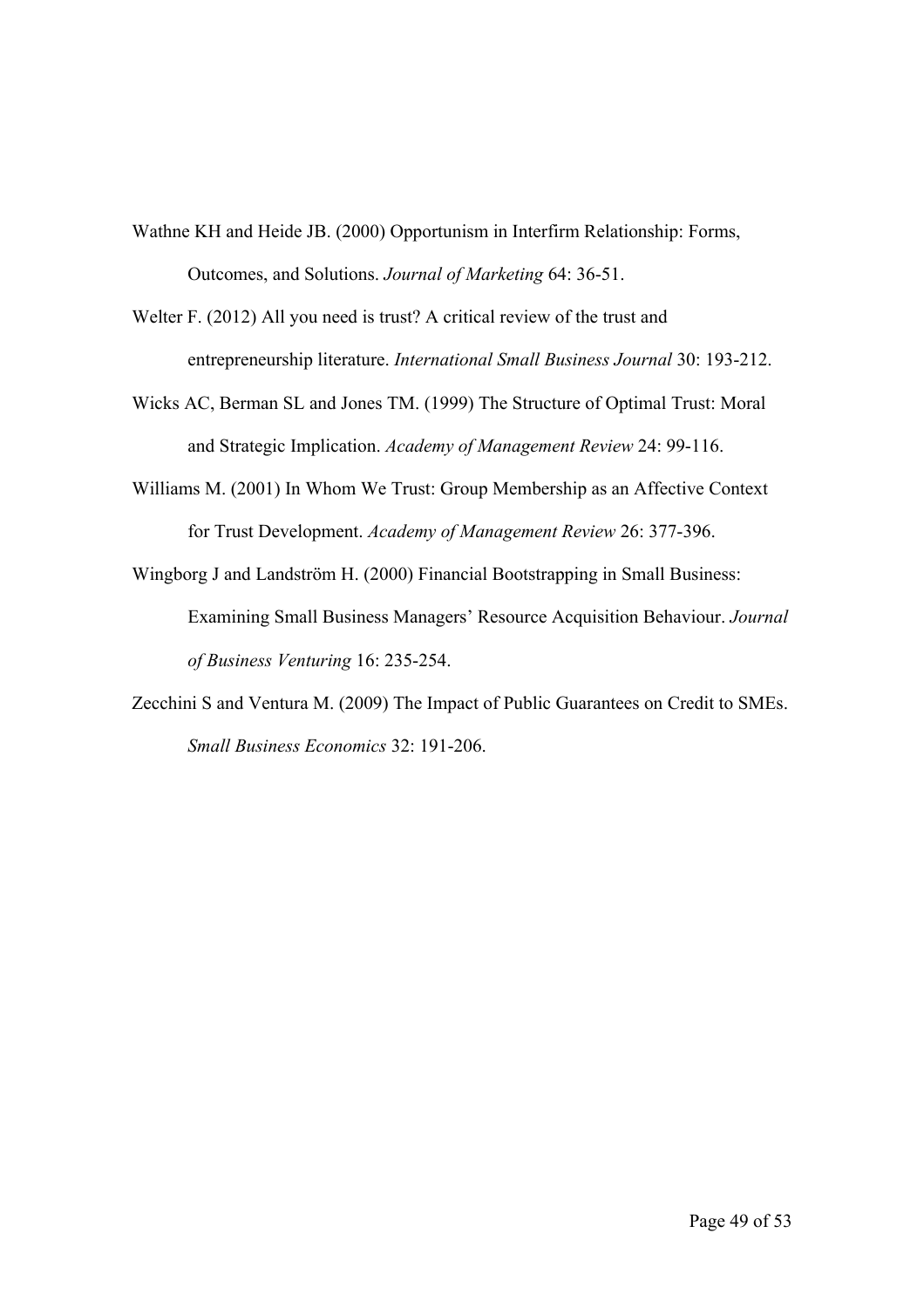|  |  |  |  |  | Appendix A Psychometric scale items and item-level descriptive statistics |
|--|--|--|--|--|---------------------------------------------------------------------------|
|  |  |  |  |  |                                                                           |

| Competence                                                                                                                                                                                                                                   | Mean | SD. | Loading | Source                                                                         |
|----------------------------------------------------------------------------------------------------------------------------------------------------------------------------------------------------------------------------------------------|------|-----|---------|--------------------------------------------------------------------------------|
| The entrepreneur knows very well the market in which she/he operates                                                                                                                                                                         | 4.10 | .71 | .64     | Chandler and Jansen (1992);<br>Thompson,<br>Stuart.<br>and<br>Lindsay $(1996)$ |
| The entrepreneur is good at selecting the required resources                                                                                                                                                                                 | 3.69 | .80 | .74     | Mayer and Davies (1999);<br>Thompson,<br>Stuart,<br>and                        |
| The entrepreneur is good at managing resources                                                                                                                                                                                               | 3.79 | .78 | .82     | Lindsay $(1996)$<br>Chandler and Jansen (1992);                                |
|                                                                                                                                                                                                                                              |      |     |         | Mayer and Davies (1999)                                                        |
| The entrepreneur is good at understanding the market evolution                                                                                                                                                                               | 3.80 | .78 | .65     | Chandler and Jansen (1992);                                                    |
|                                                                                                                                                                                                                                              |      |     |         | Thompson,<br>Stuart,<br>and<br>Lindsay (1996)                                  |
| Information disclosure                                                                                                                                                                                                                       |      |     |         |                                                                                |
| Are you satisfied with the amount of information received?                                                                                                                                                                                   | 3.55 | .80 | .81     |                                                                                |
| Are you satisfied with the quality of the information received?                                                                                                                                                                              | 3.67 | .79 | .87     |                                                                                |
| Are you satisfied with the completeness of the information received?                                                                                                                                                                         | 3.65 | .82 | .84     |                                                                                |
| Are you satisfied with the timeliness of the information received?                                                                                                                                                                           | 3.45 | .90 | .77     |                                                                                |
| $\mathcal{M}$ and $\mathcal{M}$ and $\mathcal{M}$ in the contract of the contract of the contract of the contract of the contract of the contract of the contract of the contract of the contract of the contract of the contract of the con |      |     |         |                                                                                |

*Note: N*=433. The loading is the standardised parameter estimate from the confirmatory factor analysis.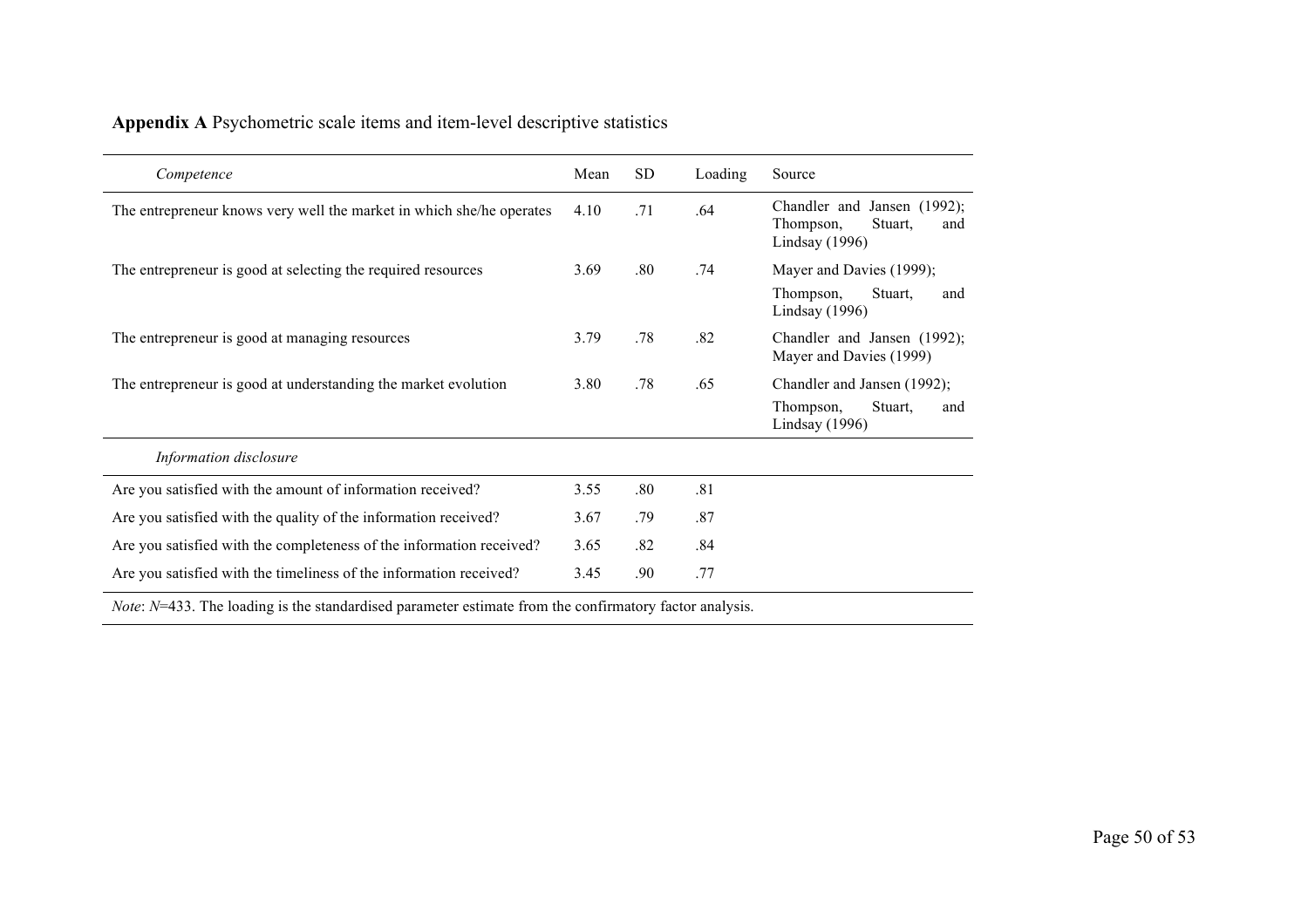**Figure 1** Theoretical Framework and Hypotheses

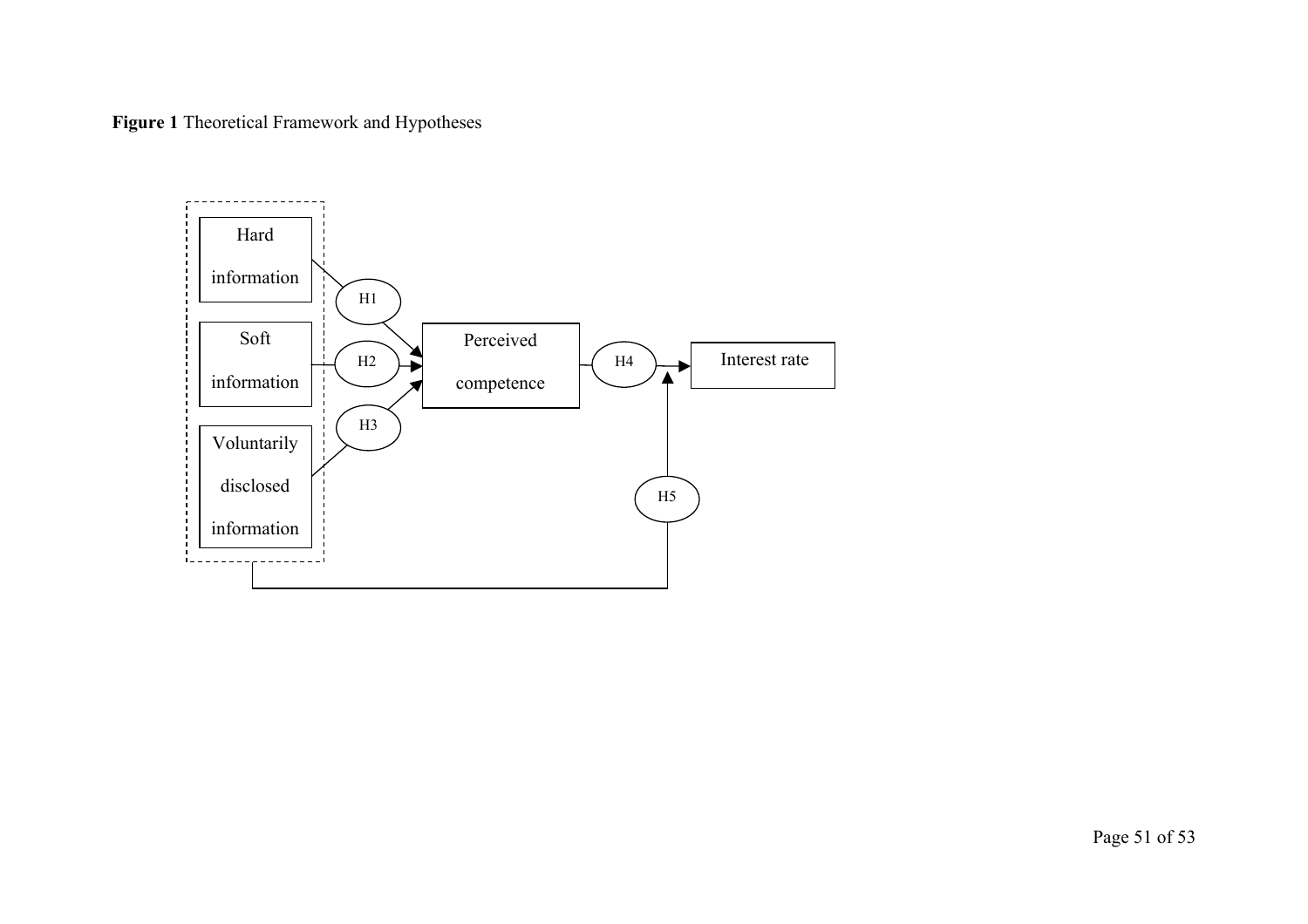# **Table 1** Descriptive statistics

|                                 |       |           | Correlations |        |     |        |        |        |     |
|---------------------------------|-------|-----------|--------------|--------|-----|--------|--------|--------|-----|
| Variable                        | Mean  | <b>SD</b> |              | 2.     | 3.  | 4.     | 5.     | 6.     | 7.  |
| 1. Interest rate                | 5.37  | 1.44      |              |        |     |        |        |        |     |
| 2. Perceived competence         | 3.84  | .62       | $-.16$       |        |     |        |        |        |     |
| 3. Information disclosure       | 3.58  | .72       | $-.06$       | .53    |     |        |        |        |     |
| 4. Short-term debt / turnover   | 6.42  | 50.93     | $-.11$       | $-.02$ | .11 |        |        |        |     |
| 5. Short-term debt / total debt | .71   | .32       | $-.00$       | .03    | .01 | .02    | 1      |        |     |
| 6. Frequency of meetings        | 2.97  | 1.23      | $-.03$       | .04    | .20 | $-.03$ | $-.15$ |        |     |
| 7. Length of relationship (log) | 2.04  | .86       | $-.07$       | .11    | .05 | .04    | $-.09$ | $-.04$ |     |
| 8. Turnover (log)               | 13.76 | 1.30      | $-.26$       | .05    | .05 | $-21$  | .17    | $-.05$ | .07 |

*Notes*: *N*=433. Pearson correlations. Coefficients greater than .1 are significant at the 5% level. <sup>1</sup> This measure has been divided by 1000 for efficiency of presentation.